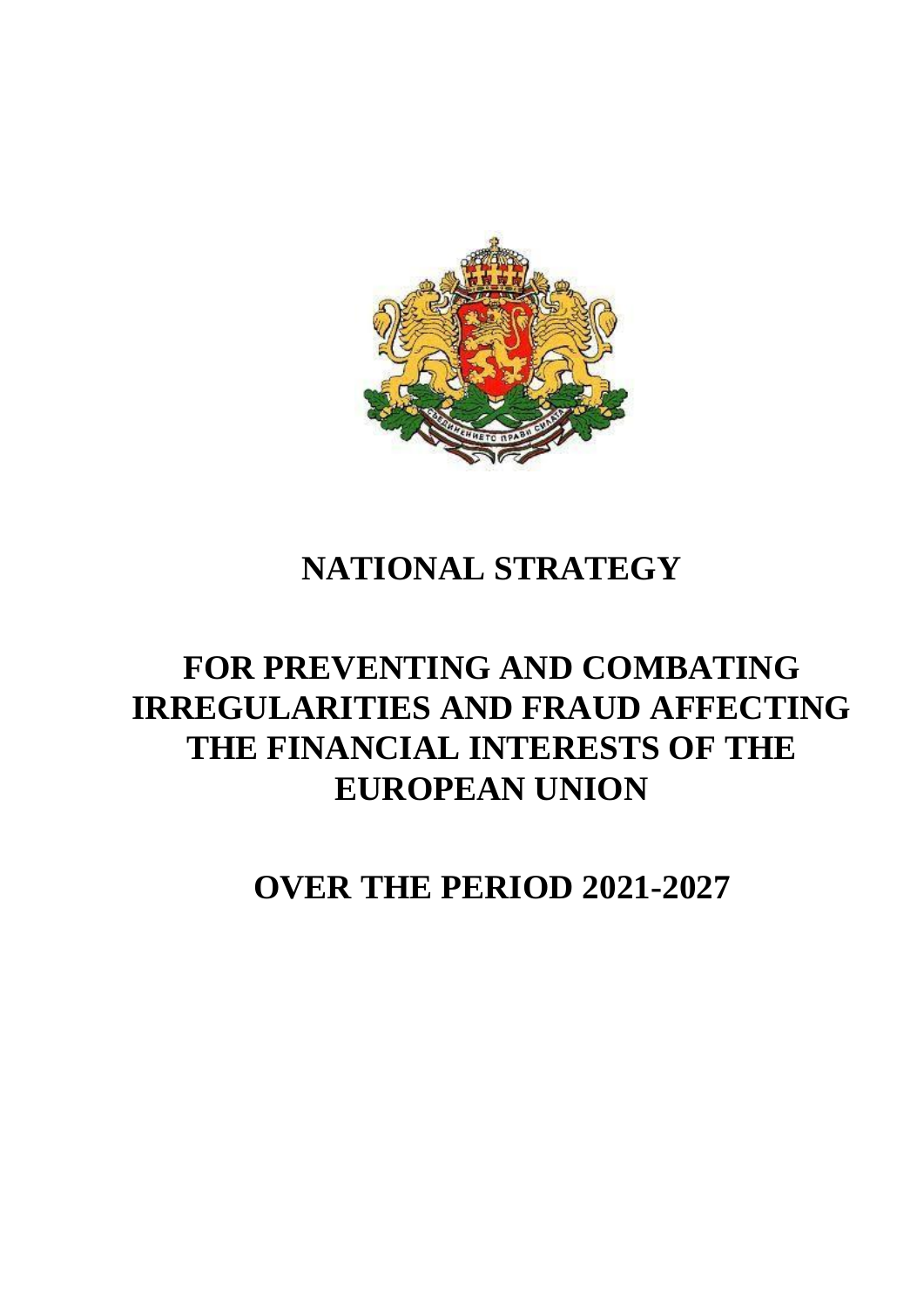

#### **TABLE OF CONTENTS**

|  | 2.2. ANTI-FRAUD RECOMMENDATIONS OF THE EUROPEAN COURT OF AUDITORS AND THE EUROPEAN           |  |
|--|----------------------------------------------------------------------------------------------|--|
|  |                                                                                              |  |
|  | 3. VISION FOR PROTECTION OF THE FINANCIAL INTERESTS OF THE EUROPEAN UNION IN THE REPUBLIC OF |  |
|  | BULGARIA IN THE PERIOD UNTIL 2027 AND PRINCIPLES OF STRATEGY IMPLEMENTATION                  |  |
|  |                                                                                              |  |
|  |                                                                                              |  |
|  | 4.2. PROBLEMS AND CHALLENGES IN THE FIELDS OF DETECTION AND COUNTERING IRREGULARITIES        |  |
|  | 4.3. RROBLEMS AND CHALLENGES IN THE FIELDS OF INVESTIGATION, RECOVERY AND SANCTIONS 30       |  |
|  | 4.4. PROBLEMS AND CHALLENGES IN THE FIELD OF COOPERATION AT EUROPEAN LEVEL31                 |  |
|  |                                                                                              |  |
|  |                                                                                              |  |
|  | 5.2. STRATEGIC GOAL2: GREATER EFFECTIVENESS IN DETECTING AND COUNTERING IRREGULARITIES       |  |
|  | 5.3. STRATEGIC GOAL3: GREATER EFFECTIVENESS OF INVESTIGATION, RECOVERY AND SANCTIONS.47      |  |
|  | 5.4. STRATEGIC GOAL4: ENHANCING COOPERATION WITH OLAF AND WITH THE COMPETENT EU              |  |
|  | INSTITUTIONS, OTHER MEMBER STATES AND THIRD COUNTRIES AND PROACTIVE INVOLVEMENT IN           |  |
|  |                                                                                              |  |
|  |                                                                                              |  |
|  |                                                                                              |  |
|  |                                                                                              |  |
|  |                                                                                              |  |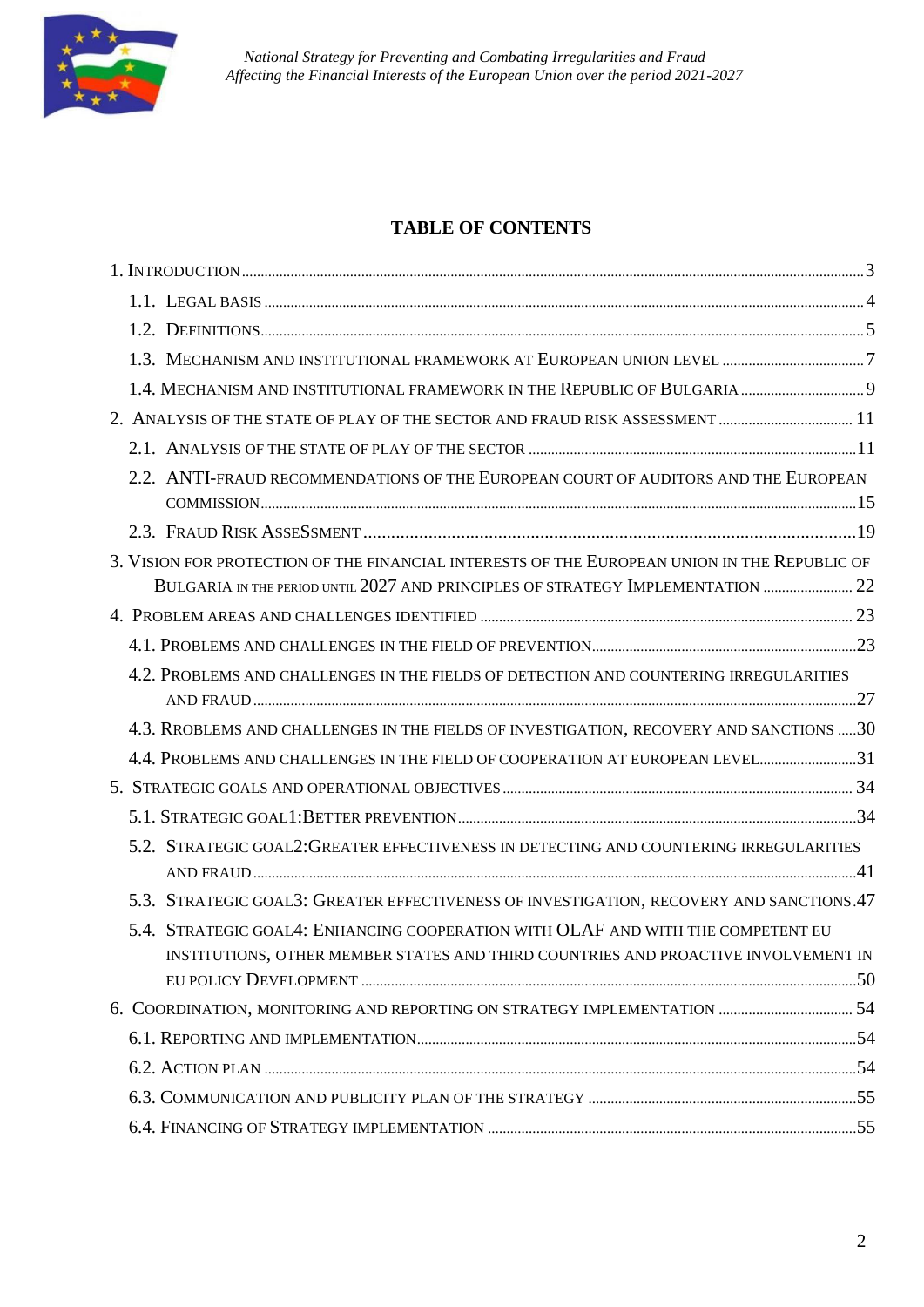

#### <span id="page-2-0"></span>**1. INTRODUCTION**

During the programming period 2014-2020 Bulgarian citizens and institutions demonstrated an increasingly strong commitment to countering fraud, corruption and any other illegal activity affecting Bulgaria's national budget and the budget of the European Union. There is a shared expectation that all European Union funds will be disbursed in the most effective way under the direct responsibility of Bulgaria's institutions with support from EU institutions within the established framework for cooperation.

The national strategy sets out the goals of the Bulgarian competent authorities in the field of preventing and combating irregularities and fraud affecting the EU's financial interests over the period 2021-2027. It is fully aligned with the initiatives for protection of the Union's financial interests recently launched at EU level, and more specifically with Directive (EU) 2017/1371 of the European Parliament and of the Council of 5 July 2017 on the fight against fraud to the Union's financial interests by means of criminal law (PIF Directive)<sup>1</sup>, Council Regulation (EU) 2017/1939 of 12 October 2017 implementing enhanced cooperation on the establishment of the European Public Prosecutor's Office ('the EPPO Regulation') and Directive (EU) 2019/1937 of the European Parliament and of the Council of 23 October 2019 on the protection of persons who report breaches of Union law.

The development and adoption of the strategy follow on from the actions taken by the national authorities to ensure protection of the Union's financial interests. These are detailed in the National Strategy for Preventing and Combating Irregularities and Fraud Affecting the Financial Interests of the European Union over the period 2014-2020 and are fully in line with Bulgaria's commitments under Article 325 of the Treaty on the Functioning of the European Union (TFEU).

The main objective of the national strategy for the programming period 2021-2027 is to continue efforts to improve the prevention, detection and fight against irregularities and fraud on the expenditure and revenue sides of the EU budget.

In parallel, there has to be a significant reduction in the level of corruption reflected both in public perception and in the relevant indicators. Having kept in place the main goals of the National Strategy for Preventing and Combating Irregularities and Fraud over the period 2014-2020, Bulgaria now needs to ensure continuity and build on the results already achieved. The Strategy reflects the recommendations of the European Court of Auditors set out in

<sup>1</sup> 'PIF' is the acronym for 'protection of the financial interests' and may refer to various acts whose substantive scope covers matters in this area.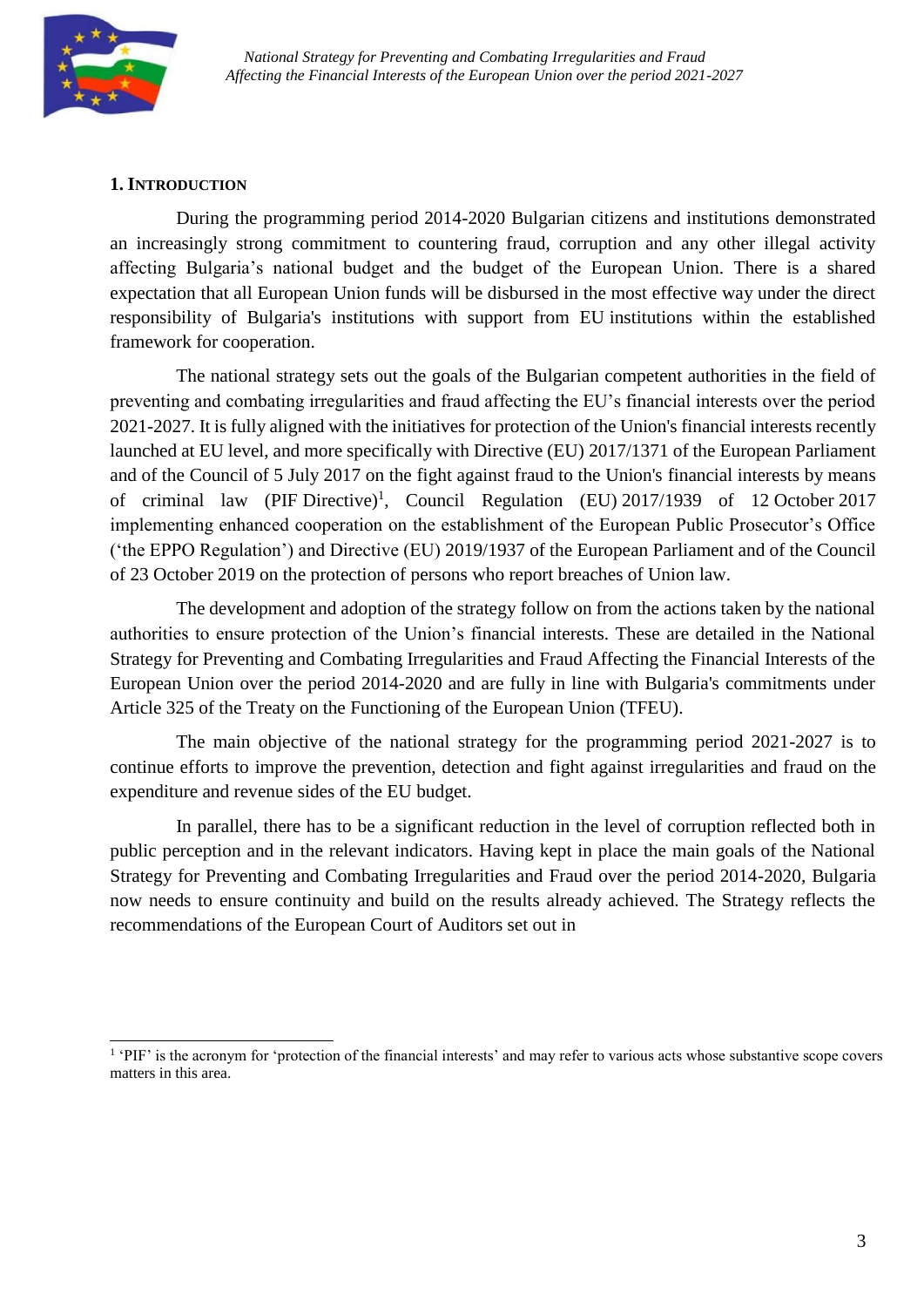

Special Reports Nos  $19/2017^2$ ,  $1/2019^3$  and  $6/2019^4$ , and the implementation of point 37 of the Action Plan to the European Commission's Anti-Fraud Strategy<sup>5</sup>.

On the basis of an analysis of the Mechanism for protection of the Union's financial interests for the period until 2019 and the problem areas identified, strategic goals and operational objectives have been set out and a strong need for action to counter irregularities and fraud affecting the revenue and expenditure sides of the EU budget, including on the part of revenue, law enforcement and judicial authorities, has been identified.

#### <span id="page-3-0"></span>**1.1. Legal basis**

The Strategy has been adopted at a meeting of the Council of Ministers of the Republic of Bulgaria. The draft was drawn up by an inter-institutional working group pursuant to Article 33(9), in conjunction with subparagraph 8, of the Law on the Ministry of Interior (ZMVR), Article  $6(1)(4)$ and (11) of Decree No 18 of 4 February 2003 establishing a Council for Coordination of the Fight against Infringements Affecting the Financial Interests of the European Union and in accordance with the 2019 Action Plan to the National Strategy for Preventing and Combating Irregularities and Fraud Affecting the Financial Interests of the European Union over the period 2014-2020, adopted by Decision No 30 of the Council of Ministers of 24 January 2019.

The National Strategy is further adopted in line with point 37 of the Action Plan to the European Commission Anti-Fraud Strategy<sup>6</sup>; Audit recommendation No  $1^7$  set out in Special Report No  $6/2019$  of the European Court of Auditors and Recommendation No  $2<sup>8</sup>$  set out in the European Commission's report on protection of EU's financial interests ('PIF' Report) for 2018 drawn up in accordance with Article 325 of the Treaty on the Functioning of the European Union (TFEU).

It is fully in line with the Commission's Guidelines for national anti-fraud strategies for European Structural and Investment Funds (ESIF) Ref. Ares (2014) 4344594 – 23/12/2014, [SWD] Practical steps towards the drafting of a National Anti-Fraud Strategy Ref. Ares (2015)5642419 – 07/12/2015, and the Commission's Guidelines on National Anti-Fraud Strategies

<sup>2</sup> <https://op.europa.eu/webpub/eca/special-reports/eu-customs-19-2017/bg> Import procedures: shortcomings in the legal framework and an ineffective implementation impact the financial interests of the EU.

<sup>&</sup>lt;sup>3</sup> <https://op.europa.eu/webpub/eca/special-reports/fraud-1-2019/bg/> Fighting fraud in EU spending: action needed.

<sup>4</sup> <https://op.europa.eu/webpub/eca/special-reports/fraud-in-cohesion-6-2019/bg/> Tackling fraud in EU cohesion spending: managing authorities need to strengthen detection, response and coordination.

<sup>5</sup> [https://ec.europa.eu/anti-fraud/sites/antifraud/files/2019\\_commission\\_anti\\_fraud\\_strategy\\_action\\_plan\\_en.pdf](https://ec.europa.eu/anti-fraud/sites/antifraud/files/2019_commission_anti_fraud_strategy_action_plan_en.pdf) — Action Plan to the 2019 Commission Anti-Fraud Strategy. In point 37 of the Action Plan the Commission encourages all Member States to put in place national anti-fraud strategies.

<sup>6</sup> Full text in English: Commission Anti-Fraud Strategy (CAFS): [https://ec.europa.eu/anti](https://ec.europa.eu/anti-fraud/sites/antifraud/files/2019_commission_anti_fraud_strategy_en.pdf)[fraud/sites/antifraud/files/2019\\_commission\\_anti\\_fraud\\_strategy\\_en.pdf](https://ec.europa.eu/anti-fraud/sites/antifraud/files/2019_commission_anti_fraud_strategy_en.pdf)

 $7$  Recommendation  $1$  – Develop formal strategies and policies to combat fraud against EU funds.

 $8$  Recommendation  $2$  – The Commission reiterates the appropriateness of Member States that have not already done so to adopt national anti-fraud strategies. These strategies should be developed in cooperation with all bodies and authorities which have a specific role and expertise in the protection of the EU's financial interests, including law enforcement and prosecution services.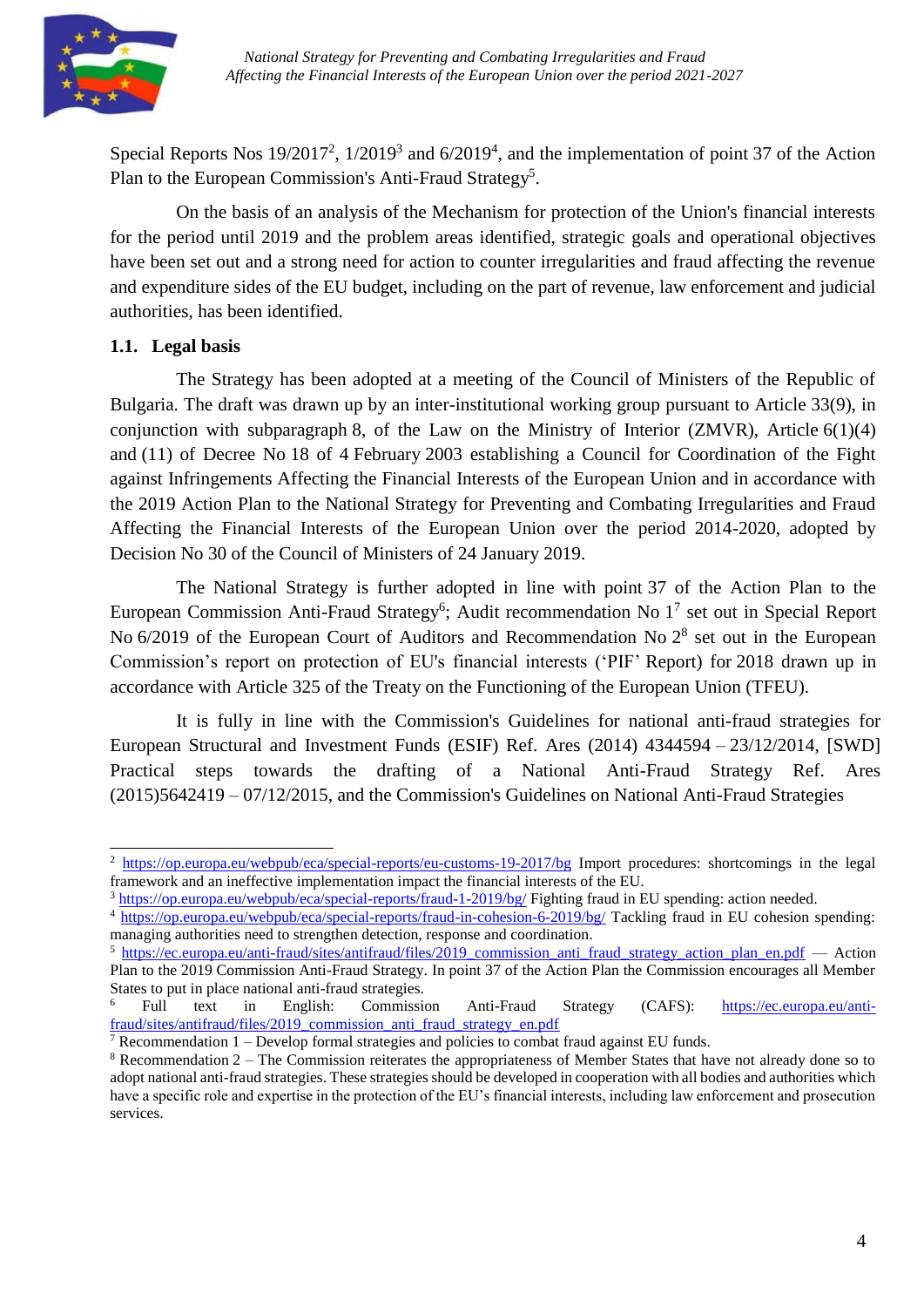

Ref. Ares  $(2016)6943965 - 13/12/2016$ . Bulgaria's anti-fraud strategy is further in line with the Methodology for Strategic Planning in the Republic of Bulgaria.

A fraud risk assessment is set out in Annex No 1 to the Strategy.

#### <span id="page-4-0"></span>**1.2. Definitions**

According to the definition laid down in Article 2(1) of Regulation (EC, Euratom) No 883/2013 of the European Parliament and of the Council of 11 September 2013 concerning investigations conducted by the European Anti-Fraud Office **'financial interests of the Union'** means revenues, expenditures and assets covered by the budget of the European Union and those covered by the budgets of the institutions, bodies, offices and agencies and the budgets managed and monitored by them.

According to the definition laid down in Article 1(2) of Council Regulation (EC, Euratom) No 2988/95 of 18 December 1995 on the protection of the European Communities financial interests **'irregularity'** means any infringement of a provision of Community or national law resulting from an act or omission by an economic operator, which has, or would have, the effect of prejudicing the general budget of the Communities or budgets managed by them, either by reducing or losing revenue accruing from own resources collected directly on behalf of the Communities, or by an unjustified item of expenditure.<sup>9</sup>

Within the meaning of Article 3 of Directive (EU) 2017/1371 of the European Parliament and of the Council of 5 July 2017 on the fight against fraud to the Union's financial interests by means of criminal law the elements of 'fraud' include the following:

- (a) fraud affecting non-procurement-related expenditure;
- (b) fraud affecting procurement-related expenditure;
- (c) fraud affecting non-VAT-related revenue;
- (d) fraud affecting VAT-related revenue.

Taking into account the four elements of the definition of fraud set out in Article 3, fraud involving European Union funds has the following elements:

i) the use or presentation of false, incorrect or incomplete statements or documents, which has as its effect the misappropriation or wrongful retention of funds or assets from the Union budget or budgets managed by the Union, or on its behalf;

ii) non-disclosure of information in violation of a specific obligation, with the same effect; or

<sup>&</sup>lt;sup>9</sup> The definition is fully in line with Council Regulation (EC, Euratom) No 2988/95, amended to ensure that it is consistent with the case-law of the Court of Justice of the European Union according to which the definition of 'irregularity' also extends to breaches of provisions laid down in national law. This is clearly stated in the settled case-law of the CJEU, for example in the Judgment in the Judetul Neamţ case (2016), Joined Cases C-260/14 and C-261/14 of 26 May 2016, paragraphs 36 and 43. The modified definition is set out in the Regulation laying down the general provisions for the programming period 2014-2020, which is not cited here because the Commission is currently preparing a new general regulation for the period 2021-2027.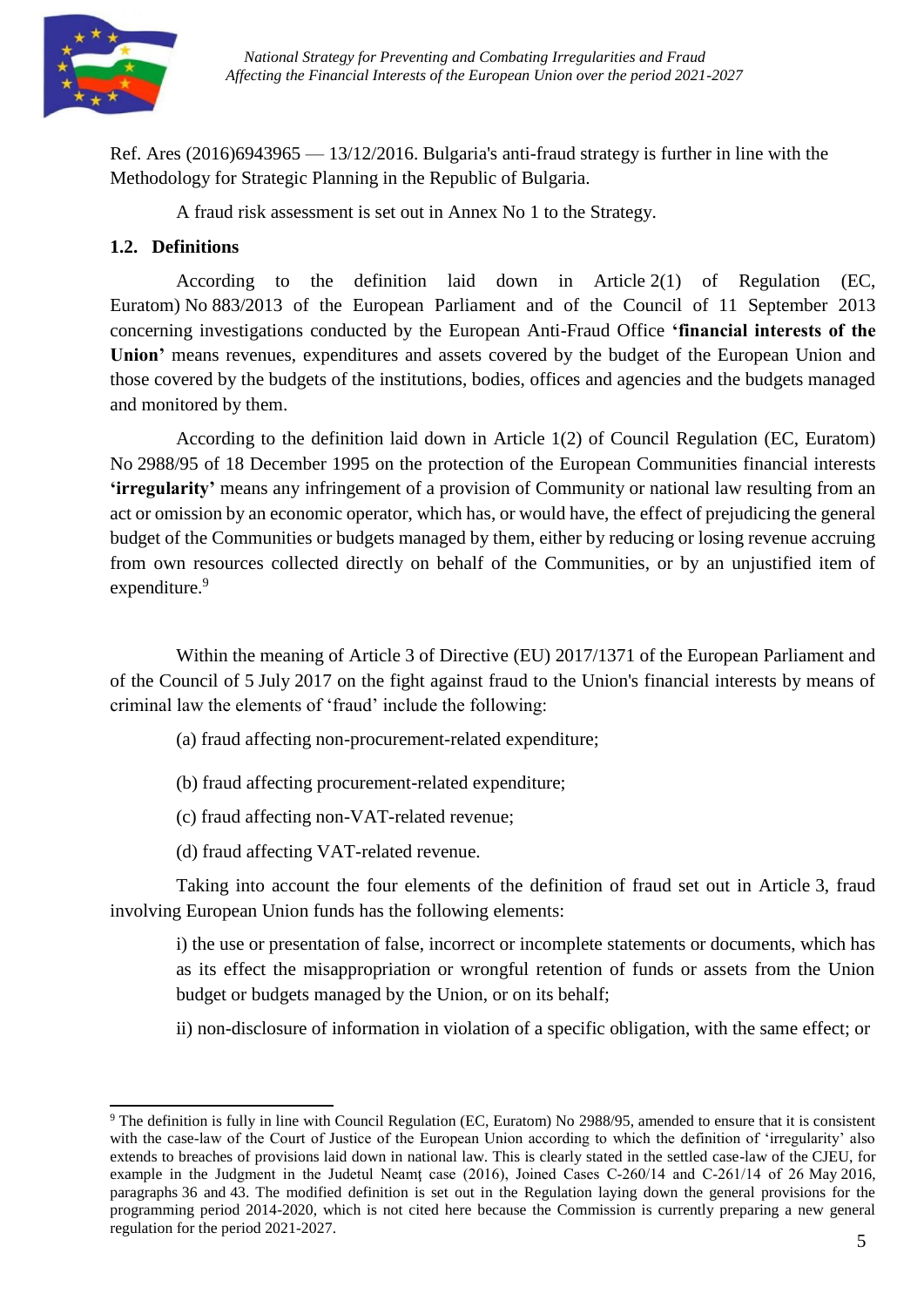

iii) the misapplication of such funds or assets for purposes other than those for which they were originally granted;

According to the definition laid down in Article 2 of Commission Delegated Regulation (EU) 2015/1970 of 8 July 2015 **suspected fraud** means an irregularity that gives rise to the initiation of administrative or judicial proceedings at national level in order to establish the presence of intentional behaviour, in particular fraud.

In accordance with Article 61 of Regulation (EU, Euratom) 2018/1046 of the European Parliament and of the Council of 18 July 2018 on the financial rules applicable to the general budget of the Union a **conflict of interests involving EU funds** exists where the impartial and objective exercise of the functions of a financial actor or other person is compromised for reasons involving family, emotional life, political or national affinity, economic interest or any other direct or indirect personal interest.

The European Commission pays serious attention to conflict of interests. This means that financial actors within the meaning of Chapter 4 of Regulation (EU, Euratom) 2018/1046 and other persons, including national authorities at any level, involved in budget implementation under direct, indirect and shared management, including acts preparatory thereto, audit or control, must not take any action which may bring their own interests into conflict with those of the Union.

In accordance with Directive (EU) 2017/1371 of the European Parliament and of the Council of 5 July 2017 on the fight against fraud to the Union's financial interests by means of criminal law:

**Passive corruption involving European Union funds** means the action of a public official who, directly or through an intermediary, requests or receives advantages of any kind, for himself or for a third party, or accepts a promise of such an advantage, to act or to refrain from acting in accordance with his duty or in the exercise of his functions in a way which damages or is likely to damage the Union's financial interests.

**Active corruption involving European Union funds** means the action of a person who promises, offers or gives, directly or through an intermediary, an advantage of any kind to a public official for himself or for a third party for him to act or to refrain from acting in accordance with his duty or in the exercise of his functions in a way which damages or is likely to damage the Union's financial interests.

**Misappropriation of European Union funds** means the action of a public official who is directly or indirectly entrusted with the management of funds or assets to commit or disburse funds or appropriate or use assets contrary to the purpose for which they were intended in any way which damages the Union's financial interests.

**Public official** (including a national official) means a Union official or a national official, including any national official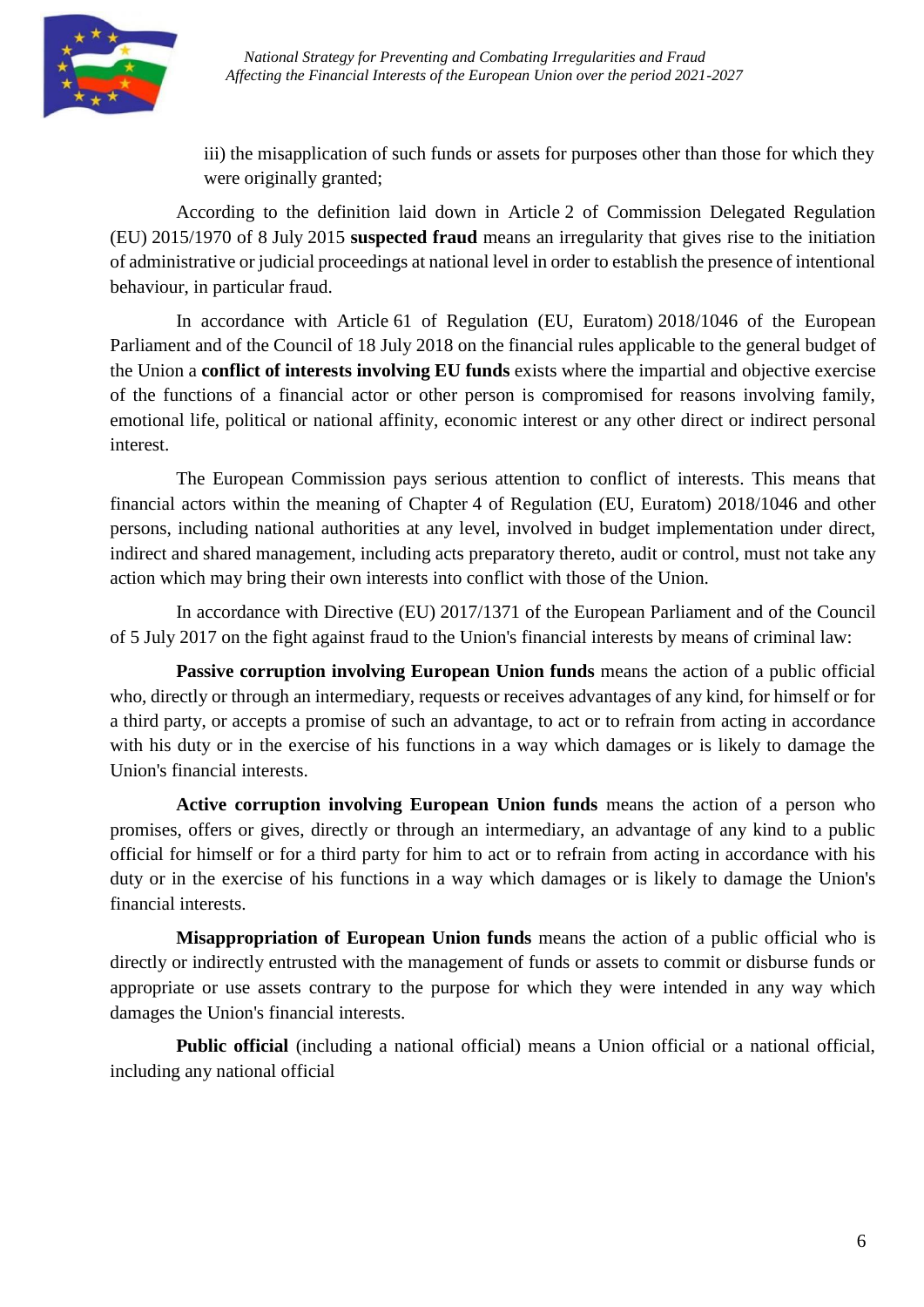

of another Member State and any national official of a third country, as well as any persons who do not hold formal office but who are nonetheless assigned and exercise, in a similar manner, a public service function in relation to Union funds, such as contractors involved in the management of such funds.

## <span id="page-6-0"></span>**1.3. Mechanism and institutional framework at EU level**

## **1.3.1. Shared responsibility**

Article 325(1) of the Treaty on the Functioning of the European Union (TFEU) requires Member States to counter fraud and any other illegal activity affecting the Union's financial interests. When the Commission implements the budget under shared management, tasks relating to budget implementation are delegated to the Member States. When they manage Union funds, the Commission and the Member States respect the principles of sound financial management (Article 317 of the TFEU), transparency and non-discrimination and ensure visibility of the Union action. To that end, the Commission and the Member States fulfil their respective control and audit obligations and assume the resulting responsibilities laid down in Article 63 of Regulation (EU, Euratom) 2018/1046 (the Financial Regulation, 'Omnibus' Regulation).

The contributions of the Member States form nearly all revenues in the EU budget. The Member States also share the management of approximately 80 % of budget expenditure with the Commission. The remaining 20 % is administered directly by the Commission services, partly together with the administrations of non-EU countries and international organisations.

When executing tasks relating to budget implementation, Member States are required to take all the necessary measures, including legislative, regulatory and administrative measures, in order to protect the financial interests of the Union, namely by preventing, detecting and correcting irregularities and fraud.<sup>10</sup>

## **1.3.2. European Anti-Fraud Office (OLAF)**

The prevention and detection of fraud is a primary responsibility of the European Commission. The European Anti-Fraud Office was established on 28 April 1999 by Commission Decision 1999/352/EC with a mandate to counter fraud, corruption and any other illegal activity that may prejudice the Community's financial interests. Its functioning is governed by Regulation (EU, Euratom) No 883/2013 of the European Parliament and of the Council of 11 September 2013 concerning investigations conducted by the European Anti-Fraud Office (OLAF). The Office, which has a mandate to conduct administrative investigations as a means of combating fraud, has been granted special status and operates as an independent investigation service of the European Commission. OLAF exercises the investigative powers of the Commission in accordance with EU law and the applicable agreements concluded by the Union with third countries.

 $10$  In accordance with Article 63(2)(c) of Regulation (EU, Euratom) No 2018/1046.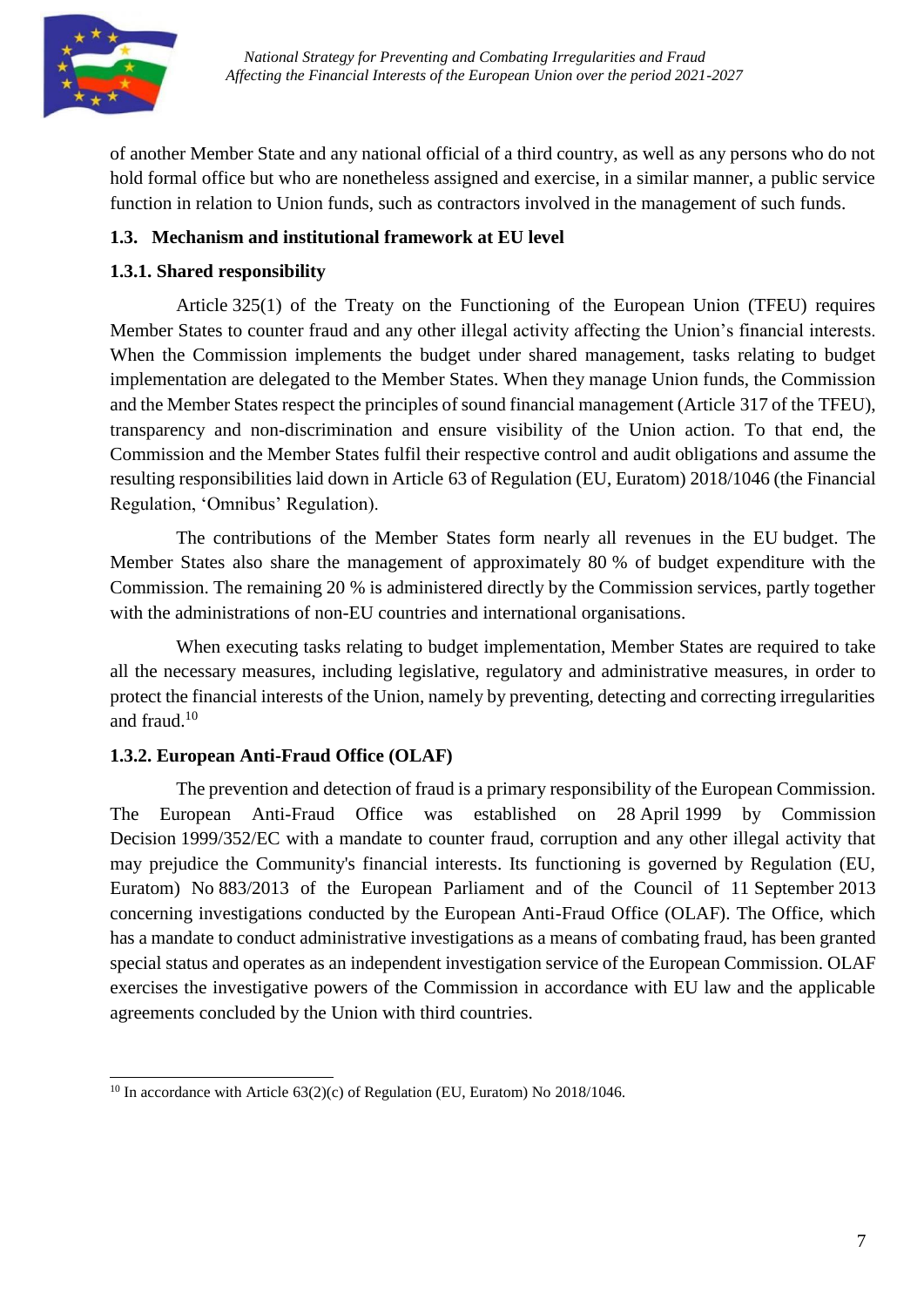

It is also involved in the coordination of the actions of Members States aimed at protecting the Union's financial interests against fraud in accordance with Article 325(3) of the TFEU and the applicable regulatory framework.<sup>11</sup> The actions of the Commission and the Member States are supported through regular consultations, more specifically within the framework of the Commission's Advisory Committee for the Coordination of Fraud Prevention (COCOLAF).<sup>12</sup> OLAF also contributes to the elaboration and development of methods for preventing and combating fraud, corruption and other illegal activities affecting the Union's financial interests. It promotes and coordinates, together with the Member States and between them, the exchange of operational experience and good procedural practices in the area of protection of the Union's financial interests and supports the joint anti-fraud action that Member States take on a voluntary basis.

OLAF works in close cooperation with the Anti-Fraud Coordination Services (AFCOS)<sup>13</sup> of the Member States, pursuing effective cooperation and exchange of information, including information of operational nature, fostering synergies and advancing coordination in the fight against fraud and  $irregularities.<sup>14</sup>$ 

OLAF and the European Public Prosecutor's Office have complementary and mutually reinforcing goals. In accordance with Article 101 of Council Regulation (EU) 2017/1939 of 12 October 2017 implementing enhanced cooperation on the establishment of the European Public Prosecutor's Office, the EPPO establishes and maintains a close relationship with OLAF based on mutual cooperation and information exchange within the respective mandate of each organisation. The relationship aims in particular to ensure that all available means are used to protect the Union's financial interests through complementarity and support provided by OLAF to the EPPO.

#### **1.3.3. European Public Prosecutor's Office**

The European Public Prosecutor's Office is the independent and decentralised prosecution service of the European Union with competence to investigate and prosecute under criminal law offenses against the budget of the European Union, such as fraud, corruption or cross-border VAT fraud of more than EUR 10 million, and bring to judgment the perpetrators of such crimes. In accordance with Council Regulation (EU) 2017/1939 of 12 October 2017 implementing enhanced cooperation on the establishment of the European Public Prosecutor's Office, Bulgaria is a member of the EPPO.

The European Public Prosecutor's Office functions as a single body across the territory of the participating Member States and brings together the efforts of the EU and national

 $11$  Council Regulation (EC) No 515/97 of 13 March 1997 on mutual assistance between the administrative authorities of the Member States and Regulation (EU, Euratom) No 883/2013 of the European Parliament and of the Council of 11 September 2013 concerning investigations conducted by the European Anti-Fraud Office (OLAF).

<sup>12</sup> Commission Decision 94/140/EC, OJ L 61, 4.3.1994, p. 27

<sup>13</sup> In English: Anti-Fraud Co-ordination Service – AFCOS.

<sup>&</sup>lt;sup>14</sup> Regulation (EU, Euratom) No 883/2013 of the European Parliament and of the Council of 11 September 2013 concerning investigations conducted by the European Anti-Fraud Office (OLAF), Article 3(4).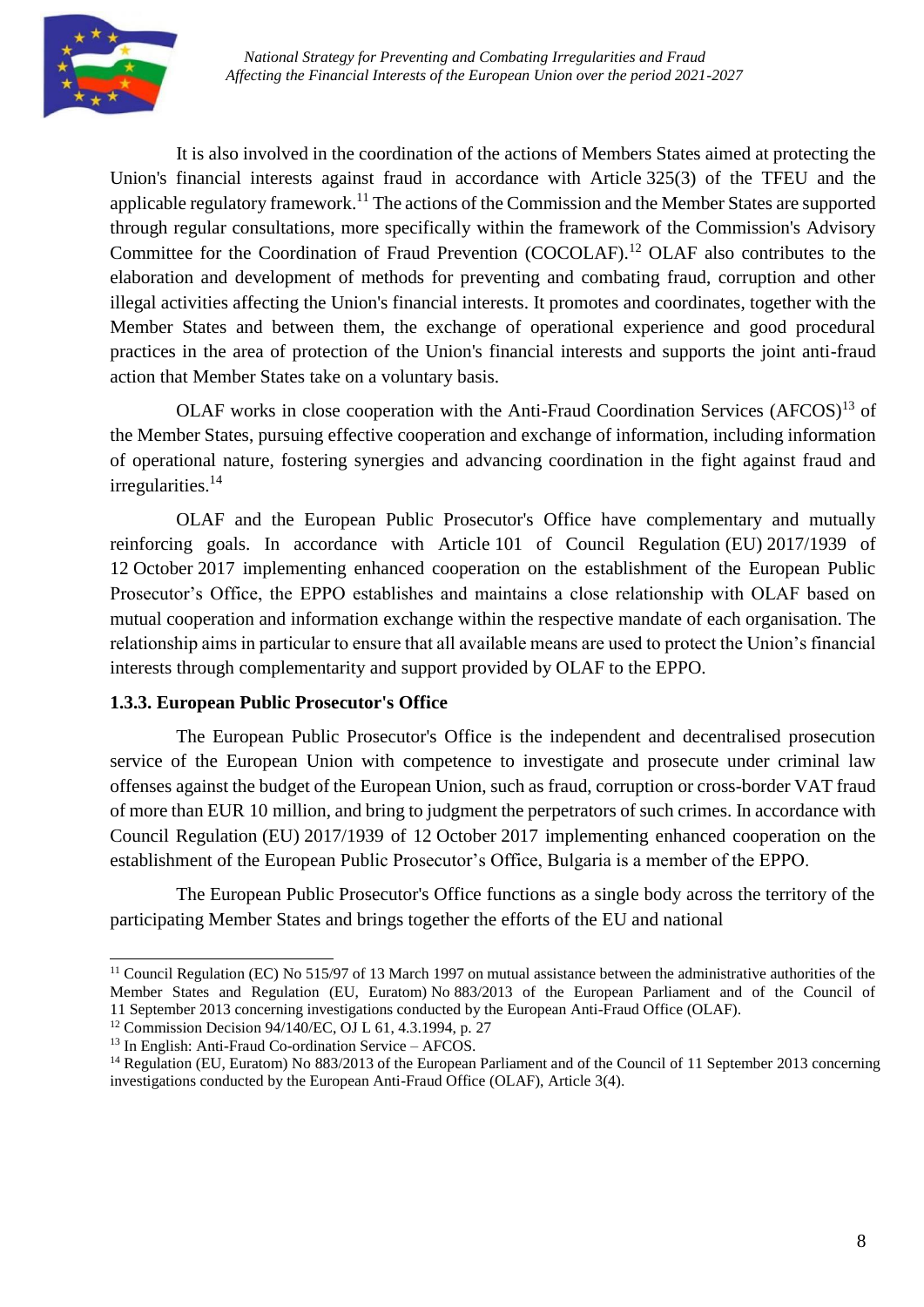

law enforcement authorities in an integrated and efficient approach to combating fraud by means of criminal law.

The EPPO operates at both central and at national level. The central level consists of the European Chief Prosecutor, European Prosecutors (one per participating Member State), two of whom as Deputies for the European Chief Prosecutor, the Administrative Director and dedicated technical and investigative staff. The decentralised level consists of European Delegated Prosecutors located in the participating Member States. The central level supervises the investigations and prosecutions undertaken at the national level.

The functioning of the European Public Prosecutor's Office will affect the *modus operandi* of all national bodies concerned with the management and control of EU funds, including the Bulgarian Prosecution Office, the managing, certifying and audit authorities, and the Directorate for Protection of the Financial Interests of the European Union (AFCOS) of the Ministry of Interior (MVR), among others. It is therefore imperative that Bulgaria puts in place a national institutional framework to enable the necessary cooperation.

#### <span id="page-8-0"></span>**1.4. Mechanism and institutional framework in Bulgaria**

Article 325(2) of the TFEU requires Member States to take the same measures to counter fraud affecting the Union's financial interests as they take to counter fraud affecting their own financial interests.

Taking into account the specifics of national legislation and system of government bodies concerned with the fight against irregularities and fraud, Bulgaria has chosen a model, which precludes duplication and brings together as well as enhances coordination between the competent institutions, including independent judicial authorities.

## **1.4.1. Council for coordination of the fight against infringements affecting the financial interests of the European Union**

The Council for coordination of the fight against infringements affecting the financial interests of the European Union (the Council), established by Decree No 18 of the Council of Ministers of 4 February 2003, ensures coherence and complementarity of the measures taken by the national authorities in the fight against irregularities and corruption involving EU funds at the highest political level.

The Council is chaired by the Minister for Interior who has the overall responsibility for the implementation of government policy on protection of the Union's financial interests. The members of the Council are ministers, deputy ministers, the heads of administrative services responsible for the management of EU funds, the directors of revenue agencies, and the heads of control bodies and certifying, audit and law enforcement authorities.

The conditions, procedure, competent bodies and form of interaction and cooperation between the Council for coordination of the fight against infringements affecting the financial interests of the European Union and the Bulgarian Prosecution Service are governed by a cooperation agreement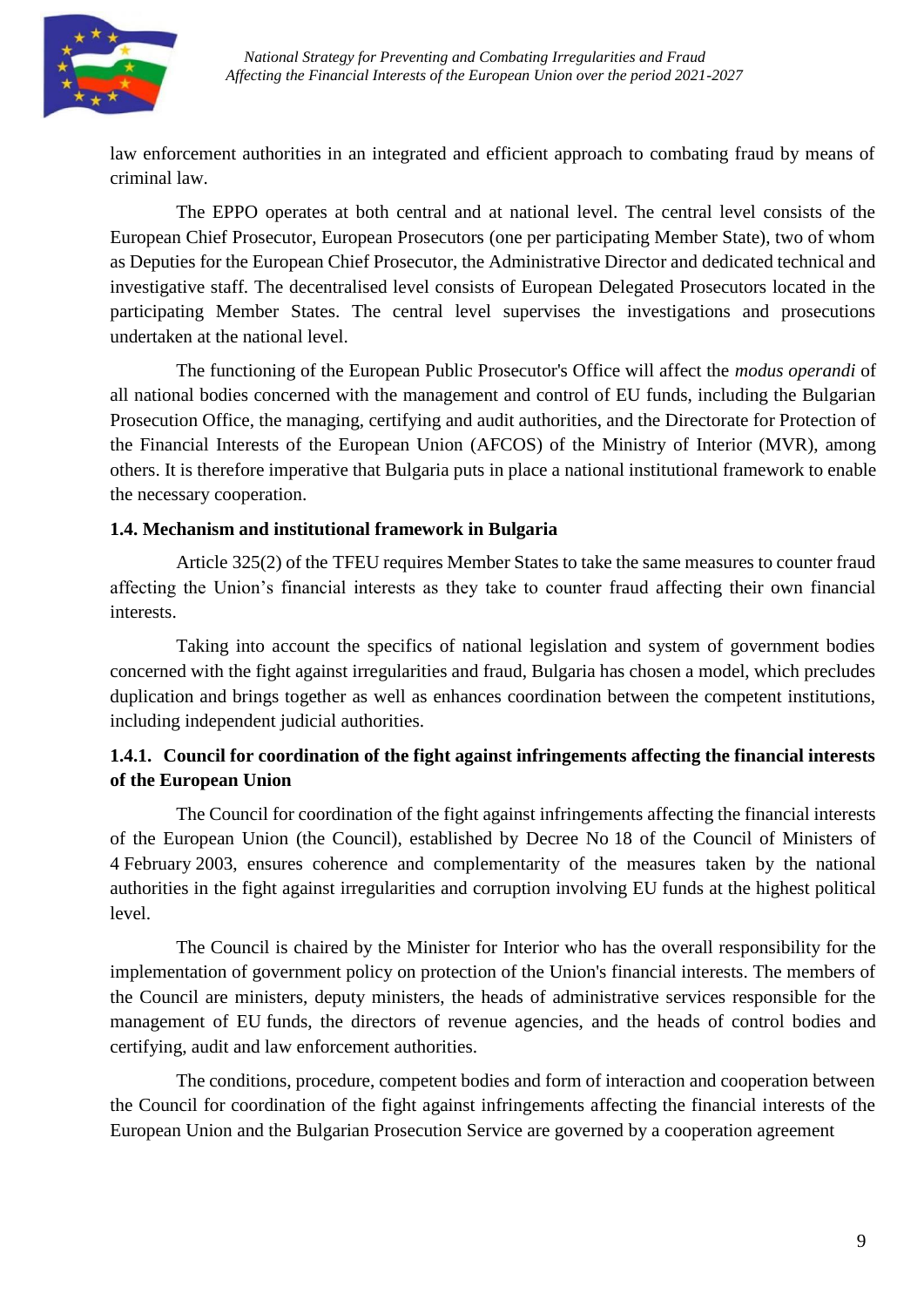

signed in 2015. The meetings of the Council are attended by the Prosecutor-General or by a duly authorised representative thereof.

The Council performs the following functions: proposes to the Council of Ministers draft legislation, strategies on the fight against criminal offences against the Union's financial interests and action plans thereto; submits annual reports on its activity to the Council of Ministers; acts on a proposal from the members or the chairperson of the Council, discusses matters relating to the fight against irregularities and fraud affecting the Union's financial interests and adopts decisions on appropriate measures to optimise it. Such measures are compulsory and Council members are required to make arrangements for their implementation.

They must furthermore make arrangements within the administrative services they lead to enable the implementation of activities in the area of preventing irregularities and combating fraud affecting the Union's financial interests. Each administration designates officials responsible for countering irregularities and fraud and enabling cooperation with the AFCOS Directorate on operational matters, and officials responsible for the administration of irregularities and alerts. Inter-institutional working groups to the Council may be set up, as necessary.

In carrying out its role, the national Council interacts with the Council for Coordination in the Management of EU funds tasked with the coordination of government policy measures on Bulgaria's development financed by EU funds.

The Council's work is assisted by the AFCOS Directorate within the Ministry of Interior in its capacity of a Secretariat.

## **1.4.2. AFCOS Directorate of the Ministry of Interior**

The AFCOS Directorate is a special unit of the Ministry of Interior, which performs control, information and coordination activities relating to the protection of the EU financial interests and acts as an anti-fraud coordination service in accordance with Regulation (EU, Euratom) No 883/2013. It is the national contact point with OLAF and the competent authorities responsible for protection of the Union's financial interests of other Member States and third countries. In this capacity, it makes arrangements at national level, coordinates and monitors the reporting of irregularities by the national authorities to European Commission services, conducts administrative checks to detect irregularities and fraud affecting the Union's financial interests (administrative investigations), of its own initiative or at the request of OLAF, and coordinates at national level the investigations conducted by OLAF in Bulgaria. The AFCOS Directorate also makes the necessary arrangements for the preparation of Bulgaria's contribution to the annual report of the European Commission under Article 325 of the TFEU.

Its role is also relevant to the implementation of Recommendation No 5 set out in Special Report No 6/2019 of the European Court of Auditors (Support the expansion of the AFCOSs' function in the European Union)<sup>15</sup>.

#### **1.4.3. National bodies responsible for the management and control of EU funds**

<sup>&</sup>lt;sup>15</sup> See point 92 of the report, [https://op.europa.eu/webpub/eca/special-reports/fraud-in-cohesion-6-2019/bg/#chapter4](https://op.europa.eu/webpub/eca/special-reports/fraud-in-cohesion-6-2019/bg/%23chapter4)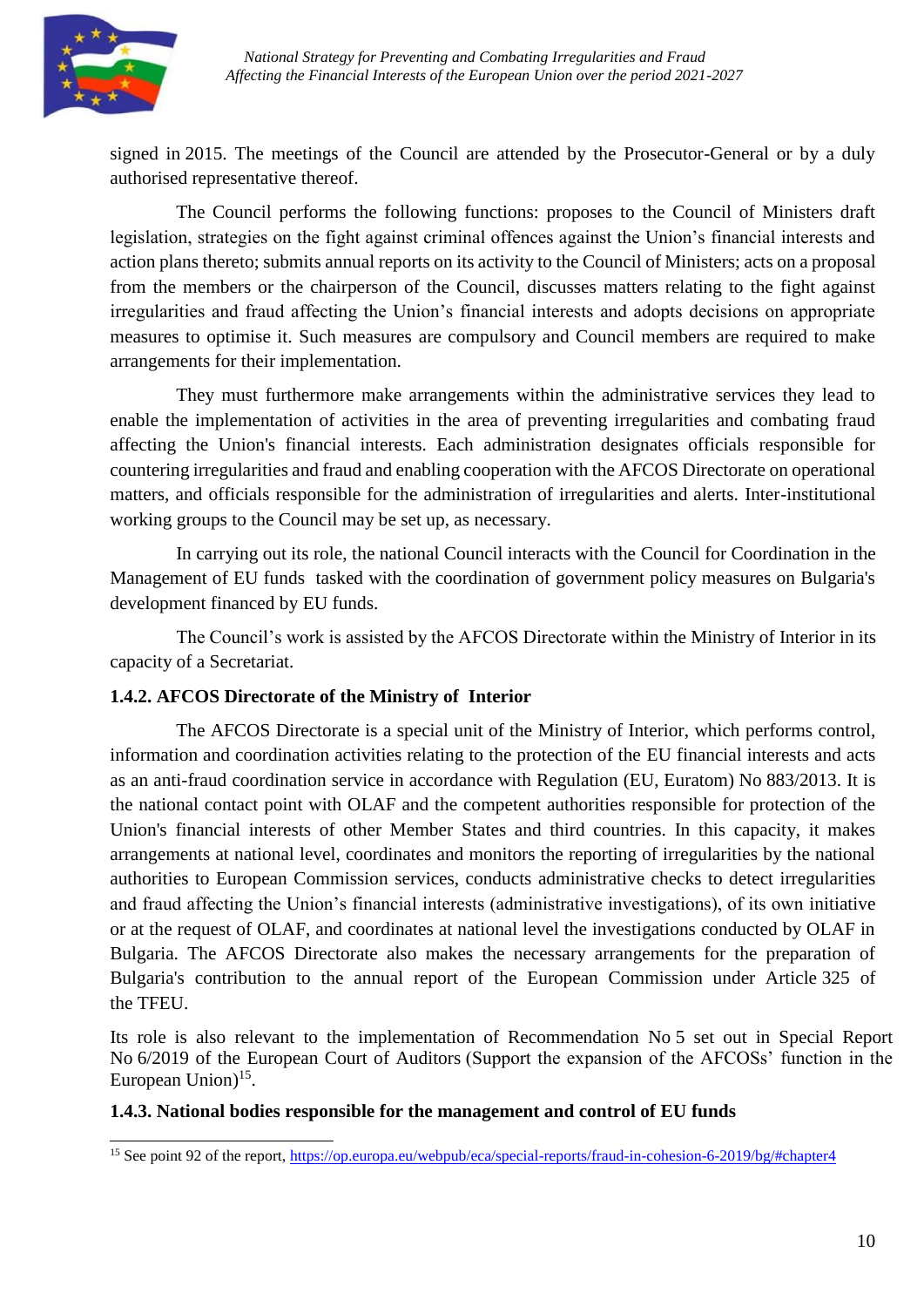

The bodies concerned with the management of EU funds are the managing authorities, the certifying authorities and the audit authorities. The managing authorities and the audit authority have retained their functions and responsibilities in the programming period 2021-2027 and a new accounting function has been introduced, which will either be performed by a separate body or as an element of the responsibilities of the managing authority. At national level, the following institutions have retained their respective competence with regard to the Union's financial interests: the Ministry of Finance, the Public Financial Inspection Agency, the National Audit Office, the Central Coordination Unit within the Council of Ministers' administration, the competent bodies of the Ministry of Interior, Bulgaria's Prosecution Office, the State Agency for National Security, the Commission for Combating Corruption and Confiscation of Illegally Acquired Property, the national courts, etc.

The bodies concerned with the management and control of European Structural and Investment Funds (ESIF) are designated in the Law on the Management of the Financial Assistance from the European Structural and Investment Funds (ZUSESIF). Their functions and responsibilities in countering irregularities and fraud involving EU funds are stipulated in the ZUSESIF, the Public Sector Financial Management and Control Act (ZFUKPS) and the implementing regulations thereto.

#### <span id="page-10-0"></span>**2. ANALYSIS OF THE STATE OF PLAY OF THE SECTOR AND FRAUD RISK ASSESSMENT**

#### <span id="page-10-1"></span>**2.1. Analysis of the state of play of sector**

The European Commission and the Member States have a shared responsibility to protect the Union's financial interests against fraud and corruption. In its assessment, the European Court of Auditors found that in the programming period 2014-2020 [the awareness of] the competent institutions, and more specifically [of] the managing authorities, of anti-fraud risk assessment increased and that the use of IT systems in their work improved, stressing the need for continued effort in the fight against fraud.<sup>16</sup>

At the same time, several new legislative initiatives for the period after 2020 have been launched at EU level that will make it possible, for the first time in the history of the European Union, for fraud involving EU funds to be prosecuted by the means of criminal law by a supranational body — the European Public Prosecutor's Office.

Directive (EU) 2017/1371 establishes minimum rules concerning the definition of criminal offences and sanctions with regard to combating fraud and other illegal activities affecting the Union's financial interests and introduces, inter alia: liability of legal persons for the criminal offences defined in the Directive, definitions of active and passive corruption affecting EU funds, and a definition of a public official, to which status private persons who have received EU funds are equated. These changes are provoked out of the need to raise the standard of liability in the

<sup>&</sup>lt;sup>16</sup> [https://op.europa.eu/webpub/eca/special-reports/fraud-in-cohesion-6-2019/en,](https://op.europa.eu/webpub/eca/special-reports/fraud-in-cohesion-6-2019/bg) Tackling fraud in EU cohesion spending: managing authorities need to strengthen detection, response and coordination, p. 4, vol. III.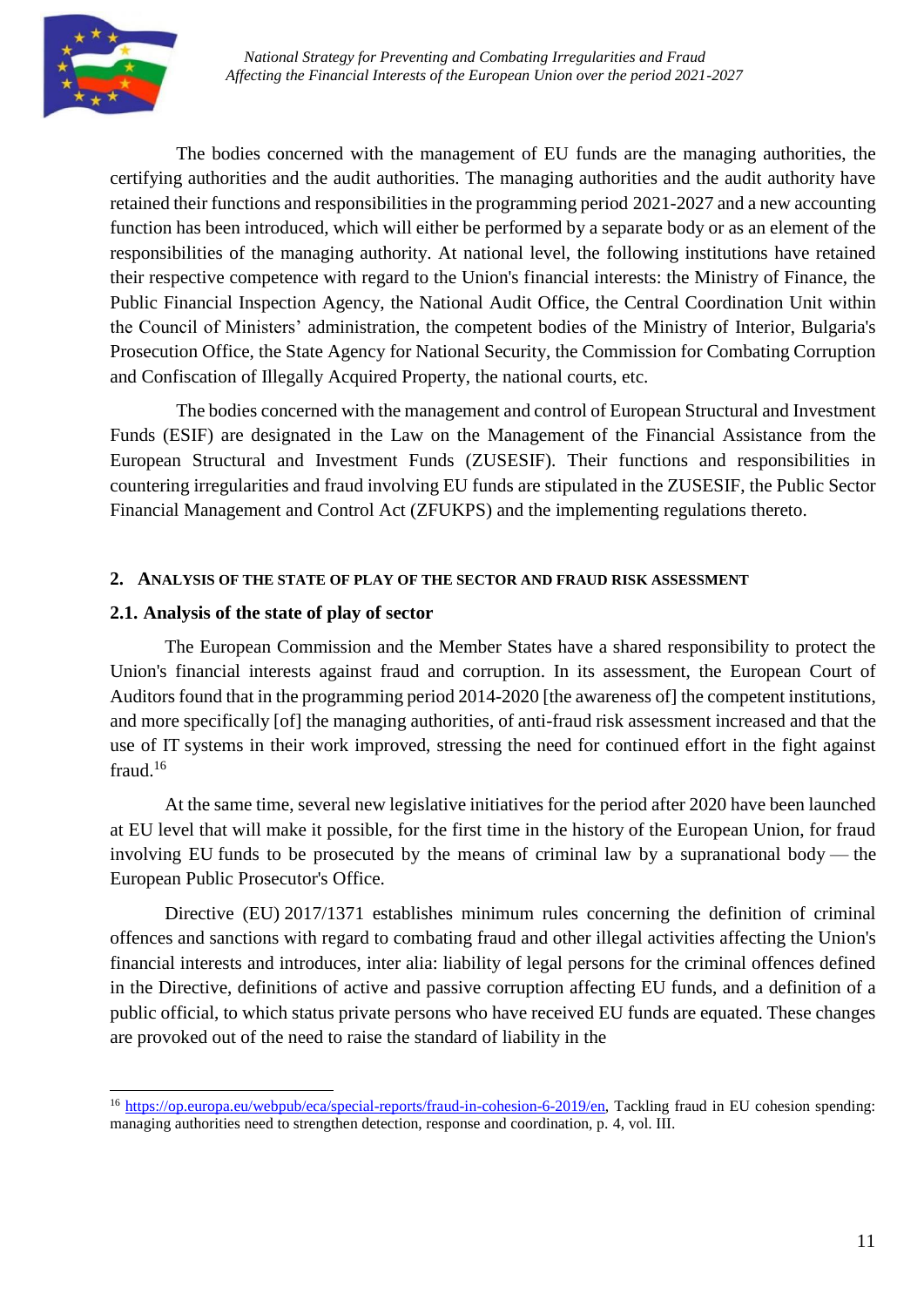

use of EU funds and enable the prosecution of criminal offences involving such funds by the European Public Prosecutor's Office.

By 17 December 2021, Bulgaria must bring its national legislation into line with the requirements laid down in Directive (EU) 2019/1937 of the European Parliament and of the Council of 23 October 2019 on the protection of persons who report breaches of Union law. Article 2(b) of the Directive lays down common minimum standards for the protection of persons who report breaches affecting the Union's financial interests referred to in Article 325 of the TFEU and further specified in the relevant Union measures. The Directive requires that arrangements should be made for the introduction and functioning of a national mechanism for the protection of whistle-blowers and for the investigation and follow up of each reported breach of Union law. A mechanism is also introduced for the submission of statistics to the European Commission on the number of reports received by the competent authorities, the number of investigations and proceedings initiated in connection with reported breaches and their outcome, the estimated financial damage, and the amounts recovered following investigations and proceedings related to the reported breaches.

At EU level, the importance of countering irregularities and fraud was highlighted with the appointment of the new College of Commissioners in 2019, and more specifically by the fact that coordination of the fight against fraud is now part of the portfolio of one of the Commissioners. Furthermore, a proposal<sup>17</sup> is currently being discussed for a new regulation that seeks to strengthen the rule of law.

Where necessary, the European Commission and the Member States should be sufficiently flexible in the allocation of funds in order to be able to respond to common challenges to Union policy, such as the outbreak of the global COVID-19 pandemic in 2020 and ensure an adequate level of control of emergency funds made available in response to crises. In order to push forward with Europe's economic recovery and protect the lives, livelihoods and jobs of citizens, in 2020 the Commission proposed a large-scale recovery plan seeking to achieve a more sustainable, digital and fair Europe, including a new European Recovery and Resilience Facility for the period 2021-2024 to boost the EU budget with new financing raised on the financial markets.<sup>18</sup>

Civic initiatives and civil society organisations are becoming increasingly active at the national level. In order to keep up with this trend, Bulgaria endeavours to amend its legal framework in a timely manner. With the amendments to the ZFUKPS adopted in 2019, a requirement was introduced for preventing, detecting and taking corrective actions to rectify irregularities. In 2019 and 2020, amendments were introduced to the Ordnance on the detection of irregularities giving rise to the application of financial corrections and on the rates for calculation of financial corrections in accordance with the ZUSESIF. With the latest amendments, new types

<sup>&</sup>lt;sup>17</sup> [Proposal for a] Regulation on the protection of the Union's budget in case of generalised deficiencies as regards the rule of law in the Member States. Full text of the proposal: [https://www.europarl.europa.eu/doceo/document/TA-8-2019-](https://www.europarl.europa.eu/doceo/document/TA-8-2019-0038_EN.html) [0038\\_EN.html](https://www.europarl.europa.eu/doceo/document/TA-8-2019-0038_EN.html)

<sup>18</sup> See Recovery Plan for Europe, [https://ec.europa.eu/info/live-work-travel-eu/health/coronavirus](https://ec.europa.eu/info/live-work-travel-eu/health/coronavirus-response/recovery-plan-europe_bg)[response/recovery-plan-europe\\_bg](https://ec.europa.eu/info/live-work-travel-eu/health/coronavirus-response/recovery-plan-europe_bg)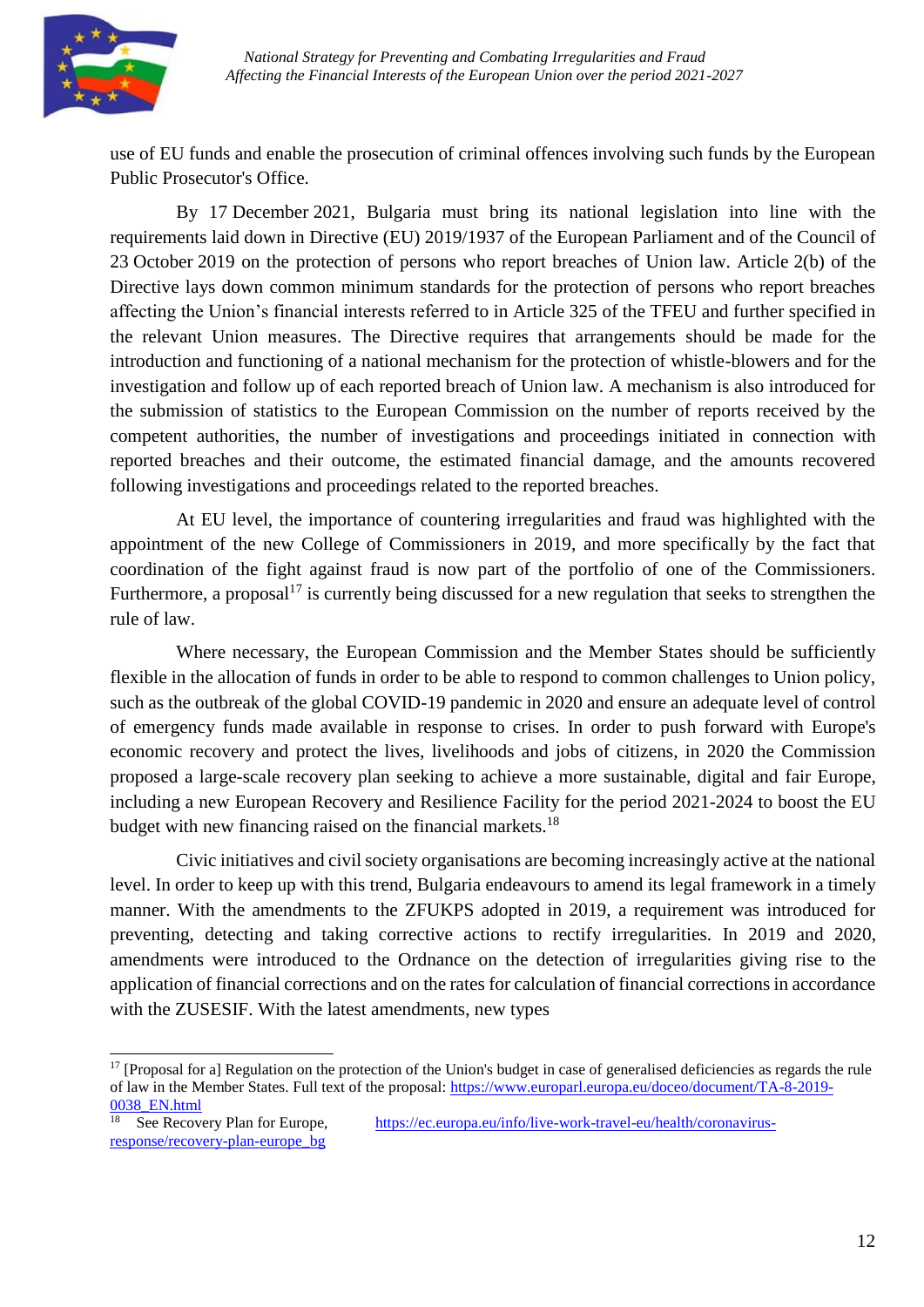

of irregularities were defined in line with the updated Commission Guidelines for determining financial corrections to be made to expenditure financed by the Union for non-compliance with the rules on public procurement. In 2020, amendments to the Value Added Tax Act (ZDDS) entered into force and they seek to address the exploitation of loopholes in the law that previously made it possible for taxable persons to avoid registering for VAT, respectively charging VAT for supplies of goods and/or services. Following the amendments to the Customs Act, which entered into force of 1 January 2020, the Minister for Finance, acting on a proposal from the Director of the Customs Agency, may approve a list of goods posing a high risk to the Union's financial interests by a dedicated order. Accordingly, when on the basis of checks performed to verify the data contained in customs declaration for release for free circulation of goods included in the list approved by Minister for Finance, it is established that the declared prices are lower than the fair prices of the goods in the European Union, the customs authorities require that a guarantee is provided. The guarantee must be sufficient to cover the full amount of the relevant customs duty, calculated on the basis of the fair prices of the goods concerned upon declaration, as a prior condition for completion of the customs formalities applicable to the relevant import regime. The fair prices of goods are determined by comparing the prices declared on import and those in the THESEUS web-based platform of the Joint Research Centre of the European Commission. With regard to the implementation of programmes co-financed by the European Structural and Investment Funds (ESIF), in the period 2014-2019 a total of 2 593 irregularities were established in Bulgaria. Out of these, a total of 344 or 13.3 % of all irregularities were reported to OLAF.<sup>19</sup>

After the first irregularities in the use of ESIF were detected in 2016, a period of rapid increase in the number of established irregularities followed, corresponding to the rate of implementation of the programmes and projects as shown in the chart below.



<sup>&</sup>lt;sup>19</sup> The number of irregularities reported to the European Commission is lower than the number of the irregularities detected at national level on account of the threshold set in Article 122 of Regulation (EU) No 1303/2013 according to which only irregularities that exceed EUR 10 000 in contribution from the Funds have to be reported.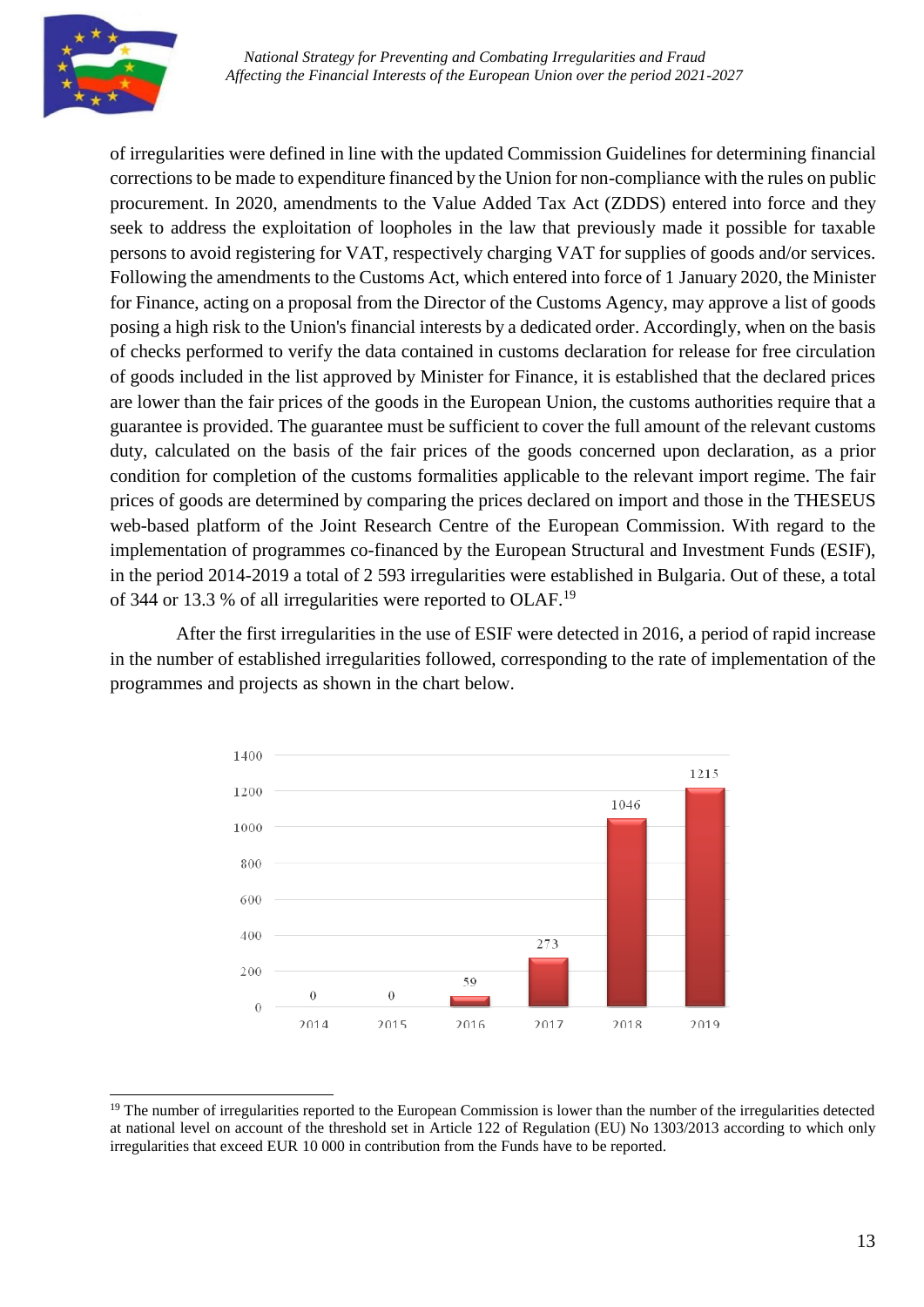

# *Chart No 1: Total number of irregularities affecting the European Structural and Investment Funds detected in the period 2014-2019.*

Out of the total number of irregularities affecting expenditure financed by the ESIF, 43 irregularities or 1.7 % out of the total have been qualified as suspected fraud. Fraud has been confirmed in three cases or less than 1 % out of the total number of irregularities. A total of 2 119 irregularities or 82 % out of the total number are currently active and administrative checks or judicial proceedings are under way. The administrative investigations or judicial proceedings in respect of the remaining 474 irregularities or 18 % out of the total have concluded. A total of 23 cases have been closed on account of no irregularities being found.

A breakdown of the types of irregularities detected during the six-year period (2014-2019) is set out below.

- 66 % of irregularities involved infringements of procedures for the award of public procurement contracts;
- 19.9 % of irregularities involved non-performance of contractual obligations;
- 5 % of irregularities involved ineligible, unlawful or unjustified items of expenditure;
- 4 % of irregularities involved making false representations at the time of submitting applications for grant assistance;
- 1.4 % of irregularities involved attempted documentary fraud;
- 0.7 % of irregularities involved attempts to obtain double financing;

- 0.08 % of irregularities involved conflicts of interest. The actual number of this type of irregularity may be higher as conflict of interest is suspected to be an element of other types of irregularities;

- 3 % of irregularities involved other infringements or available information is insufficient to determine the precise type of the infringement.



*Chart No 2: Types of irregularities reported in the (six-year) period 2014-2019*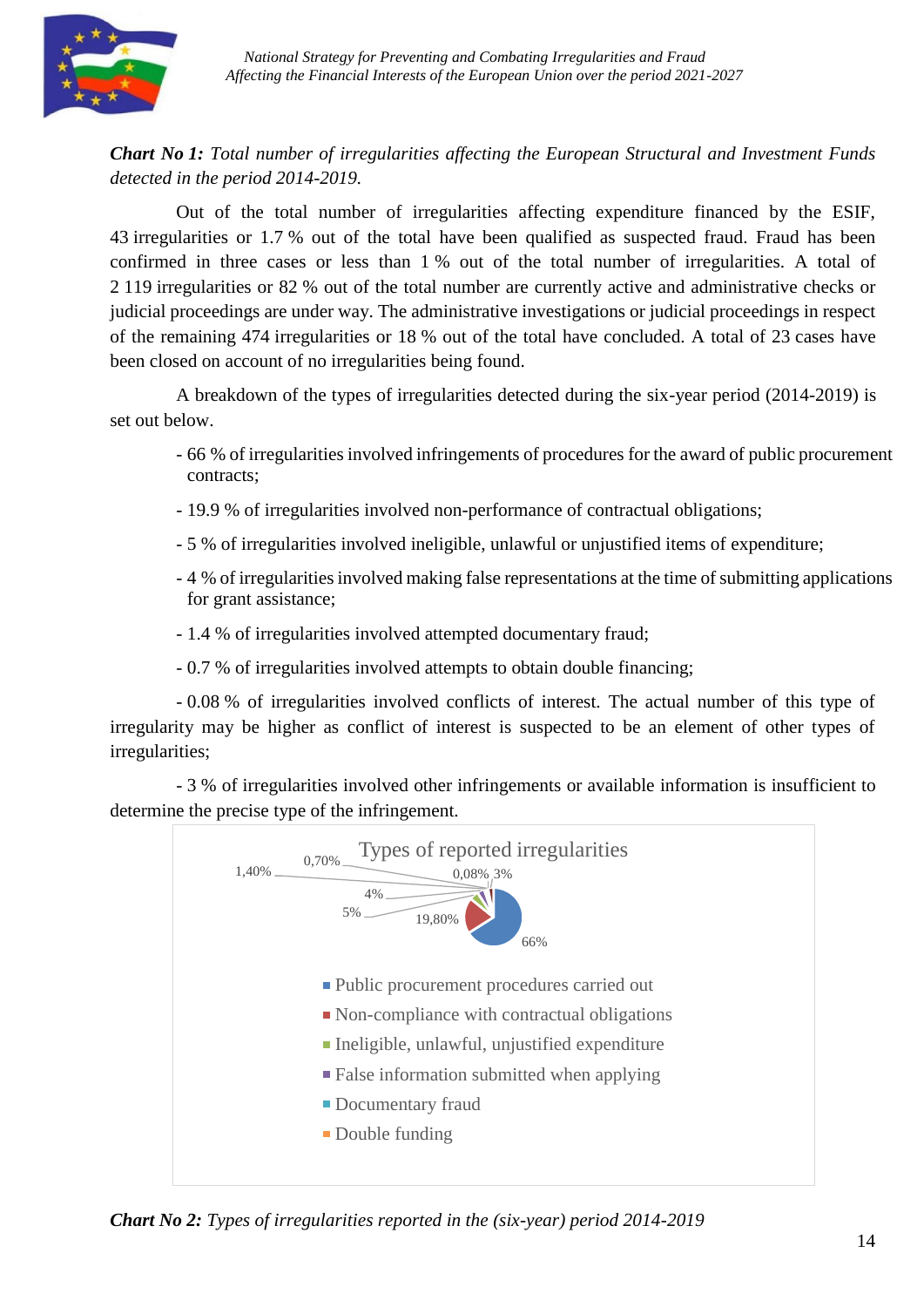

The number of irregularities reported during the first six years of programming period 2014 – 2020 decreased compared to the first six years of the programming period 2007 – 2013. The same applies to the amount of funds affected by irregularities.

The decrease in the number and the amounts affected by irregularities is attributable to a combination of the experience gained by all actors in the process and improvements in the management and control systems and legislation. However, as irregularities may be detected after the end of the programming period, these conclusions should be seen as tentative and subject to change.

Most irregularities involve infringements of the procedures for the award of public procurement contracts and that trend remains compared to the previous programming period 2007-2013.

# <span id="page-14-0"></span>**2.2. Anti-fraud recommendations of the European Court of Auditors and the European Commission**

In the last three years, the European Commission has presented new strict and ambitious antifraud rules and initiatives in a clear demonstration of its determination to protect taxpayers' money. This has been achieved with the adoption of the dossiers on the PIF Directive, the EPPO Regulation and the Directive on the protection of persons who report breaches of Union law, with the Commission's reports to the European Parliament and the Council under Article 325 of the TFEU (Annual Report on the protection of the European Union's financial interests, PIF Report) also playing a role. The reports of the European Court of Auditors that aim to assess the fight against fraud at EU and national level add value to the anti-fraud procedures from a control and audit perspective. The recommendations set out in the reports are primarily addressed to the Member States and, in certain cases, to the European Commission.

In light of Bulgaria's obligation to act on the findings of the European Court of Auditors and the European Commission, these should be included in the Strategy as actionable points.

# **2.2.1. Special Report No 6/2019 of the European Court of Auditors sets out the following recommendations**:

## **Recommendation 1**: **Formal strategies and policies to combat fraud against EU funds to be developed by the Member States. The strategies should at least:**

1. be based on the assessment of existing risks and involve knowledgeable actors from different areas (managers of EU funds, competent fraud investigation and prosecution bodies, etc.) in their preparation;

2. outline concrete measures for fraud prevention, detection, investigation and prosecution, and recovery and sanctions;

3. contain specific arrangements for monitoring the implementation of anti-fraud measures and measuring results;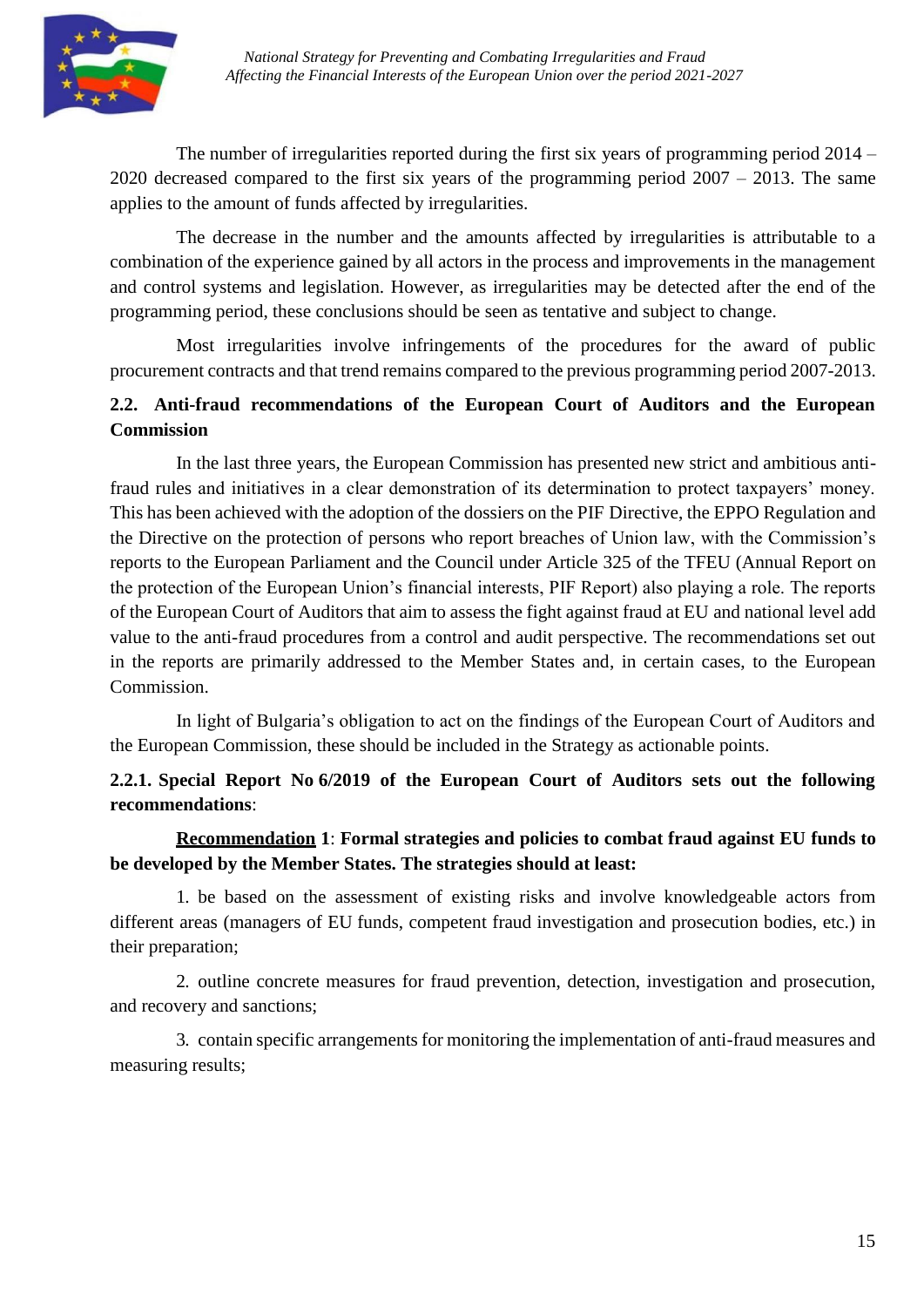

4. explicitly assign responsibilities for the implementation, monitoring, coordination and comparative evaluation of anti-fraud measures.

# **Recommendation 2**: **The managing authorities in the Member States should make fraud risk assessment more robust by involving relevant external actors in the process.**

[The] managing authorities, in particular those in charge of programmes with particularly high risk and high financial volume, should seek to involve relevant external actors with proven experience in combating fraud (e.g. representatives from prosecution bodies) in the evaluation of risks and of the suitability of existing anti-fraud measures.

# **Recommendation 3**: **Improve fraud detection measures by generalising the use of data analytics tools and promoting the use of other 'proactive' fraud detection methods.**

1. Managing authorities that do not currently use fraud data analytics tools, in particular ARACHNE, should take them on for their potential to identify fraud risks in a systematic and costefficient manner;

2. Bulgaria should support the Commission's efforts to promote the use of 'proactive' and other new fraud detection methods, including by regularly disseminating specific cases of best practice; and

3. In cooperation with the AFCOS units of other Member States, Bulgaria should cooperate with the Commission in establishing minimum arrangements for monitoring and evaluating the implementation and effectiveness of fraud prevention and detection measures.

# **Recommendation 4**: **Monitoring of the fraud response mechanisms by the European Commission to ensure it is consistently applied**

The recommendation is addressed to the European Commission, meaning that the Member States should support the Commission's efforts to fulfil its commitment and implement the following activities:

1. The Commission should establish clear fraud reporting requirements for the Member States' bodies in general and managing authorities in particular. These should be based on the standard interpretation of fraud affecting the EU's financial interests in the new PIF Directive;

2. The Commission should require managing authorities to systematically assess the horizontal implications of suspected fraud in their management and control systems;

3. The Commission should encourage managing authorities to communicate all suspicions of fraud to criminal investigation or prosecution bodies.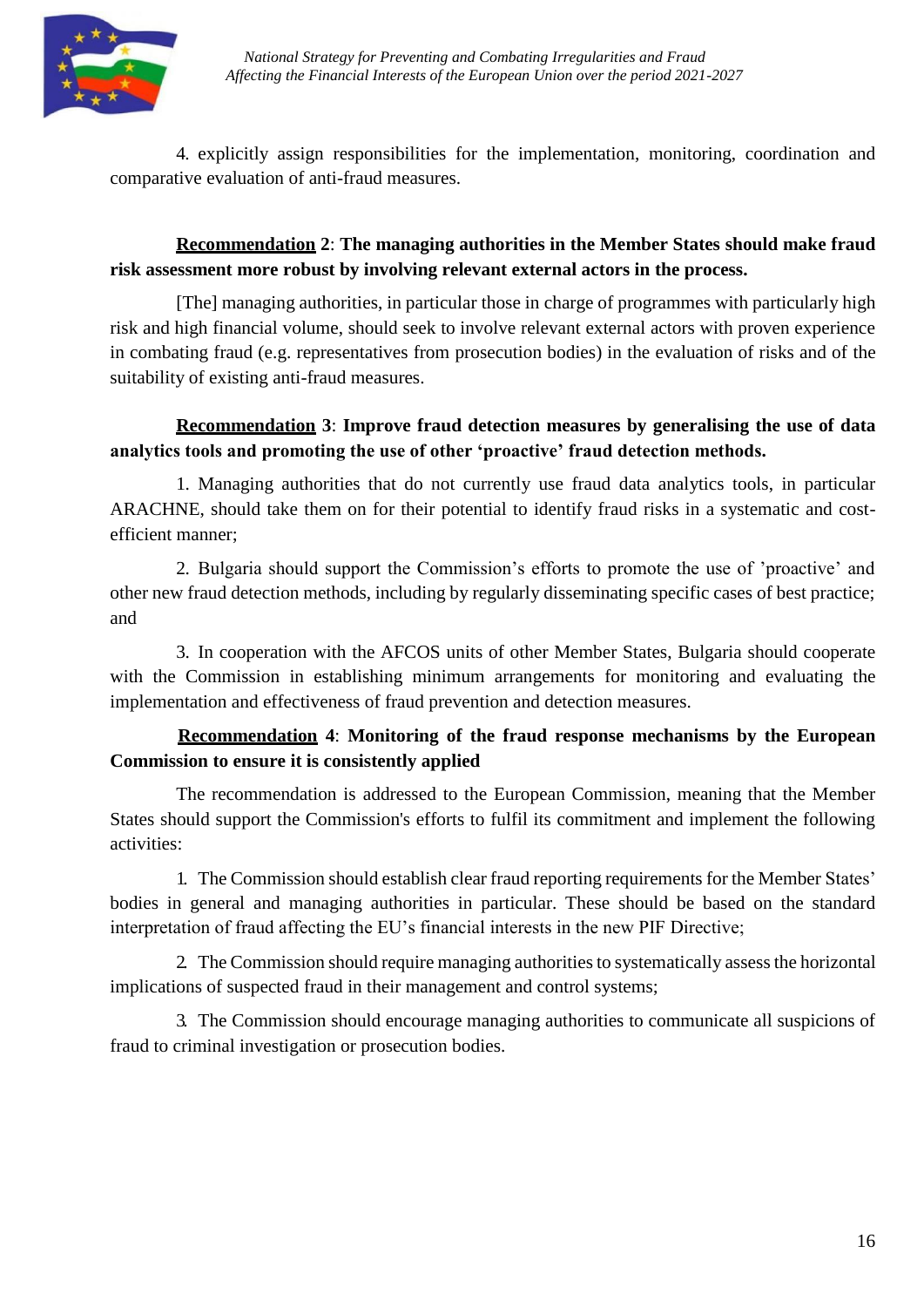

4. To ensure deterrence is effective, managing authorities should take proportionate measures to recover public funds from perpetrators of fraud and not just decertify the expenditure from EU funding.

# **Recommendation 5**: **Member States to support the expansion of the AFCOSs' function aimed at improving the coordination**

In order to fulfil this recommendation, the European Commission should encourage Member States to expand the AFCOSs' role of coordination with managing authorities to liaising with all national bodies charged with the investigation and prosecution of suspected fraud.

The functions of the AFCOSs could at least include the following:

 liaising between managing authorities (and the other programme authorities) and other Member State bodies involved in combating fraud, in particular investigation and prosecution bodies;

 monitoring the status of individual cases and reporting to the Commission on the follow-up given by the responsible managing authorities, with due regard to the confidentiality of ongoing investigations;

• in connection with the European Commission's annual reports on the protection of the European Union's financial interest, certifying annually, with a view to the Commission's preparation of PIF reports, that the information recorded in the IMS is complete, reliable, accurate and up to date.

# **2.2.2. Recommendations set out in the Annual Report from the European Commission to the European Parliament and the Council on the protection of the European Union's financial interest drawn up in accordance with Article 325 of the TFEU:**

In accordance with Article 325 of the TFEU the Commission draws up an annual report on the protection of the European Union's financial interests which outlines the anti-fraud measures taken at EU and national level, with the following annexes: Statistical data on the irregularities reported as fraudulent and the 'Article 325 Questionnaire' in which the Member States are asked to outline the specific undertaken anti-fraud measures. The detailed description of the level of fraud affecting the entire EU budget (on the revenue and expenditure sides) helps to identify the areas presenting the highest risk and therefore define the action needed at European and national level.

In its Report to the European Parliament and the Council on the Protection of the European Union's financial interests — Fight against Fraud — 2018 Annual Report, published on 11 October 2019, the Commission noted that the number of irregularities reported as fraudulent (which includes cases of suspected or established fraud) and the associated amounts were not a direct indicator of the level of fraud affecting the EU budget.

They merely showed how many cases of potential fraud were detected and reported by Member States and EU bodies.

It is also noted that although the number of fraudulent irregularities reported in 2018 remained stable as compared with 2017, the financial amounts involved increased by a significant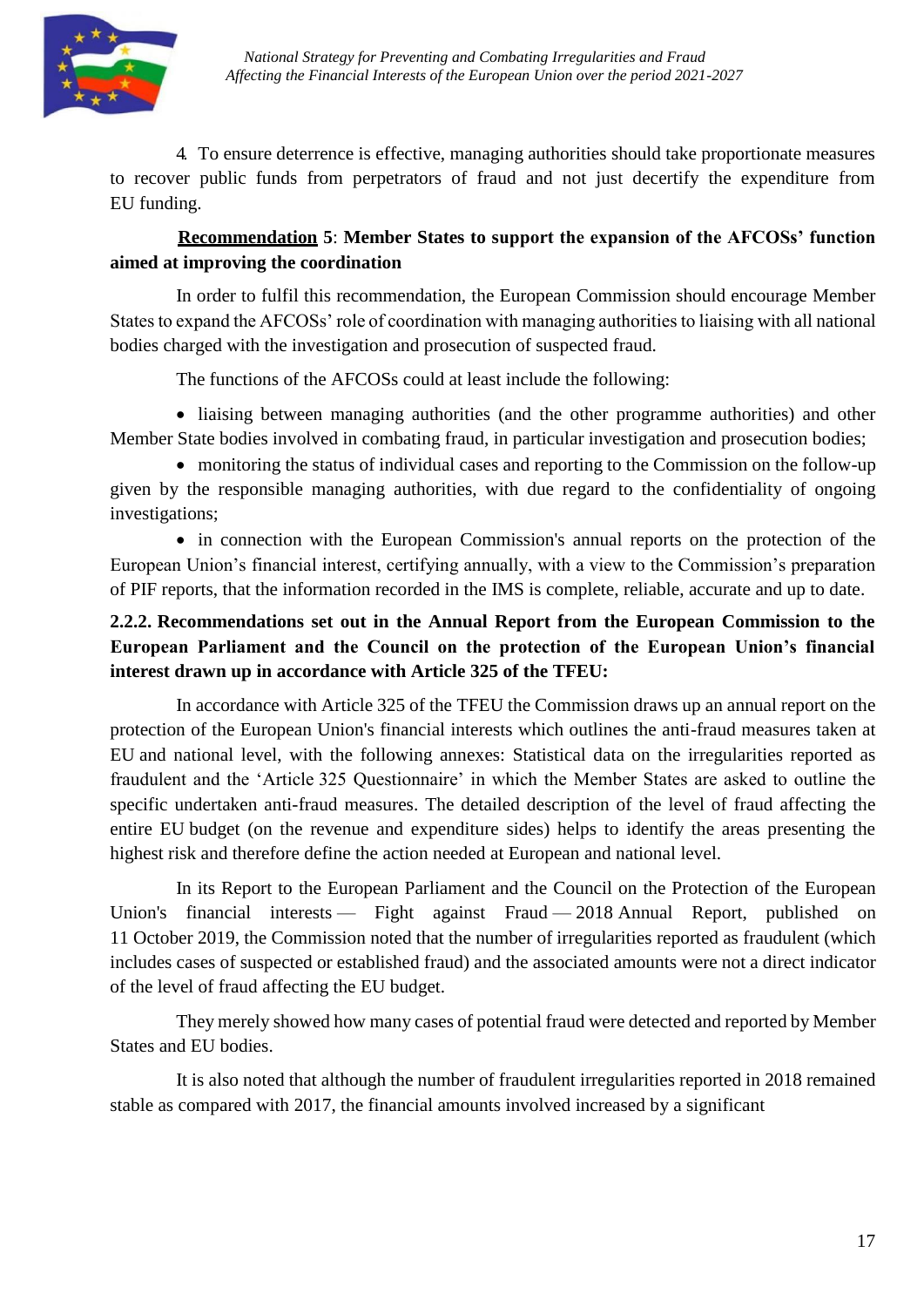183 %<sup>20</sup>. In 2018, a total of 11 638 fraudulent and non-fraudulent irregularities were reported to the Commission, 25 % fewer than in 2017. They involved approximately EUR 2.5 billion, remaining stable in comparison with the previous year.<sup>21</sup> In order to improve financial discipline in the European Union, the trend toward an increase in the amounts affected by fraud and the flat trend in the number of reported irregularities must be addressed. For this reason, the Commission makes a number of recommendations to the Member States with a view to ensuring that the fight against fraud affecting the European Union's financial interests in the period 2021-2027 achieves its full effect. They are as follows:

**Recommendation 1:** Member States are asked to enhance and enforce their customs control strategies for cross-border e-commerce, particularly for the potential abuse of low-value consignments reliefs (LVCR) and to ensure proper TOR collection. Member States are therefore requested to ensure that:

• electronic customs systems (ECS) do not automatically apply claimed duty relief on goods with a declared intrinsic value above EUR 150, on commercial consignments declared as gifts and on goods ineligible for relief;

 electronic customs systems (ECS) systematically detect potentially undervalued or incorrectly declared goods under LVCR by means of risk profiles or randomly;

 specific control measures are in place to prevent artificial splitting of consignments, aiming to benefit from duty relief;

 ex-post controls include verifications to ascertain traders' compliance with customs duty relief for low-value consignments and the non-exclusion of authorised economic operators (AEOs) from compliance checks.

**Recommendation 2:** The Commission reiterates the appropriateness of Member States that have not already done so to adopt national anti-fraud strategies. These strategies should be developed in cooperation with all bodies and authorities which have a specific role and expertise in the protection of the EU's financial interests, including law enforcement and prosecution services. In line with the recommended from previous years, these strategies should take into account:

• the risk analysis conclusions contained in this and previous reports;

• the need to structure the coordination between administrative and criminal checks and investigations;

- The ways to incorporate tips from media and whistle-blowers in the control system;
- the opportunity to strengthen the risk analysis-based approach to detect irregularities and fraud,

 $20$  p. 18, point 2.5.1 of the Report from the European Commission to the European Parliament and the Council under Article 325 [of the TFEU].

 $^{21}$  p. 17, point 2.5 of the Report from the European Commission to the European Parliament and the Council under Article 325 [of the TFEU].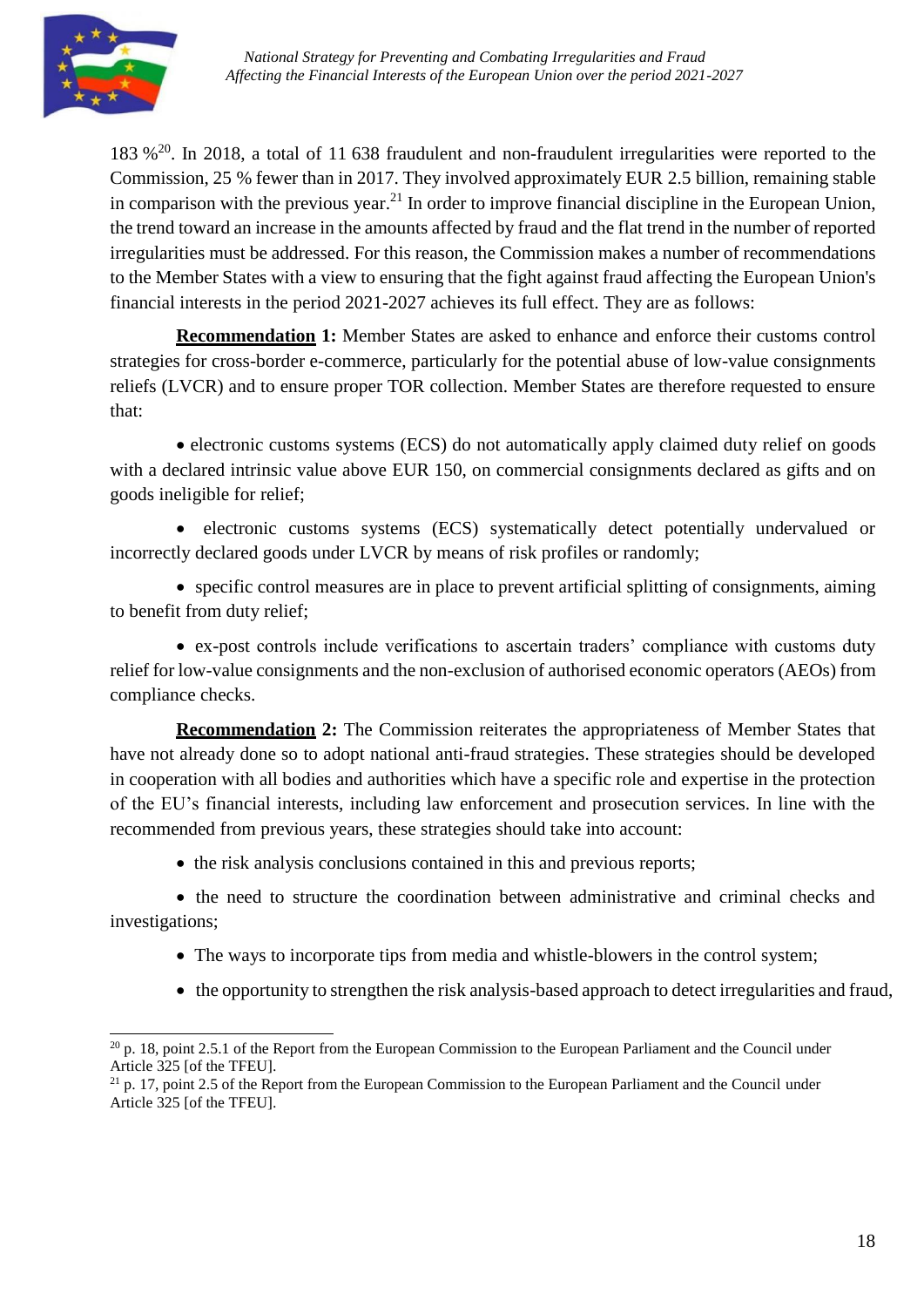

including the use of IT tools (such as ARACHNE).

#### <span id="page-18-0"></span>**2.3. Fraud Risk Assessment**

The comprehensive fraud risk assessment set out in Annex No 1 has been drawn up at national level in cooperation with AFCOS Council members on the basis of sectoral risk assessments, taking into account the relevant audit recommendations at EU and national levels. It covers the identified sectoral risks, vulnerabilities and factors relevant to the different operational programmes from the point of view of both revenue and expenditure sides of the budget. The risk assessment also reflects specific risks identified within the framework of individual operational programmes from the perspective of the competent managing authorities and control bodies. The risks identified have been categorised according to their specific features and effect on the system for the management and control of EU funds.

The following main areas that require optimisation to address identified deficiencies and vulnerabilities have been defined:

1. The processes of selecting operations and verifying expenditure, and more specifically the system for contract award and performance by beneficiaries and contractors in accordance with the Law on the Management of the Financial Assistance from the European Structural and Investment Funds and the Public Procurement Act;

2. The functioning and adaptation of management and control systems, particularly the internal control systems of the managing authorities, the optimisation of which should prioritise the fight against conflicts of interest<sup>22</sup> and staff integrity and compliance measures.

Process optimisation in these areas will reduce the risks of non-implementation of projects and programmes, lower ineligible expenditure and minimise the risks of inefficiencies and breaches of public procurement law and infringements in budgetary, financial and economic operations.

At the same time, addressing deficiencies is a prerequisite for the effectiveness of the fight against irregularities and fraud and guarantees that the evidence presented to the managing authorities in respect of the progress achieved in the implementation of approved financial operations is fact-based and will, in particular, prevent the financing of ineligible projects and operations (wrongful pricing, fictitious implementation of activities, lack of compliance with eligibility criteria or other red flags indicating irregularities and fraud on the part of beneficiaries and contractors).

The identified deficiencies, vulnerabilities and factors with the strongest negative impact on the areas subject to optimisation are:

<sup>22</sup> In point [5.3] *Integrity and compliance* of Document SWD/2019/171 final to the Commission Anti-Fraud Strategy (2019), the Commission has ranked undeclared conflicts of interest as a vulnerability that requires particular attention

<sup>5.3.</sup> because of its potential to harm the institutions' reputation in a particularly serious way.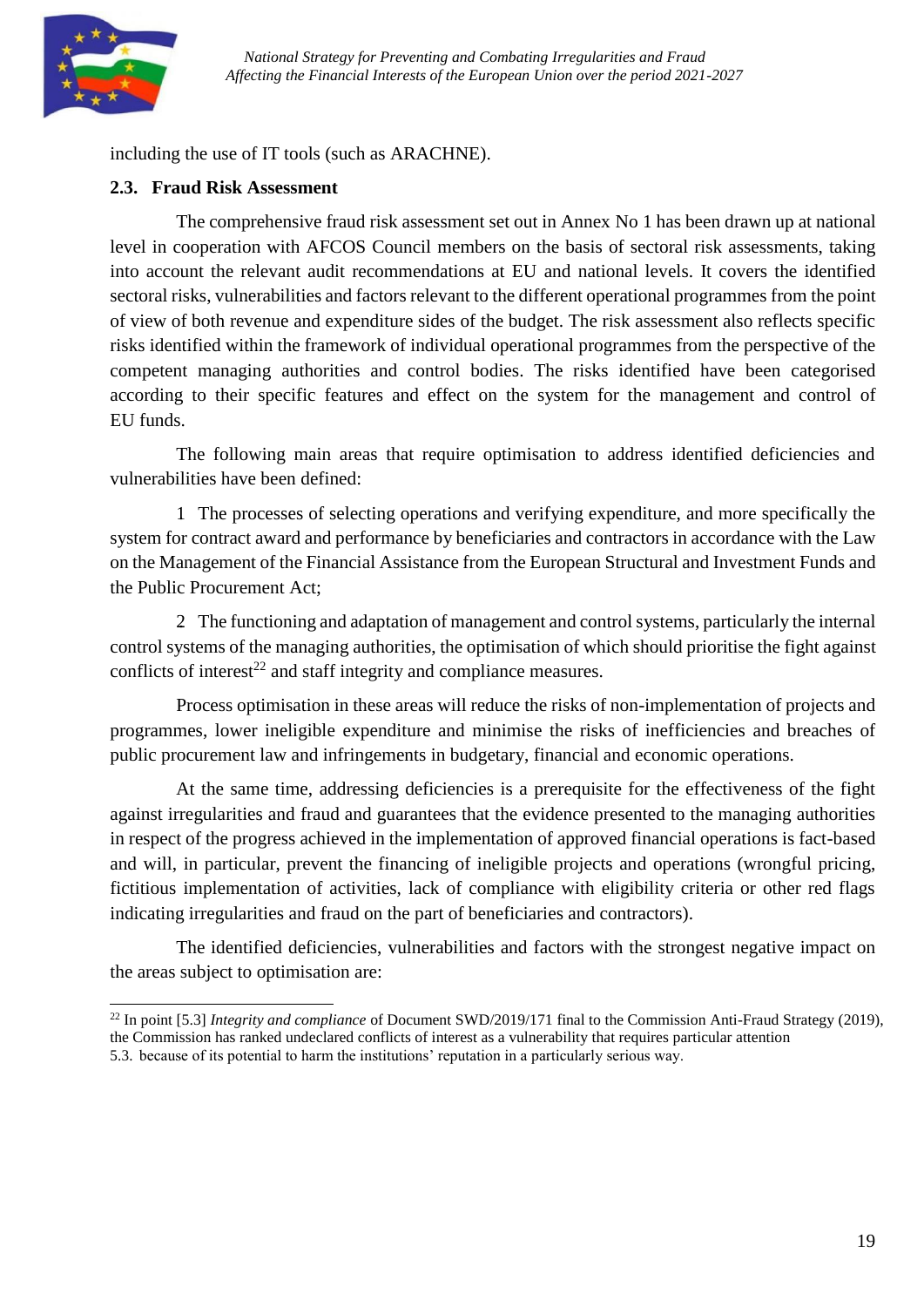

- the dynamic development of legislation in recent years and the resulting changes in the rules for the activities performed, which creates difficulties for the officials directly engaged in the implementation of the activities concerned and for beneficiaries and contractors;

- the insufficient knowledge and shared use of the capabilities of information systems, data analytics IT tools and platforms, including web-based tools, taking into account their potential vulnerability to cyberattacks;

- the implementation of incomplete procedures for limiting the risks of conflict of interests in the selection of project proposals and verification of expenditure;

- insufficient cooperation, interaction and sharing of information, experience and practices between the bodies within the management and control system.

The introduction of measures for protection of the EU financial interests, including anti-fraud measures to safeguard traditional own resources (TOR), in connection with anti-dumping and countervailing duties, under declaration, use of incorrect tariff codes and the origin of imported goods is within the remit of competence of the Bulgarian customs authorities.

The new trends in financial fraud, the challenges posed by the growing volume of e-commerce, etc. require that the authorities focus their efforts on the application of a single approach to fighting fraud across the EU through common standards for Financial Risk Criteria (FRC) to be implemented by customs administrations at national level. There is a strong potential for improvement in the use of IT tools by the customs authorities, particularly to further expand the scope of application of automated risk analysis. The continually evolving approaches and instruments used to address risks require further strengthening of administrative capacity with regard to the latest customs control strategies and enhancing cooperation with all other actors in the field of protection of the EU's financial interests.

The timely identification, analysis, prioritisation and provision of the resources necessary to address the risks related to organised VAT fraud schemes are essential for the protection of the revenue side of the republican budget, which funds part of Bulgaria's own resources contribution to the EU General Budget.

Despite the trend which indicates a significant decrease in the damages resulting from VAT fraud and in the number of cases and taxable persons involved, several risks that jeopardise the efforts to counter organise VAT fraud can be highlighted. These are: the non-systematic application of the selected risk management approach; lack of sufficient resources and/or the inefficient management of available resources; inadequate communication of the strategy of the National Revenue Agency (NAP), and in particular the incentives for voluntary compliance; deficiencies in interaction with interested third parties in the field of preventing and combating irregularities and fraud.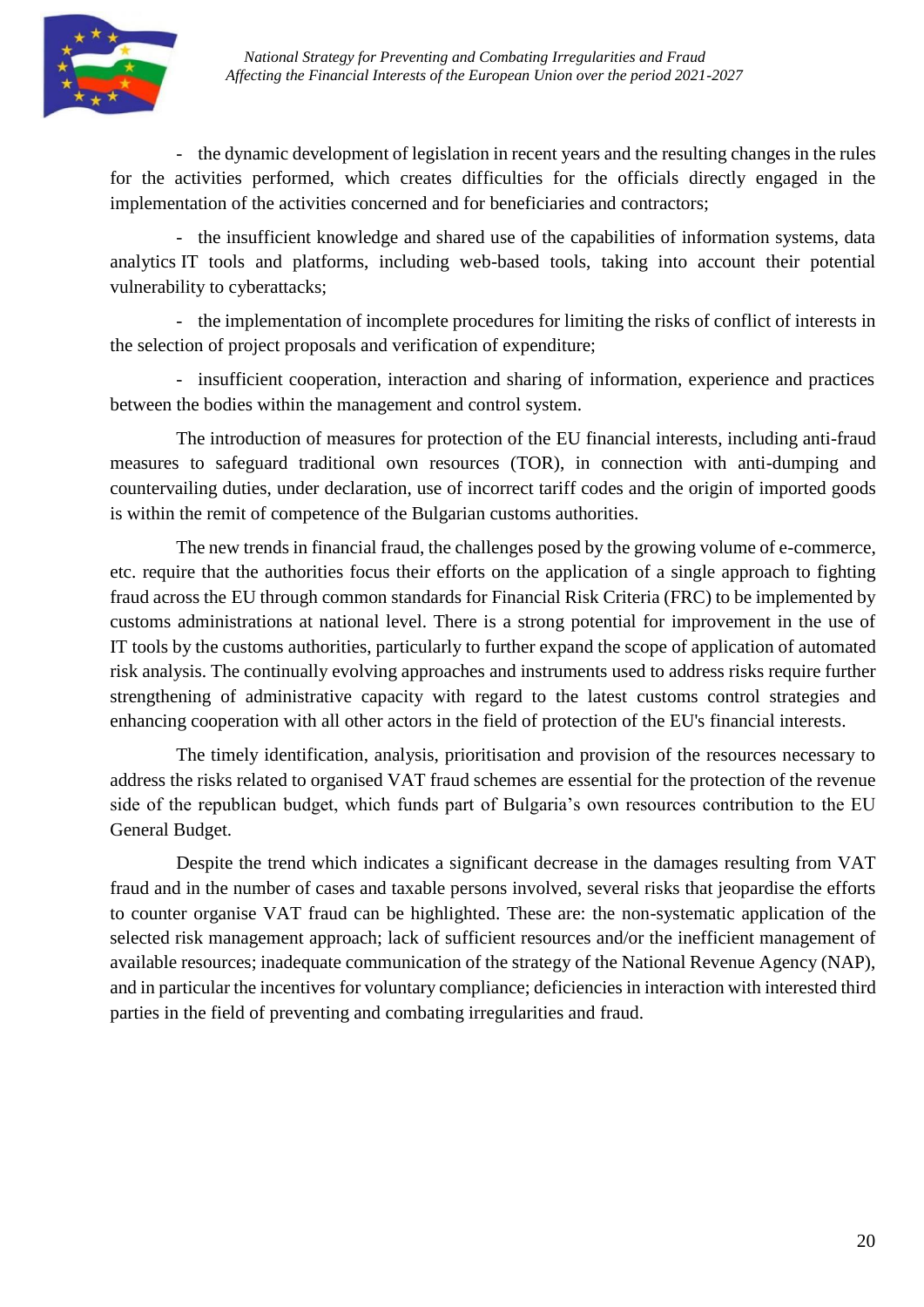

The risks related to the recovery of public funds, in cases of wrongly paid and overpaid amounts and unduly paid or incorrectly used amounts under projects financed by EU funds, are also taken into account in the implementation of the National Revenue Agency's strategy and the achievement of the main goals set out therein.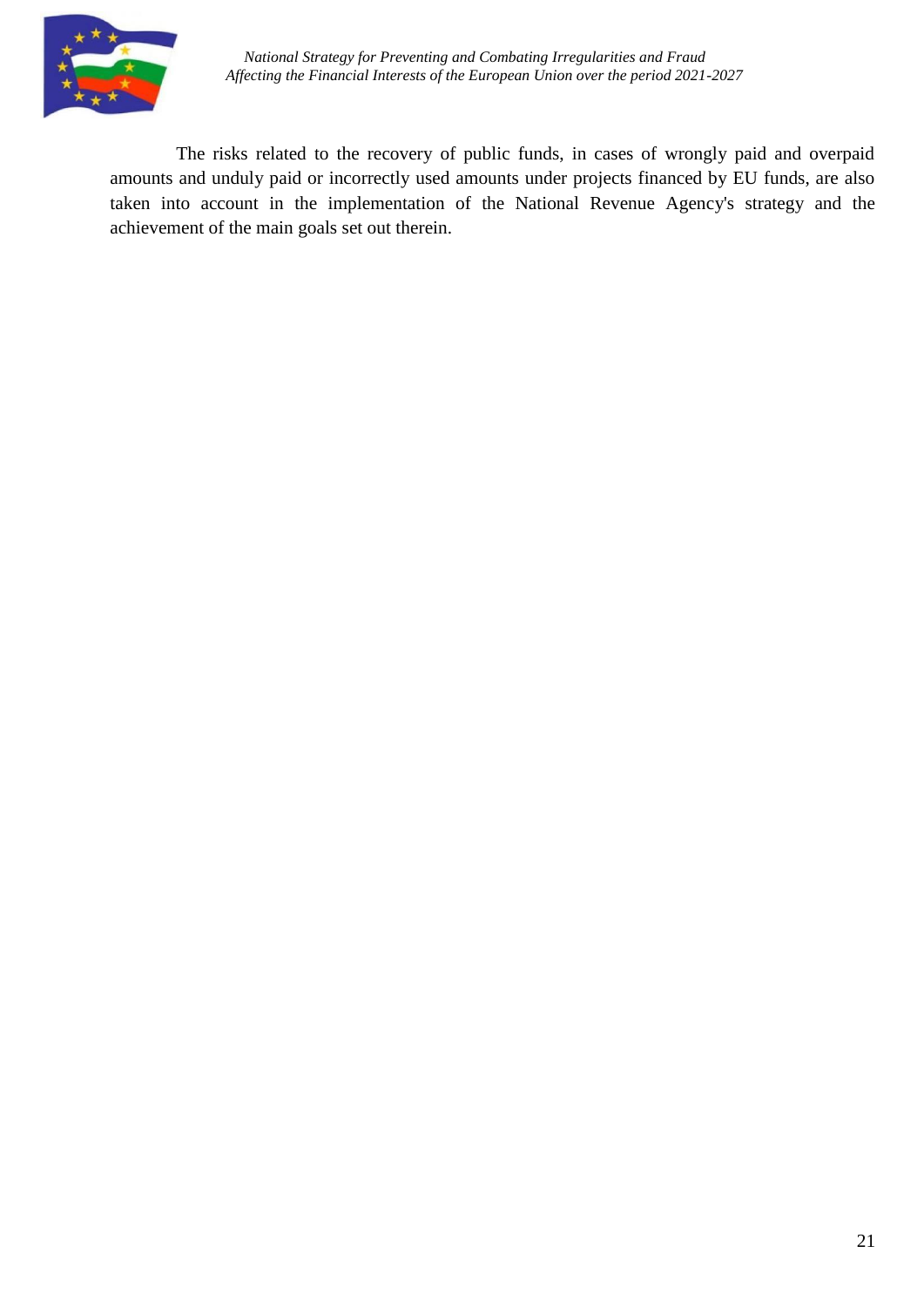

## <span id="page-21-0"></span>**3. VISION FOR PROTECTION OF THE FINANCIAL INTERESTS OF THE EUROPEAN UNION IN THE REPUBLIC OFBULGARIA IN THE PERIOD UNTIL 2027 AND PRINCIPLES OF STRATEGY IMPLEMENTATION**

Bulgaria needs to be able to make a strong case in the negotiation of adequate financing from the EU budget in the future that will enable it to defend its position. To this end, it must demonstrate consistently good results in the effective and efficient protection of the Union's financial interests. The National Strategy for Preventing and Combating Irregularities and Fraud affecting the financial interests of the European Union is a logical step in policy action to protect the financial assistance from the EU budget, which Bulgaria will disburse in the programming period 2021-2027.

The societal and institutional vision for the period until 2027 entails:

- Effective and lawful disbursement of EU funds reflected by higher living standards for Bulgaria's citizens.

- Lower level of irregularities and fraud, including the affected amounts, as compared to the programming period 2014-2020 through prevention and imposing sanctions in a timely manner.

- Effective prosecution by means of criminal law of the offences envisaged in the PIF Directive and transposed into Bulgaria's Criminal Code.

- Lower corruption perception level in society as measured by the Annual Corruption Perception Index of Transparency International<sup>23</sup> and other relevant indices.

- Stronger position in negotiating the EU budget financial assistance to be allocated to Bulgaria in the programming period 2028-2034.

The national strategy fully recognises the importance of the following principles identified during the programming period 2014-2020: integrity, transparency, prevention of irregularities and fraud, effective investigation, sanctions and effective cooperation, and need to gear these to effectively address irregularities and fraud. During the new programming period 2021-2027 these principles will be even more relevant to preventing and combating irregularities and fraud.

Principles of strategy implementation:

- $\triangleright$  transparency in the use of EU funds;
- $\triangleright$  zero tolerance towards fraud involving EU funds;
- $\triangleright$  countering fraud as an element of internal control systems;
- $\triangleright$  enhanced prevention of irregularities and fraud;
- $\triangleright$  efficiency and effectiveness of the control of anti-fraud measures;

<sup>23</sup> <https://www.transparency.org/cpi2019>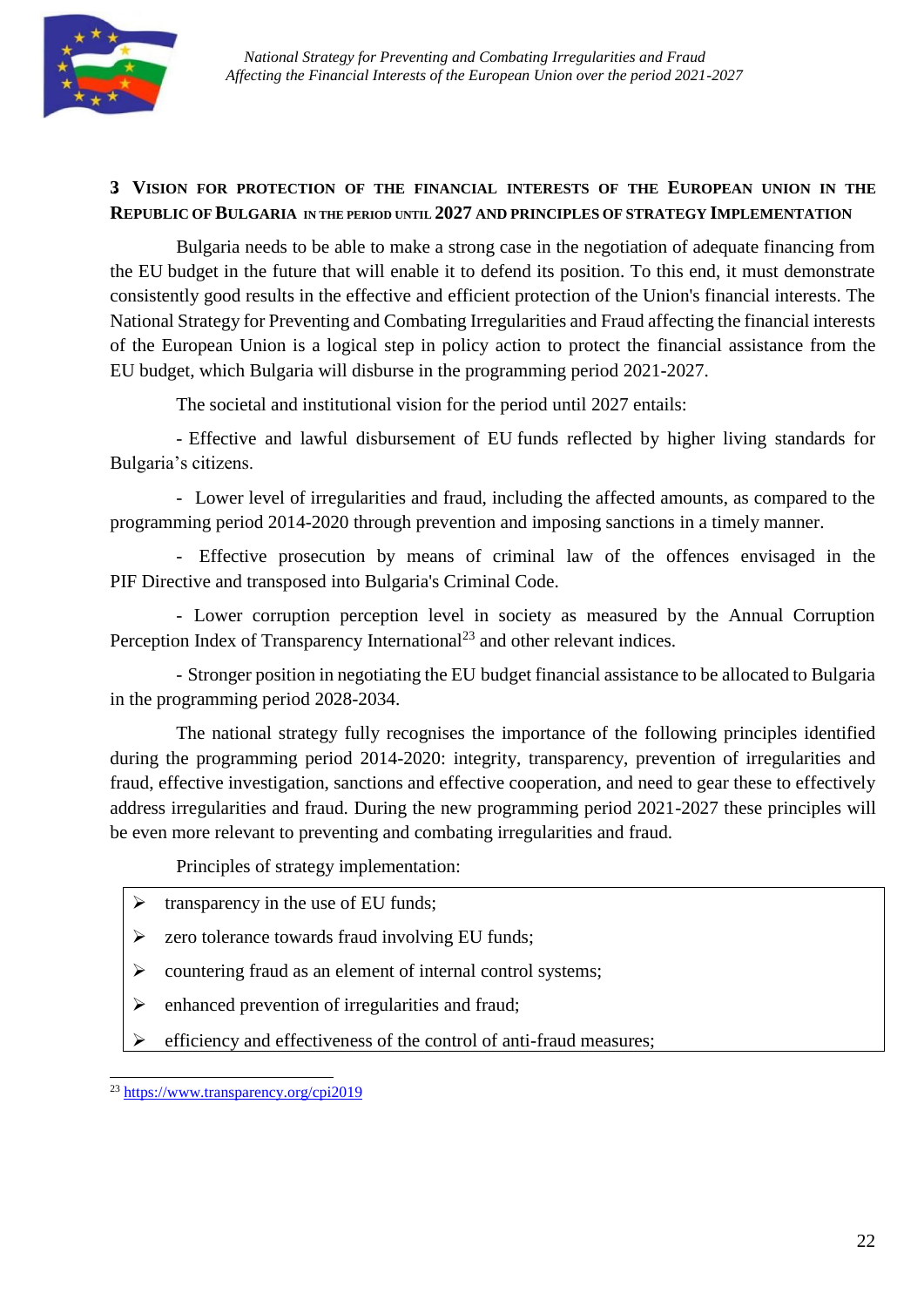

- honesty, integrity and professional competence of the officials responsible for the management and control of EU funds;
- conditions for effective investigation and timely exchange of relevant and significant information in cases under investigation;
- $\triangleright$  proportionate corrective actions recovery of funds and imposition of sanctions on perpetrators.
- $\triangleright$  cooperation based on mutual trust among stakeholders citizens, economic operators and institutions.

#### <span id="page-22-0"></span>**4. PROBLEM AREAS AND CHALLENGES IDENTIFIED**

#### <span id="page-22-1"></span>**4.1. Problems and challenges in the area of prevention**

## **4.1.1. Need for all managing authorities to adopt or update a concrete and clearly formulated anti-fraud policy, including a policy on combating conflicts of interest.**

At the level of operational programmes, the European Commission recommends that the managing authorities develop a structured approach to tackling fraud based on the four elements of the anti-fraud management process — prevention, detection, correction and prosecution.

During its audits in the Member States, the European Court of Auditors found<sup>24</sup> that 'very few [of these] policies actually constitute formal reference documents summarising the measures to be implemented at each stage of the anti-fraud management process in response to identified fraud risks'. In the countries in which audits were performed, including Bulgaria, the ECA found examples of formalised anti-fraud policies only in Latvia, at specific intermediate bodies in Spain, and in France (where the policy has not been made public). In all other cases, in order to obtain a full description of anti-fraud measures the European Court of Auditors needed to consult multiple management documents and manuals of procedures, which demonstrates the absence of single, formalised and public anti-fraud policies.

The latter limits Member States' ability to plan, supervise and coordinate anti-fraud measures and evaluate their effectiveness.

The handling cases and the actions taken to substantiate and correct irregularities and fraud arising from conflicts of interest involving EU funds in accordance with Article 61 of Regulation (EU, Euratom) 2018/1046 present an additional challenge. Although conflicts of interest pose problems in almost all Member States, only a handful of irregularities involving conflict of interest have been reported to OLAF. This demonstrates the need for a structured approach to combating conflict of interest involving European Union funds on the part of

<sup>&</sup>lt;sup>24</sup>See paragraph 20 of Special Report No 6/2019 of the European Court of Auditors.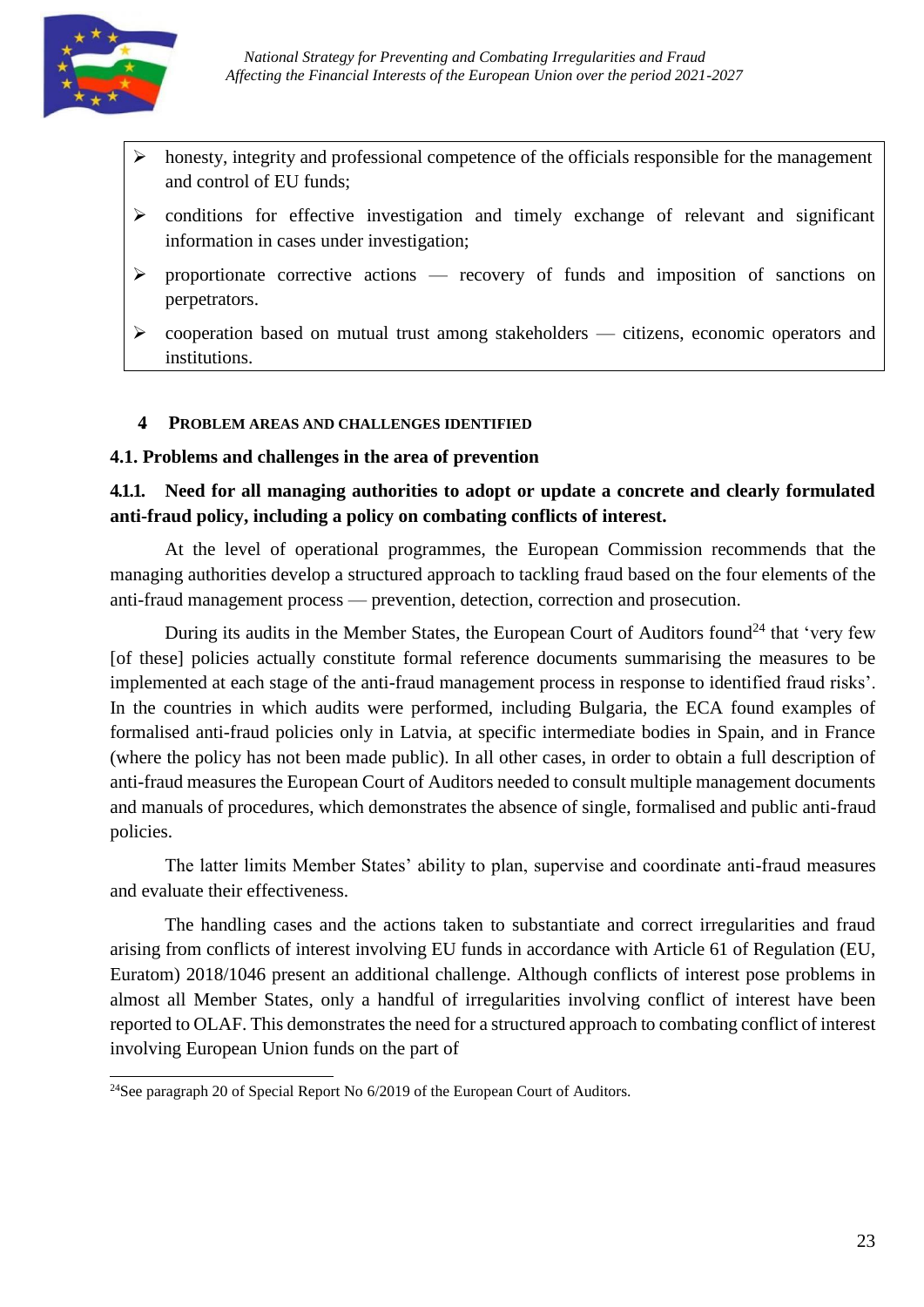

the managing authorities and for a clear differentiation of their competence from that of other national bodies using definitions of conflict of interest applicable solely under national law.

# **4.1.2. Need to enhance the reliability of fraud risk assessment, including by involving appropriate external actors**

Article 125(4)(c) of Regulation (EU) No 1303/2013 applicable to programming period 2014- 2020 creates an additional requirement for the managing authorities to 'put in place effective and proportionate anti-fraud measures, taking into account the risks identified'. The Member States use not only the mitigating actions proposed by the Commission in its guidance, but have additionally developed their own measures. These additional controls per risk area operate at system and at project level and further include investigations by the competent national investigative authorities. The requirement to put in place effective anti-fraud measures has also been included in the Commission's proposal for a new regulation laying down general provisions for the period 2021-2027.<sup>25</sup>

According to the recommendations of the European Court of Auditors the Member States have improved fraud prevention measures but have not made significant progress towards proactive fraud detection. Hence the recommendation to make fraud risk assessment more robust, including by involving relevant external actors in the process.

# **4.1.3. Expanding AFCOSs' functions to ensure better coordination, prevention and detection of irregularities and fraud**

According to Recommendation No 5 set out in Special Report No  $6/2019^{26}$ , the European Court of Auditors supports the expansion of the AFCOSs' capacity and powers in all Member States.

The managing authorities are one of a number of institutions responsible for anti-fraud measures at Member State level. In 2013, a requirement was introduced for each Member State to establish an anti-fraud coordination service (AFCOS) in order to facilitate effective cooperation and exchange of information, including information of operational nature, between the respective service and OLAF. In an additional Guidance Note<sup>27</sup>, the Commission notes that in Member States AFCOS should be responsible for the co-ordination of all legislative, administrative and operational aspects of the protection of the EU's financial interests.

Recognising that Member States have flexibility to designate and make arrangements to enable the functioning of their [anti-fraud coordination] services in line with the principle of subsidiarity, the European Parliament and the Council, acting on a proposal from the European

<sup>&</sup>lt;sup>25</sup> See Article  $68(1)(c)$  of the European Commission proposal at <https://eur-lex.europa.eu/legal-content/EN/TXT/HTML/?uri=CELEX:52018PC0375&from=EN>

 $26$  Recommendation 5 — Support the expansion of the AFCOSs' function to improve coordination.

<sup>&</sup>lt;sup>27</sup> Guidance note on main tasks and responsibilities of an Anti-Fraud Co-ordination Service (AFCOS).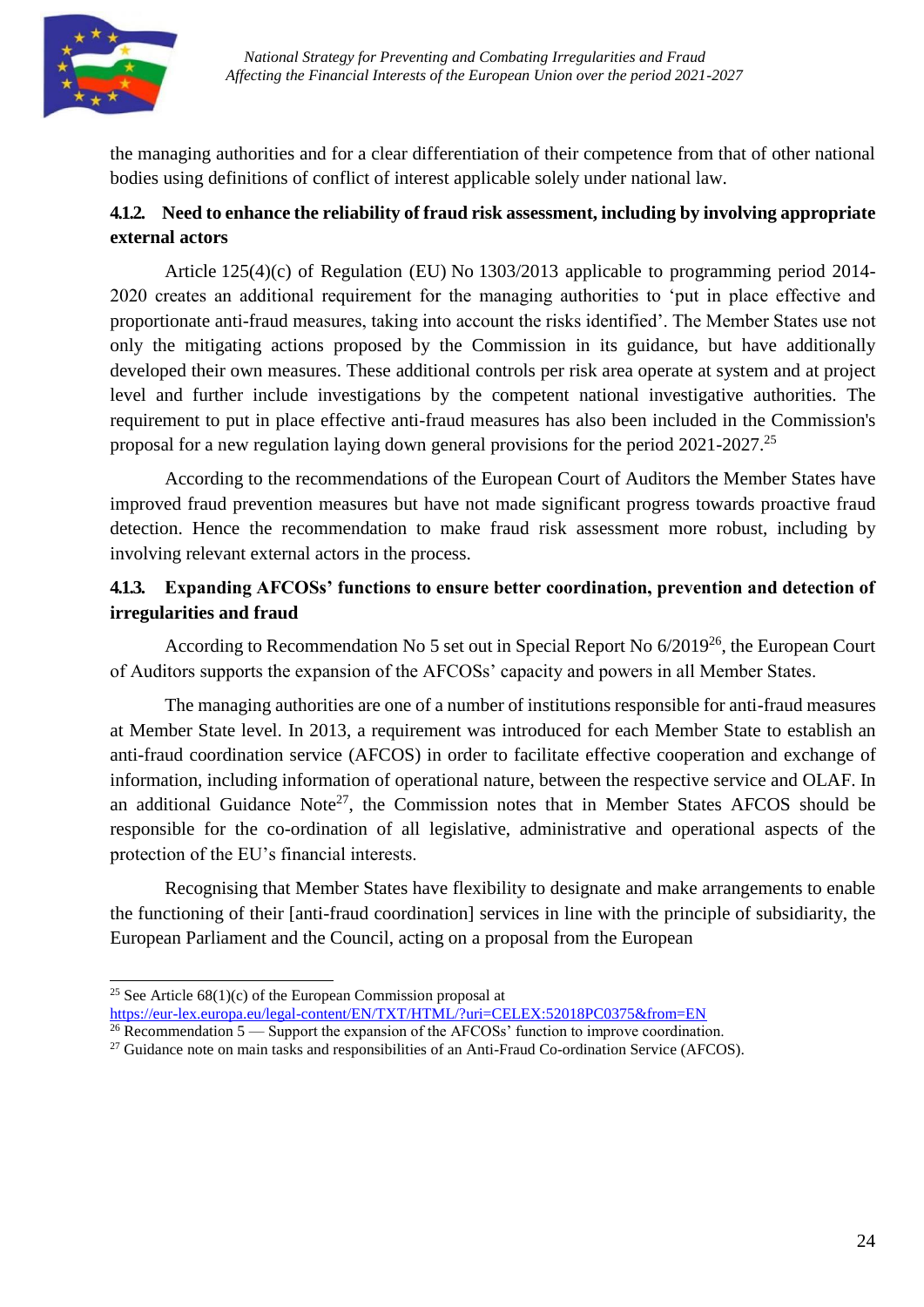

Commission, are currently working to determine a minimum set of functions of the anti-fraud coordination services of Member States to ensure that they play an effective role in coordination.

The European Court of Auditors also supports the expansion of the functions of anti-fraud coordination services in the EU in parallel to setting minimum requirements for AFCOSs as envisaged in the proposal for amending Regulation (EU, Euratom) No 883/2013 (OLAF Regulation).<sup>28</sup>

# **4.1.4. Insufficient administrative capacity. Recruiting properly trained officials in the administration with sound knowledge of the functioning of the European Union**

An effective system for the fight against irregularities and fraud requires a sustained effort to hire a sufficient number of competent professionals and ensure that sufficient administrative capacity is available for the implementation of prevention measures. In accordance with Decree No 18/2003 of the Council of Ministers the members of the Council for coordination of the fight against infringements affecting the financial interests of the European Union are required to designate officials responsible for the fight against irregularities and fraud at their respective services. In the period up to 2013, legislation was adopted to enable the recruitment of the necessary personnel by modifying the rules on the structure and organisations of the relevant government bodies and judicial authorities. Investigating teams were set up and administrative capacity was enhanced through theoretical and practical training, exchange of experience, and study visits to the EU institutions and competent institutions in other Member States.

Despite the positive experience gained in the programming period 2014-2020, problems and challenges in this area continue to persist. At some institutions, responsibility for the fight against irregularities and fraud has been delegated to newly recruited officials without sufficient experience, in addition to the tasks envisaged in their job descriptions. This creates a need for further enhancement of the administrative capacity in order to ensure effective implementation of prevention measures. Capacity and skills need to be improved in the following areas: professional competence, foreign language proficiency, exchange of good practices and knowledge of the functioning of the European Union and Community law, with an emphasis on strengthening capacity in the area of disbursement of EU funds. Sound knowledge of the functioning of the European Union is an essential requirement for performing functions relating to the management and control of EU funds. The recruitment and training of staff with the necessary competence in this area will reinforce the positive trend in building sufficient administrative capacity.

## **4.1.5. Need to improve transparency and access to information**

In recent years, significant investments have been made in ensuring that information about the initiatives and policies in the area of disbursement of EU funds is widely publicised. Websites of all institutions, represented in the Council have been developed, information campaigns and press conferences have been conducted and reports on activity and on the results achieved have been publicly presented. The funds disbursed on communication activities under operational programmes and from the national budget warrant the conclusion that although significant progress has been made in the efforts

<sup>28</sup> https://oeil.secure.europarl.europa.eu/oeil/popups/ficheprocedure.do?lang=&reference=2018/0170(COD)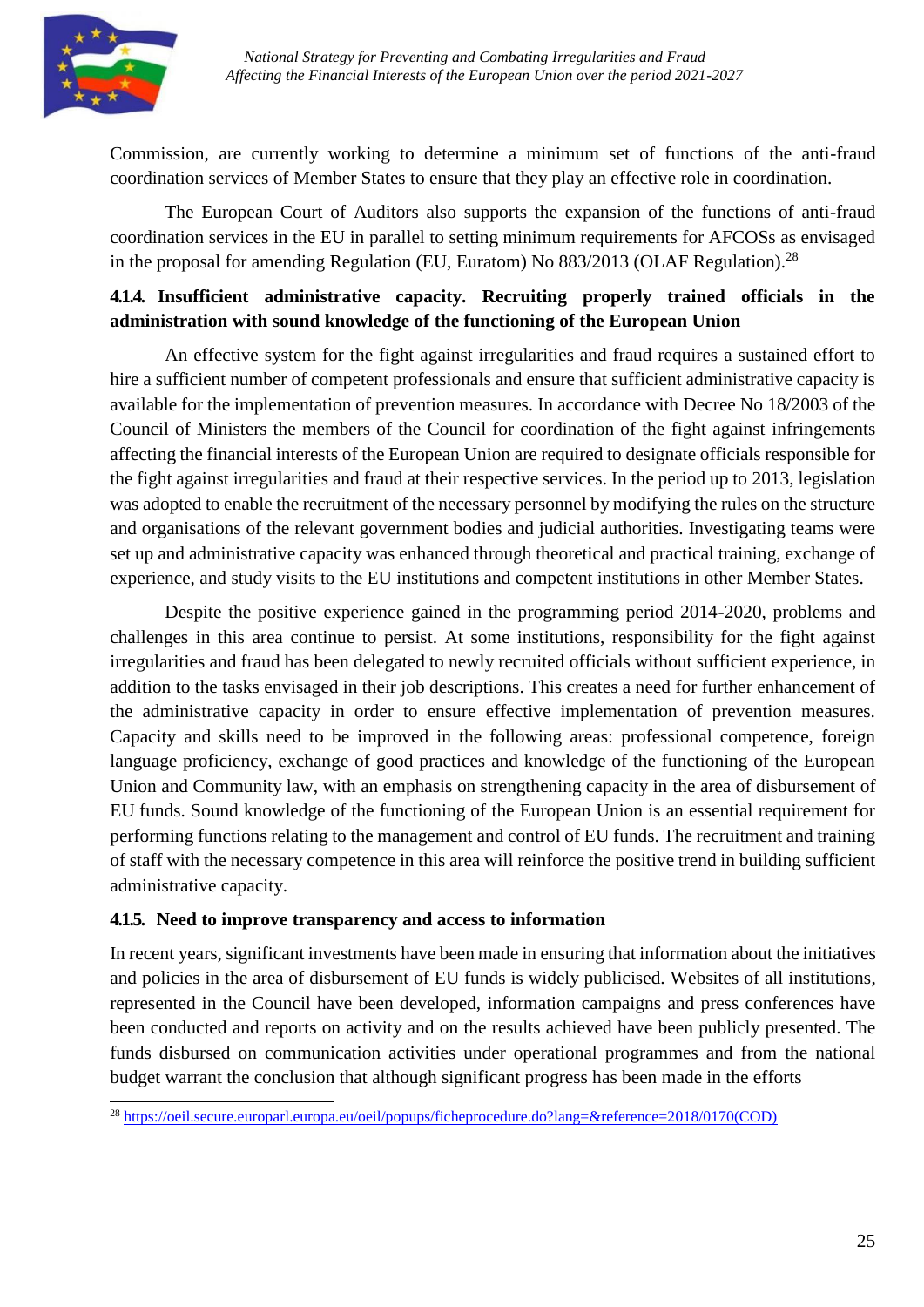

to raise the visibility of the work of public institutions, an optimal level of publicity is yet to be achieved. There is also a need to improve the mechanism for handling reports and complaints in order to win whistle-blowers' trust in the actions of the Bulgarian authorities. An effort to publicise the follow-up action taken in response to whistle-blowers' reports in the media is likely to have a positive effect. Interaction with media services and civil society organisations is another area where improvement is needed. The publicly available and transparent information on the disbursement of EU funds should be expanded to address enquiries received in accordance with the procedure stipulated in the Access to Public Information Act (ZDOI), which would lower the administrative burden of responding to individual enquiries. The promotion of the common minimum standards granting effective protection to persons who report offenses affecting the Union's financial interests, as envisaged in Article 325 of the TFEU and further specified in the relevant measures at Union level, along with publishing information about the number of reported infringements and the action taken to follow up on reports will increase citizens' confidence in the legal and institutional framework for reporting offenses. The low number of whistle-blowers is a key constraint with a detrimental effect on law enforcement and the application of Union law and may seriously harm public interest. The common minimum standards for protection, transparency and access to information need to be promoted in order to encourage citizens and public officials to report crimes, allowing Bulgaria to meet the requirements of Directive (EU) 2019/1937 of the European Parliament and of the Council of 23 October 2019 on the protection of persons who report breaches of Union law.

#### **4.1.6. Need to maintain and further improve information exchange systems**

In connection with the protection of the European Union's financial interests, Union law requires that Member States provide information to the European Commission on detected irregularities, the affected amounts and the follow up actions. The Commission uses the information received for conducting effective analyses, overall monitoring of the management system for irregularities and the development of prevention and anti-fraud policies. The statistics on reported irregularities affecting TOR, the Structural Funds and the Cohesion Fund, the Agricultural Funds and the Instrument for Pre-Accession Assistance form an important part of the Commission's annual report on the protection of the EU's financial interests. This means that available systems must be properly maintained and, where necessary, further improved.

In addition to the system for reporting irregularities, an additional mechanism will be put in place after 2021 which Member States will use to provide the Commission with all relevant information about the reports received and the follow-up action taken as provided for in Article 27 of the Directive on the protection of persons who report breaches of Union law.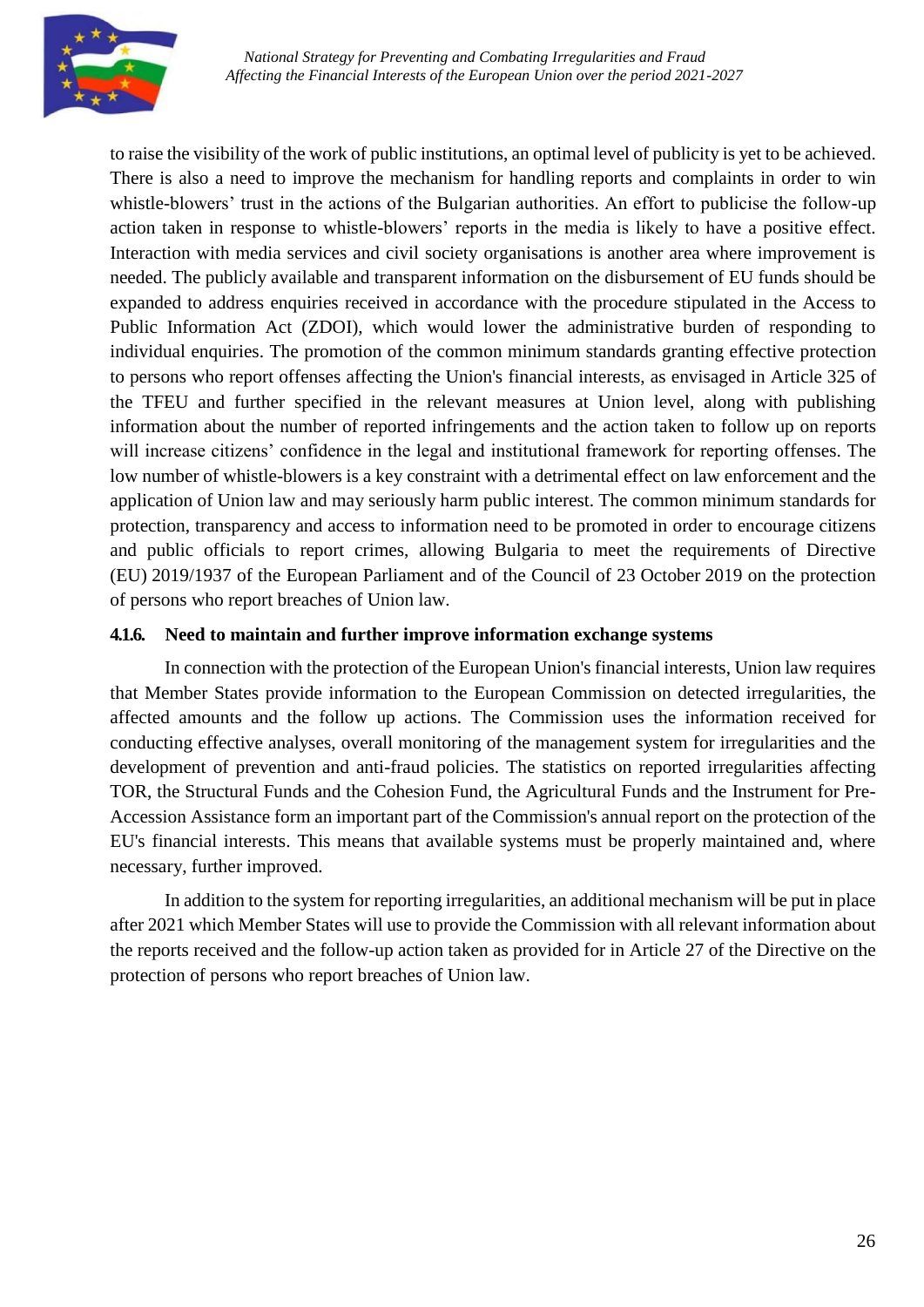

## <span id="page-26-0"></span>**4.2. Problems and challenges in detecting and countering irregularities and fraud**

## **4.2.1. Need to improve fraud detection measures by generalising the use of data analytics tools and promoting the use of other 'proactive' fraud detection methods**

In order to be able to take adequate anti-fraud measures, the bodies concerned with the management and control of EU funds must be sufficiently proactive and technologically well advanced.

More specifically, they should proactively take up data analytics fraud detection tools, taking into account their potential to identify fraud risks in a systematic and cost-efficient manner. There is a need to introduce a single methodology for the use of ARACHNE, the European Commission's risk assessment system. The managing authorities that make use of ARACHNE may, at their own discretion, hire additional staff or modify their establishment plants in order to create IT-assisted data analytics jobs.

During the audits performed in the Member States, the European Court of Auditors found<sup>29</sup> that very few additional 'proactive' controls are used to detect fraud (e.g. specific checks for collusion in public procurement, such as the semantic analysis of bids received or the identification of abnormal bidding patterns).

[It also found that] data analytics is under-used for fraud detection. The Commission encourages managing authorities to use data analytics proactively to detect potential high-risk situations, identify red flags and refine the aim of measures to combat fraud. Data analytics should be used as a systematic part of project selection, management verifications and audits in order to enhance scrutiny and, where necessary, intensify control. In order to improve and enhance their practice, the managing authorities and other control bodies may use available good practices from audit authorities, certifying authorities and the European Commission.

The European Court of Auditors found that, except in Latvia, none of the managing authorities examines the effectiveness of fraud prevention and detection measures. [It also found that managing authorities] keep limited records of which measures are used and seldom link them to specific results, meaning that anti-fraud systems are not evaluated in terms of their actual results.

Anti-fraud prevention and detection measures and those seeking to correct their effects must be part of a clear and focused anti-fraud policy. A fraud prevention mechanism must be put in place, including a fully functional internal control system that goes hand in hand with an integrity enabling environment, staff training and clear separation of responsibilities. The managing authorities of EU funds must maintain and ensure the timely update of a system of measures for the detection, investigation and reporting of fraud and for taking appropriate corrective action.

## **4.2.2. Need to improve the protection of persons who report infringements affecting the EU's financial interests**

<sup>29</sup>See paragraph 33 of Special Report No 6/2019 of the European Court of Auditors.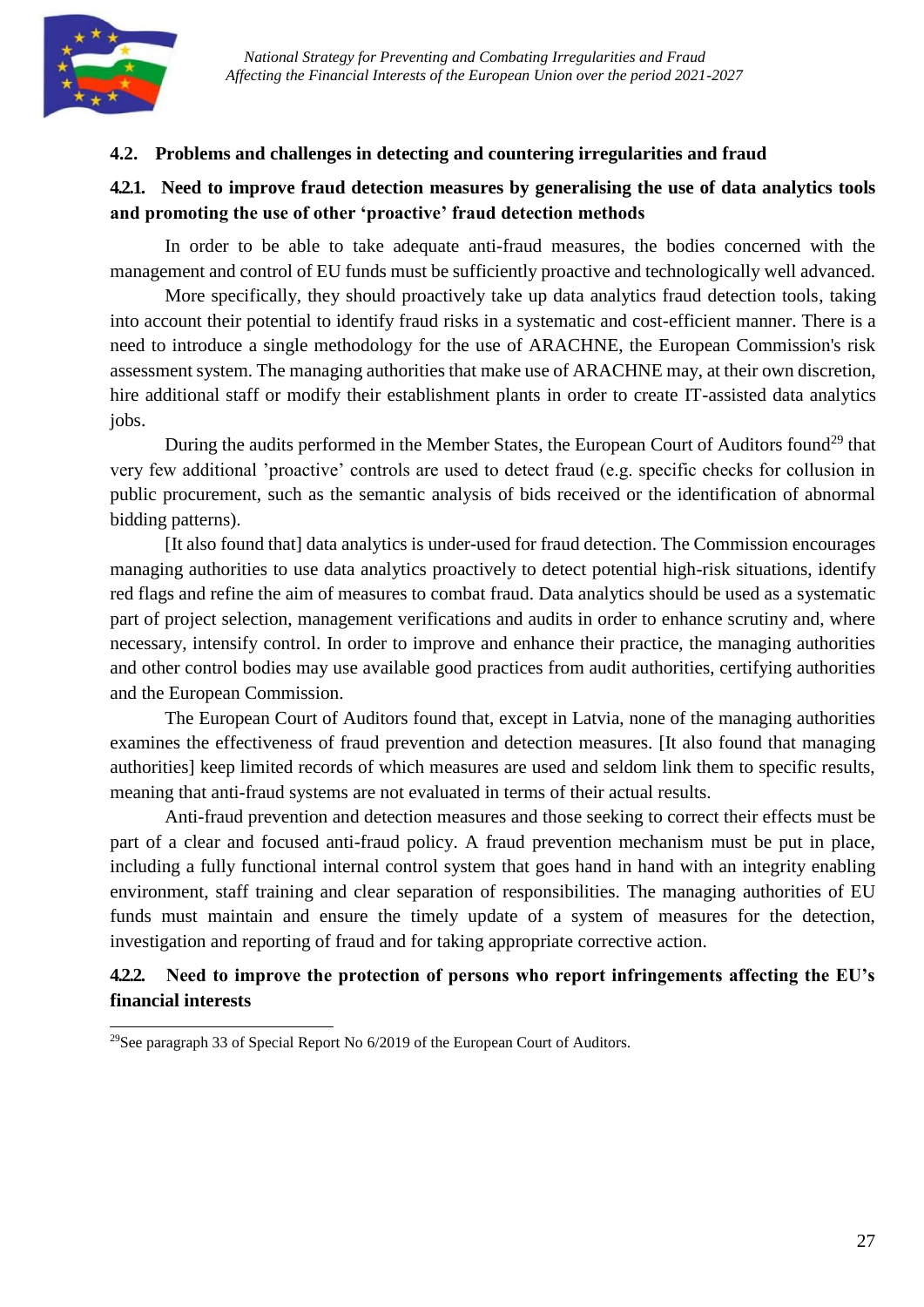

Many citizens are discouraged from reporting irregularities and fraud involving EU funds for fear of retaliation, including dismissal. By reporting breaches of Union law that are harmful to the public interest, such persons act as 'whistle-blowers' and thereby play a key role in exposing and preventing such breaches and in safeguarding the welfare of society.

Directive (EU) 2019/1937 of the European Parliament and of the Council of 23 October 2019 requires that Member States put in place a properly functioning national mechanism for whistle-blower protection; that they carry out checks, take follow-up action and submit to the European Commission statistics on the reports; and that they designate authorities competent to receive, provide feedback and follow up on reports. The competent authorities are required to submit statistics to the European Commission on the number of reports received, the number of investigations and proceedings related to the breaches reported and their results, the estimated financial damage, if ascertained, and the amounts recovered following investigations and proceedings, related to the breaches reported.

Investigative journalism plays a key role in the detection of fraud and so does the possibility available to the national bodies responsible for the management and control of EU funds to launch investigations on the basis of published investigative materials containing sufficient indications of irregularities or fraud involving EU funds.

#### **4.2.3. Need to update cooperation agreements**

Actions in the field of preventing and combating irregularities and fraud affecting the EU's financial interests require an elaborate and comprehensive approach. They can never be limited to a single institution but require coordinated interaction and measures that fall within the area of competence of two or more institutions. The same is broadly applicable to detecting and countering irregularities and fraud. Hence, a number of bilateral and multilateral cooperation agreements have been signed and instructions on interaction and working programmes have been developed in recent years. The agreements are reviewed at regular intervals with a view to enhancing inter-institutional cooperation and ensuring that they are modified in a timely manner to reflect any changes that may occur in the structure and competence of the relevant institutions. The feasibility of concluding new bilateral and multilateral agreements with a view to achieving the goals of this Strategy should be considered.

# **4.2.4. The challenges faced by tax and revenue administrations. Taking action to address potential abuse of low-value consignment reliefs (LVCR) and improve the collection of traditional own resources (TOR)**

The protection of the EU's financial interests is a serious challenge for the revenue agencies. The strongly competitive business environment and the economic crisis have led to an increase in the cases of attempted fraud against the EU budget, which translates into annual losses of revenue. Despite the measures taken by the customs administration to improve tax collection and increase revenue, further efforts are needed to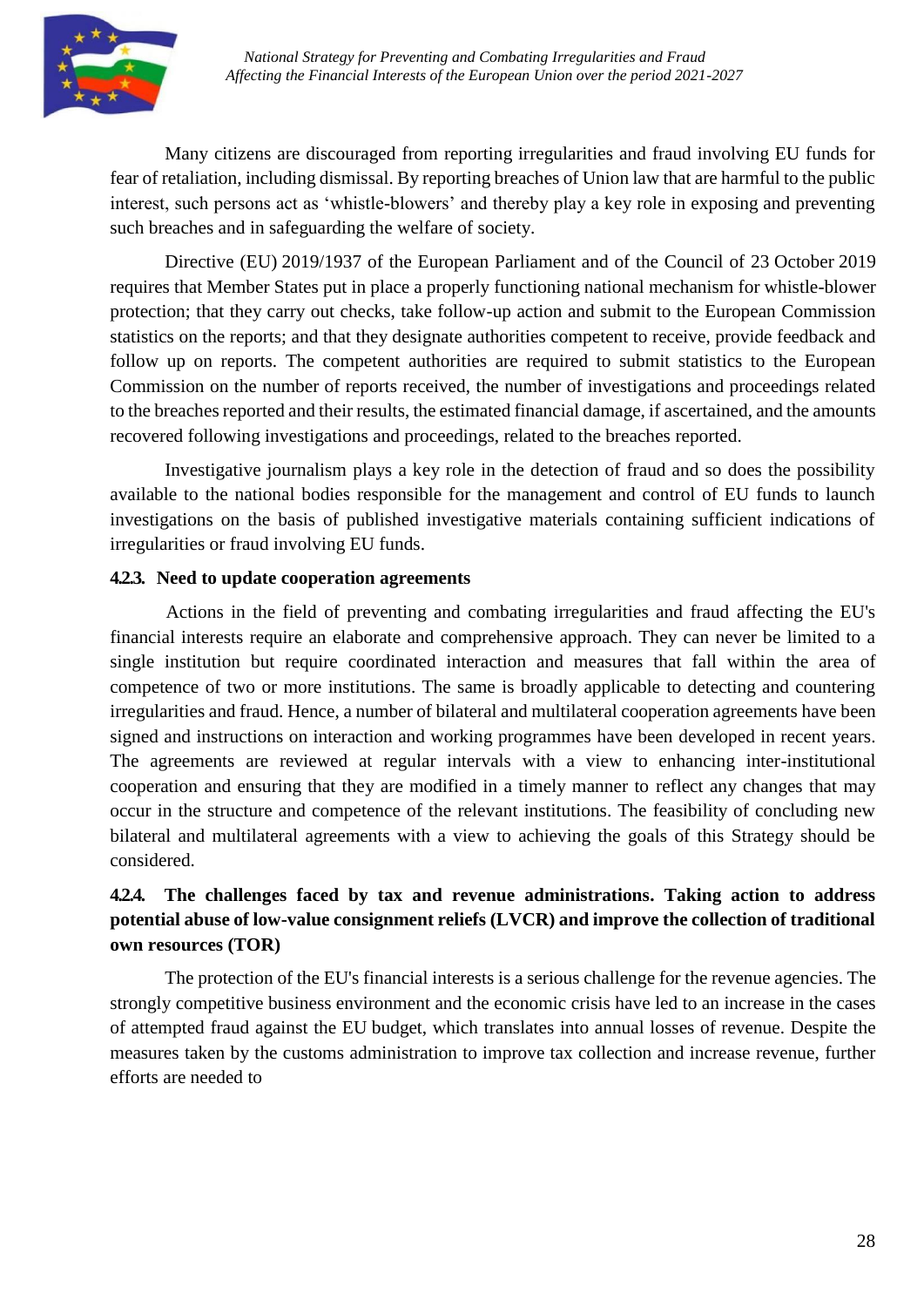

reduce the sizeable informal sector in Bulgaria. The need to establish close cooperation, improve coordination and enable the competent authorities to conduct joint inspections and controls remains a challenge. Detecting and countering tax fraud and cigarette smuggling requires making greater use of information systems for the exchange of risk-related information and improved coordination between revenue and law enforcement authorities in Bulgaria and between the national authorities and those of other Member States, third countries and international organisations**.**

The proper collection of traditional own resources requires consistency in strategy implementation and the use of customs control instruments in cross-border e-commerce, in particular with regard to low-value consignment reliefs.

# **4.2.5. Need for joint action on the part of government institutions, private sector actors, NGOs and civil society**

The problems and challenges in detecting and countering irregularities and fraud imply first and foremost a need to enhance control, take joint action and improve communication between government institutions and private sector actors and NGOs. In order to address deficiencies and improve the effectiveness of the internal control systems of managing authorities on the basis of risk assessment, more robust ex-ante and ex-post controls may be introduced, at the discretion of the relevant authorities, in combination with annual analyses of frequently encountered irregularities and exchange of good practices in the area of detection between actors in this field. The managing authorities facing similar issues may also develop a mechanism for the exchange of information at their own discretion. Effective detection and prevention require better public awareness of irregularities and suspected fraud, including available reporting channels, and stronger civil engagement.

## **4.2.6. Need for dedicated training of specialist bodies and appropriate training of the beneficiaries and officials concerned with the management and control of EU funds**

In recent years, the Commission has made major efforts to ensure that targeted anti-fraud training is delivered to the relevant competent bodies in Bulgaria. During the programming period 2014-2020 significant funding was available under various programmes for exchange of experience and good practices, and internships and workshops were organised to enable the staff of control and law enforcement authorities to acquire specialist skills and improve their competence in the field of detecting and combating fraud. At national level, special training is available for the staff of law enforcement agencies and judicial authorities from the Academy under the jurisdiction of the Ministry of Interior, the National Institute of Justice and the training centres of the National Revenue Agency and the Customs Administration.

Despite this, frequent amendments to the legislation, high staff turnover and the dynamic economic environment require continued delivery of specialist training. Fraud perpetrators and the members of organised criminal groups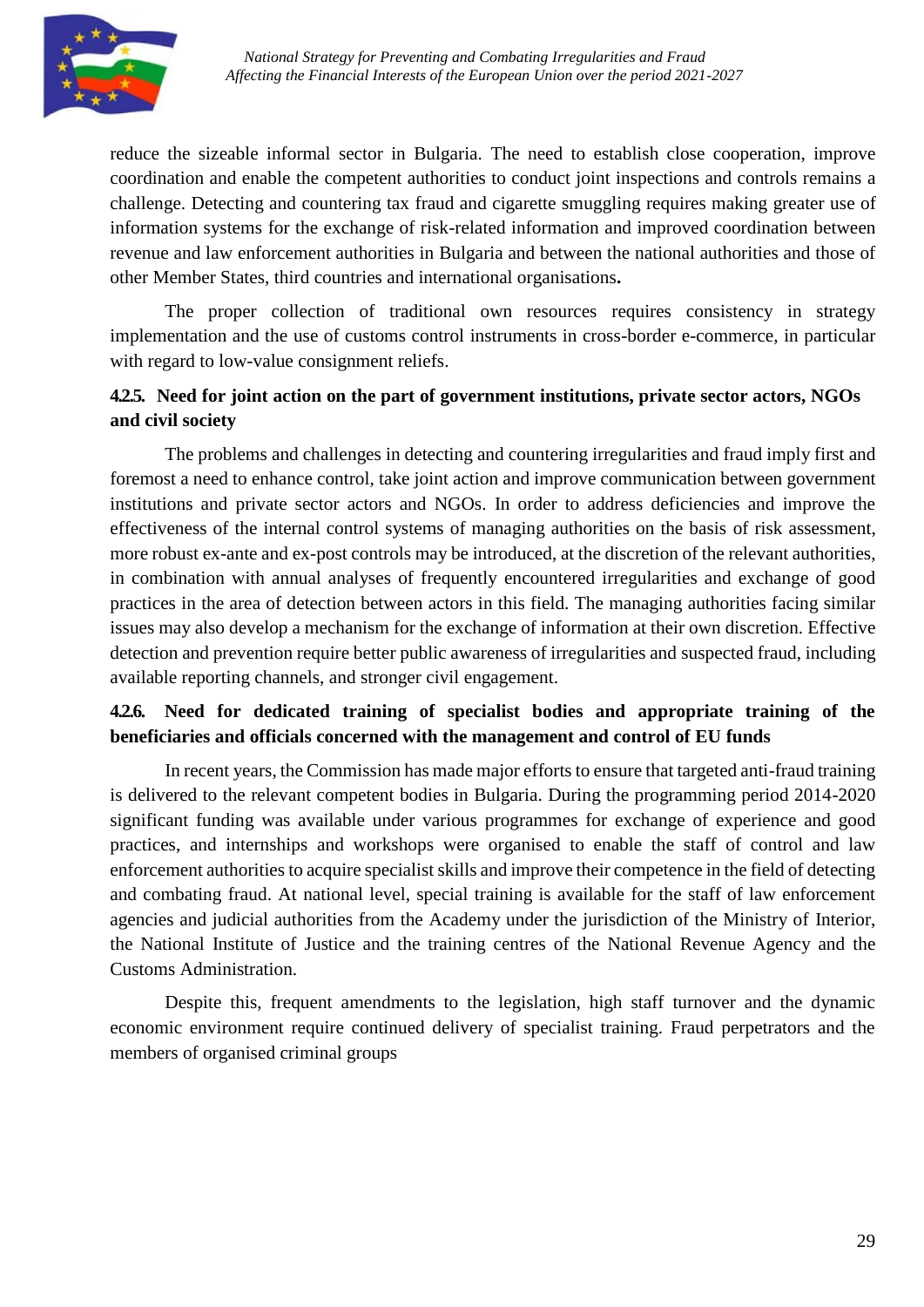

are quick in adapting to the changes in the environment. The evolving forms and methods used to commit fraud pose a challenge and require a strong response by taking timely and adequate measures at all levels and stages of the anti-fraud cycle.

In addition to the training provided to the specialised bodies, appropriate training focusing on specific topics for the beneficiaries and officials of the bodies responsible for the management and control of EU funds should be conducted on a regular basis.

#### <span id="page-29-0"></span>**4.3. Problems and challenges in the area of investigation, recovery and sanctions**

## **4.3.1. Investigations**

The Convention on the Protection of the European Union's Financial Interests of 26 July 1995 , including the Protocols thereto of 27 September 1996, 29 November 1996 and 19 June 1997, have been replaced by the PIF Directive, which entered into force on 6 July 2019.

At the end of 2019, Bulgaria notified the Commission of the full transposition of the PIF Directive into national law, which is of major importance for the implementation of the Union's criminal law policy in Bulgaria and the detection and prosecution of crimes by the European Public Prosecutor's Office and the national authorities.

Following Bulgaria's accession to the EU, the Criminal Code and Criminal Procedure Code were amended, also to ensure that the reports of the European Anti-Fraud Office and the written evidence annexed to them have evidential value. The Customs Act and the Tax and Insurance Procedure Act were also amended with a view to enabling the effective investigation and combating of offenses affecting the revenue side of the budget. With the amendment of the Administrative Violations and Penalties Act, provisions were introduced in Article 83a for levying fines on legal persons which have profited from offenses, including offences involving EU funds. Specialised units and departments for administrative investigations have been established at the bodies concerned with the management of EU funds, the revenue agencies and the specialised criminal investigation units and departments of the Customs Agency, the Ministry of Interior and the Prosecution Office

The main challenges in investigation typically arise from the factual and legal complexity of tax and financial offenses and the significant number of documents and persons in respect of whom evidence is gathered. This prolongs investigations on account of the need to ensure their completeness and objectivity.

Further efforts are therefore needed to enhance the effectiveness of investigations and convince citizens that they are conducted independently; that proper procedure is followed; that and applicable law is rigorously applied.

## **4.3.2. Sanctions**

The insufficiently deterrent effect of the sanctions and penalties imposed, including in cases of conviction for offenses involving EU funds in keeping with OLAF recommendations, was a persisting challenge during the first two programming periods (2007-2013 and 2014-2020). Hence the efforts of the national institutions to streamline and enhance the application of financial and/or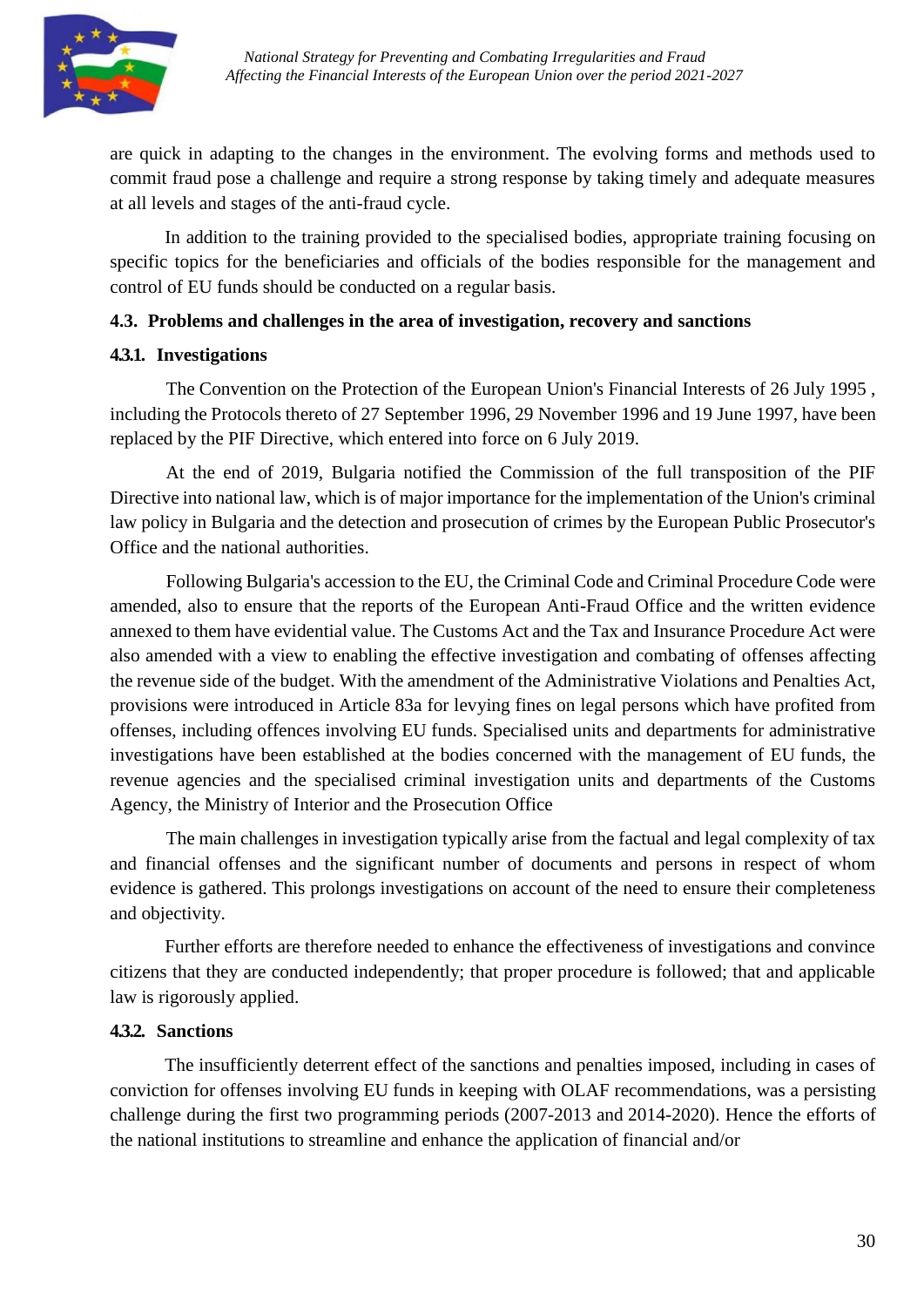

administrative sanctions. In line with Union law, Member States must guarantee that the investigation, prosecution and imposition of sanctions comply with the requirements laid down in the PIF Directive. The prosecutions and convictions must be proportionate to the committed offences. The successful implementation of the goals set in this Strategy is expected to ensure effective investigation as a condition for the imposition of timely and adequate sanctions in ascertained cases of irregularities and fraud, including by means of criminal law.

# **4.3.3. Recovery**

The prime responsibility of the Member States, when acting under shared management, is to investigate irregularities and fraud and recover unduly paid amounts, including through follow-up action to OLAF investigations. The problems and challenges in this area are related to the time of establishing irregularities and launching recovery procedures, the interaction between institutions, and the [need to] simplify procedures and improve the mechanisms for recovery of unduly paid amounts. The recovery statistics which the national authorities provide to the European Commission are important because they are subsequently included in the Commission's annual report on the protection of the EU's financial interests.

In view of the heavy workload of the revenue administration related to the recovery of amounts in connection with established irregularities and fraud involving EU funds, the possibility to use the services of private enforcement agents in the recovery procedure should be considered.

In Bulgaria, most financial corrections are applied in respect of infringements in the award of public procurement contracts. Other deficiencies include the failure to ensure an adequate audit trail, weaknesses in the control system and ineligible project expenditure. In order to preclude the application of financial corrections in the future, controls should be enhanced to enable the timely identification of infringements and strengthen project management capacity at the level of the beneficiaries.

#### <span id="page-30-0"></span>**4.4. Problems and challenges in cooperation at EU level**

# **4.4.1. Need for proactive involvement in the development of strategic EU documents and policies in order to ensure that Bulgaria's position is properly taken into consideration**

The recommendation for enhanced cooperation between OLAF and the competent national authorities stands out against the background of a number of anti-fraud initiatives and reports presented at EU level in recent years and is specifically noted in Special Report No 2/2011 of the European Court of Auditors. Presented as an objective for the amendment of the legal framework of OLAF, the recommendation is reiterated in the Commission's Anti-Fraud Strategy 2019 and requires action on the part of the Bulgarian authorities.

The proactive and more effective involvement of the competent national authorities in the development of strategic documents and the discussion of policies and joint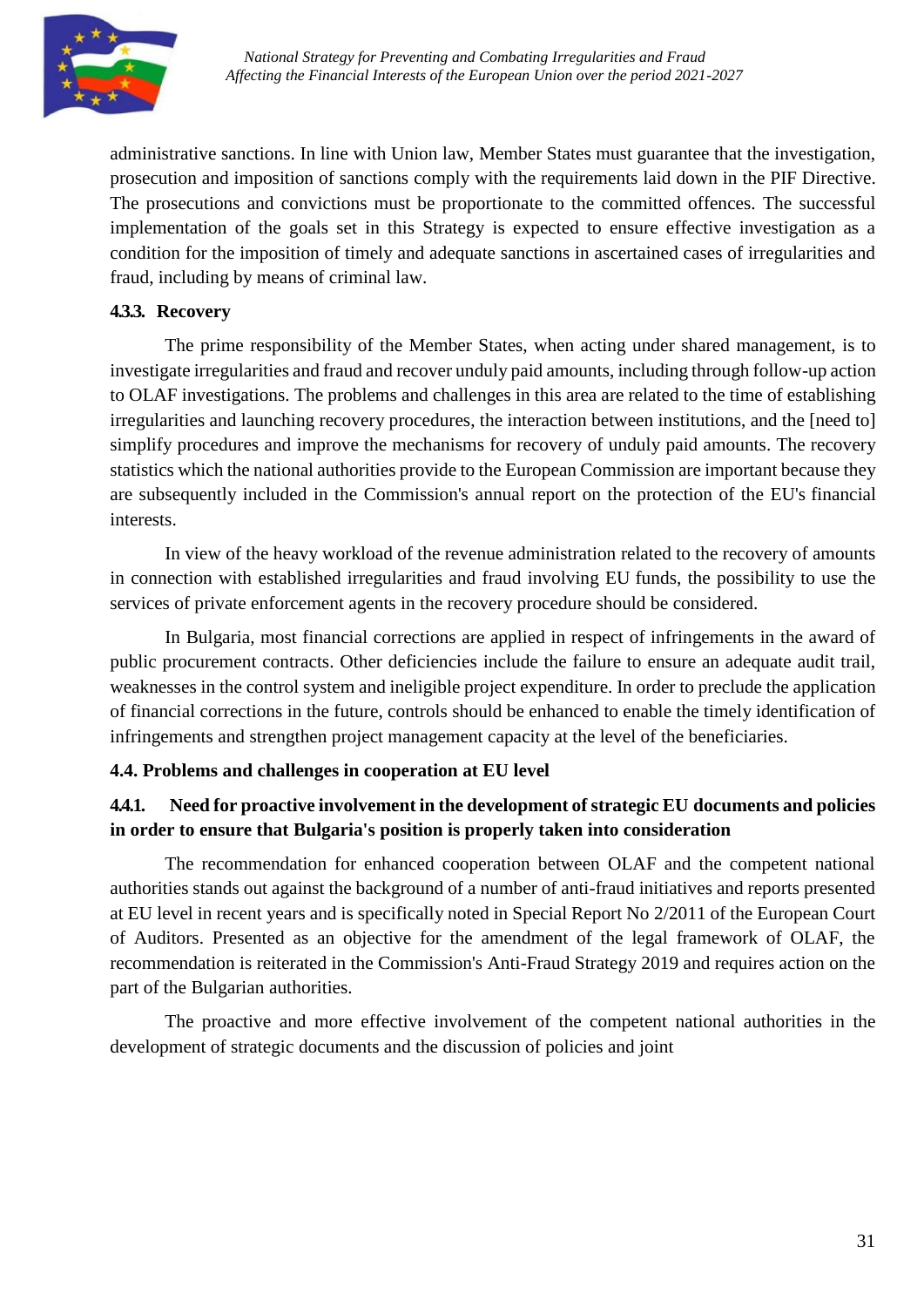

action in the field of protection of the EU's financial interests remains a major challenge. Cooperation with the competent authorities in other Member States and third countries must also be enhanced with a view to facilitating the implementation of joint initiatives, the coordination of positions and the development of common policies.

According to Special Report No  $6/2019$  of the European Court of Auditors<sup>30</sup>, in the area of fraud response, managing authorities, in coordination with other anti-fraud bodies, have not been sufficiently reactive to all detected cases of fraud. In particular, reporting arrangements are unsatisfactory, several managing authorities fail to systematically communicate suspicions of fraud to the competent bodies, the corrective measures have a limited deterrent effect, and the coordination of anti-fraud activities is insufficient, which requires stepping up cooperation at national level.

One of the latest policies at EU level involves the introduction of a methodology for the elaboration of country profiles in the field of combating fraud, which is currently tested within the framework of the fraud prevention subgroup of the Advisory Committee for the Coordination of Fraud Prevention (COCOLAF). The initiative has been introduced in response to the European Parliament's requirement for the Commission to present annual reports on the protection of the EU's financial interests in accordance with Article 325 of the TFEU, which are based on a detailed analysis of the antifraud strategies and measures introduced by the Member States. According to the European Parliament<sup>31</sup> the significant variations in the information submitted by Member States to date require an explanation. This could be achieved by developing 27 country profiles, which illustrate the approach taken by the national authorities as regards specific features in the work of judicial authorities and investigating bodies and allow an assessment of the controls put in place. The implementation of the approved methodology in Bulgaria will entail an assessment of all controls put in place at national level, their effectiveness and the *modus operandi* of law enforcement and judicial authorities. As at the end of 2020, Bulgaria has not expressed interest in participating in the pilot project to test the draft methodology expected to be introduced during the programming period 2021-2027. Bulgaria intends to send its profile to the European Commission, along with an assessment of the controls put in place, taking into account the provisions laid down in current legislation, at the time when the methodology becomes mandatory.

The development of country profiles will entail gathering information about the active and correct use of ARACHNE, the risk assessment system of the European Commission, by each Member State, meaning that its functioning must be based on a single approach underlined by a standardised methodology applied by the national authorities that take into account sectoral specific features.

This will require proactive involvement in the development of strategic EU documents and policies in order to ensure that Bulgaria's position is properly taken into consideration.

#### **4.4.2. Cooperation at operational level**

 $30$ See paragraph 78 of Special Report No  $6/2019$  of the European Court of Auditors. 31 European Parliament Resolution of 6 May 2010 on the protection of the Communities' financial interests and the fight against fraud – Annual Report 2008 (2009/2167(INI)) (P7\_TA(2010)0155)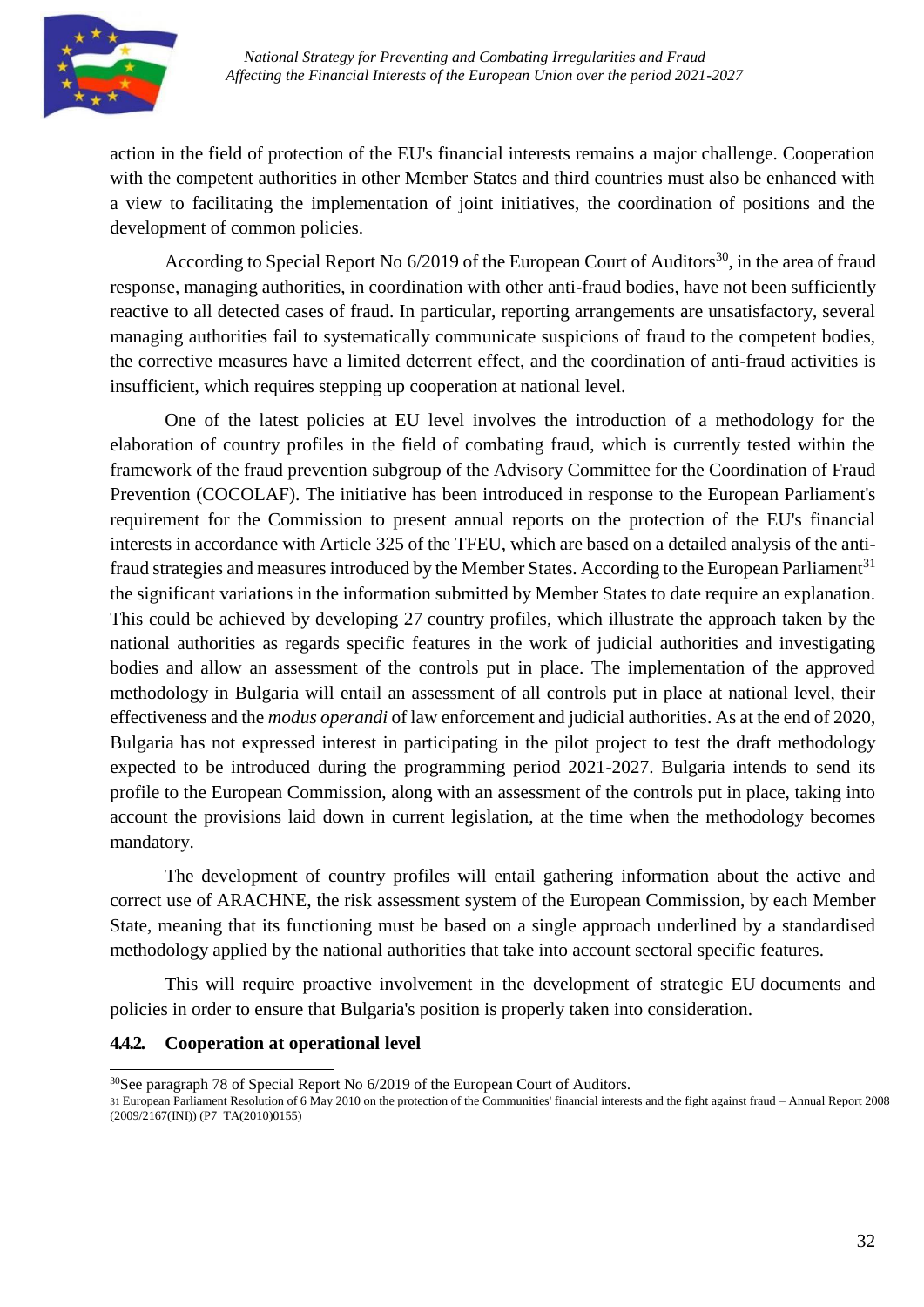

In addition to the need to enhance cooperation in the legislative and political area at EU level, the strengthening of cooperation in operational matters and enhancing and expanding the scope of interaction are also essential in the fight against fraud. The experience gained in combating fraud should be applied and further developed in the context of joint operations with OLAF, the European Chief Prosecutor's Office, Europol, Eurojust and the competent authorities of other Member States. Contacts and interaction at operational level in the context of joint on-the-spot checks and exchange of information also need to improve, with the national authorities adopting a more proactive approach in requesting assistance from OLAF and the authorities of other Member States and third countries. The conclusion of bilateral (and multilateral) acts that create conditions for more effective and efficient cooperation and interaction with the specialised bodies at European level should be encouraged.

The problems and challenges identified warrant the conclusion that both Bulgarian citizens and the citizens and institutions of other Member States have high expectations of the fight against irregularities and fraud at EU level.

Coordinated effort at national level and strong cooperation with EU institutions and other Member States will be key to overcoming persisting challenges.

On the other hand, achieving success in this task will boost support for government positions and initiatives both at home and from a foreign policy and economic perspective. Operational cooperation that yields visible results is of material importance for a number of economic and other initiatives and for the relations between Bulgarian citizens and legal entities, organisations, institutions and the citizens of other Member States.

This underlines the importance of the assessment, made by the EU institutions as well as of the position of institutions and the general public in other Member States, particularly net contributors to the EU budget, on the effectiveness of the action taken by Bulgaria in the fight against irregularities and fraud affecting the EU's budget.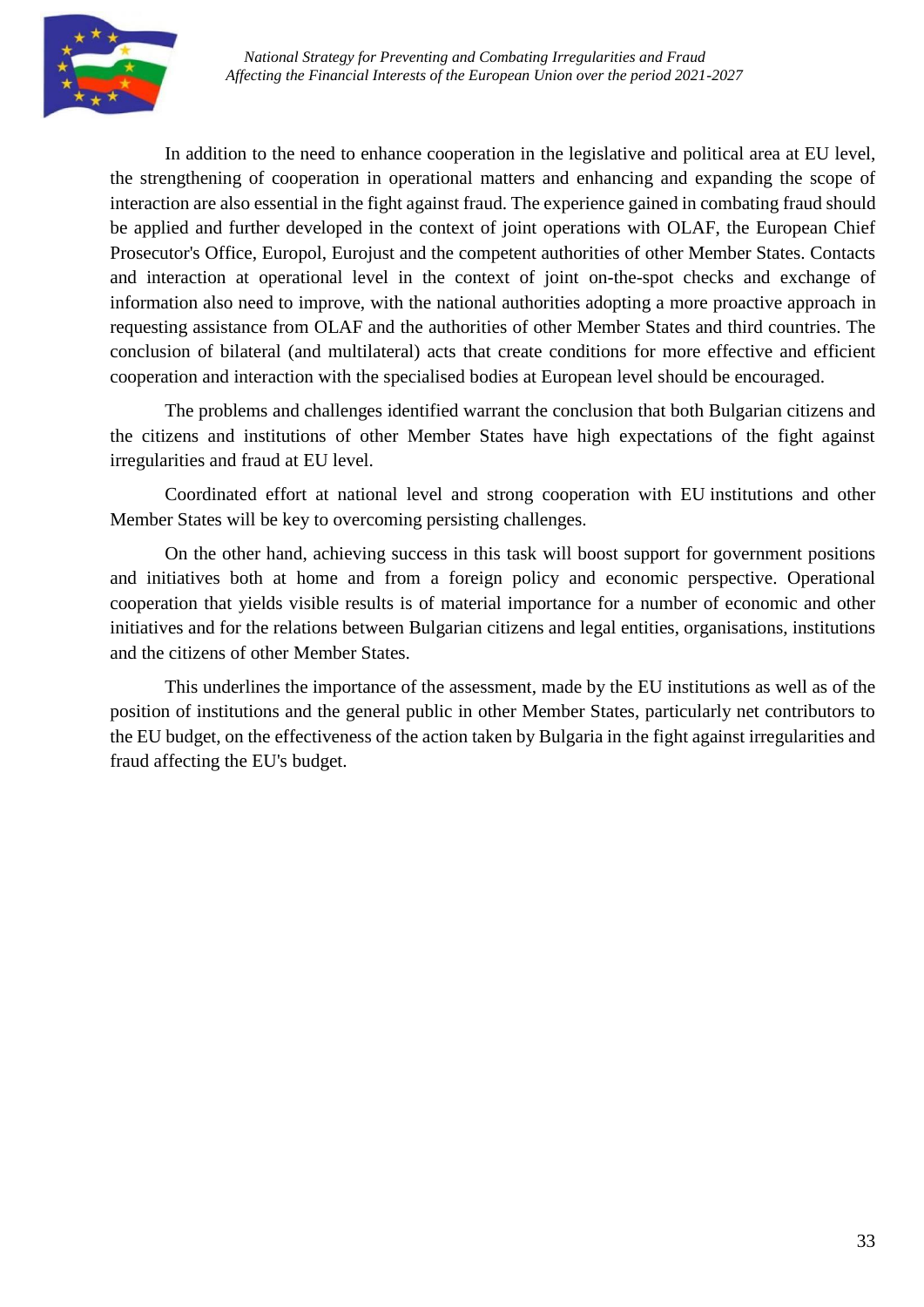

#### <span id="page-33-0"></span>**5. STRATEGIC GOALS AND OPERATIONAL OBJECTIVES**

The National Strategy for Preventing and Combating Irregularities and Fraud Affecting the EU's Financial Interests covers both the revenue and the expenditure side of the budget. The European Union's budget is funded by the taxpayers and finances policies, approved by the Union's legislative bodies and set out in the plans for sustainable growth of the EU until 2030, which seek to improve living standards for EU citizens and promote growth and job creation.

The National Strategy must therefore create conditions for making full use of available EU funds and for their lawful disbursement while seeking to increase revenue in the general budget of the Union.

The objective of the Strategy can therefore be better defined as follows:

The **main objective** of the National Strategy for Preventing and Combating Irregularities and Fraud affecting the EU's financial interests over the period 2021-2027 is to ensure effective and efficient protection of the EU's financial interests in Bulgaria in accordance with Article 325 of the TFEU.

The **complementary objective** of the National Strategy for Preventing and Combating Irregularities and Fraud Affecting the EU's Financial Interests over the period 2021-2027 is to ensure the implementation of the anti-fraud recommendations of the European Court of Auditors and the European Commission.

The implementation of the National Strategy should take into account the developments in the present legal and institutional environment as well as the problem areas and challenges identified and should seek to address them by targeted measures to be implemented in the future in order to ensure continuity and make adequate use of the experience already gained.

In order to achieve the main objective of the Strategy, concrete strategic goals and operational objectives for each goal, along with corresponding measures and actions need to be defined.

#### <span id="page-33-1"></span>**5.1. Strategic goal 1: Better prevention**

# **5.1.1. Operational objective 1: Clearly formulated anti-fraud policies, including a policy on combating conflict of interest, to be adopted or updated by all managing authorities**

In connection with the recommendations of the European Court of Auditors to the Member States and the deficiencies identified in Bulgaria's system for the management and control of EU funds, structured action needs to be taken to ensure that concrete, clearly formulated anti-fraud policies, including a policy on combating conflict of interest, are adopted by all managing authorities.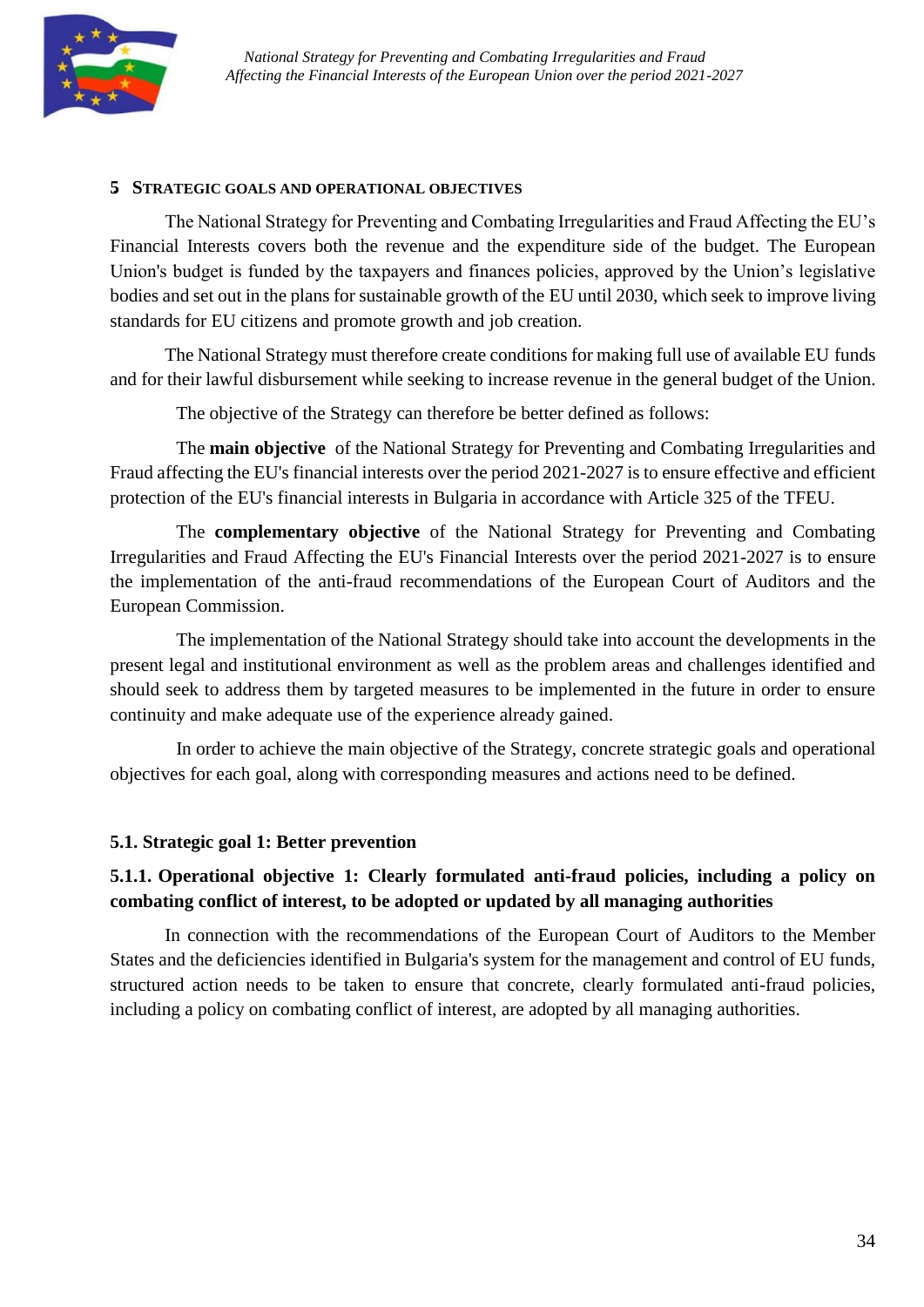The Managing Authorities should adopt formalised anti-corruption policies that clearly demonstrate their commitment to tackling this problem. As an element of their clearly formulated antifraud policies, the managing authorities must take action to address cases of conflict of interests by developing a structured approach to combating conflicts of interest affecting EU funds and ensure that their competence is clearly differentiated from that of other national bodies using other definitions of conflict of interest applicable solely under national law.

The objective will be achieved through the implementation of the following actions:

- $\triangleright$  Ensuring that the managing authorities update, develop and adopt concrete anti-fraud policies, including policies on combating conflict of interest;
- Setting up expert working groups at the managing authorities tasked with the development of anti-fraud policies and policies on combating conflicts of interest;
- $\triangleright$  Introducing rules setting out the order of actions that delimit the competence of the institution to handle cases of conflict of interest and clearly differentiate it from the competence of other national bodies that use definitions of conflict of interest applicable solely under the national law;
- $\triangleright$  Conducting a timely analysis of the entire scope of deficiencies identified in the management and control system of the respective operational programme and taking action to address these through the application of control mechanisms to rectify shortcomings in the functioning of the management and control system identified by national and EU control and audit bodies.

# **5.1.2. Operational objective 2: Greater reliability of fraud risk assessment, including by involving appropriate external actors in the process**

It should be ensured that the managing authorities conduct a robust and comprehensive assessment of the effectiveness and proportionality of anti-fraud measures, $32$  taking into account the specific risks for the relevant programme. According to the recommendations of the European Court of Auditors the Member States have improved fraud prevention measures but have not made significant progress towards proactive fraud detection.

To ensure that the assessments are sufficiently robust, further action should be taken as follows:

- $\triangleright$  Enhancing the capacity for analysis of the risk of abuse of EU funds and the national budget.
- $\triangleright$  Streamlining monitoring, assessment and reporting procedures and compiling a summary of the fraud prevention and detection measures taken.
- $\triangleright$  Creating conditions for the involvement of external actors in the process.
- $\triangleright$  Conducting an analysis, as necessary, of the notification letters and prosecutorial injunctions received by the managing authorities from the Prosecution Office as well as the requests received from

<sup>&</sup>lt;sup>32</sup> During the programming period 2014-2020 in accordance with Article 125(4)(c) of Regulation (EU) No 1303/2013.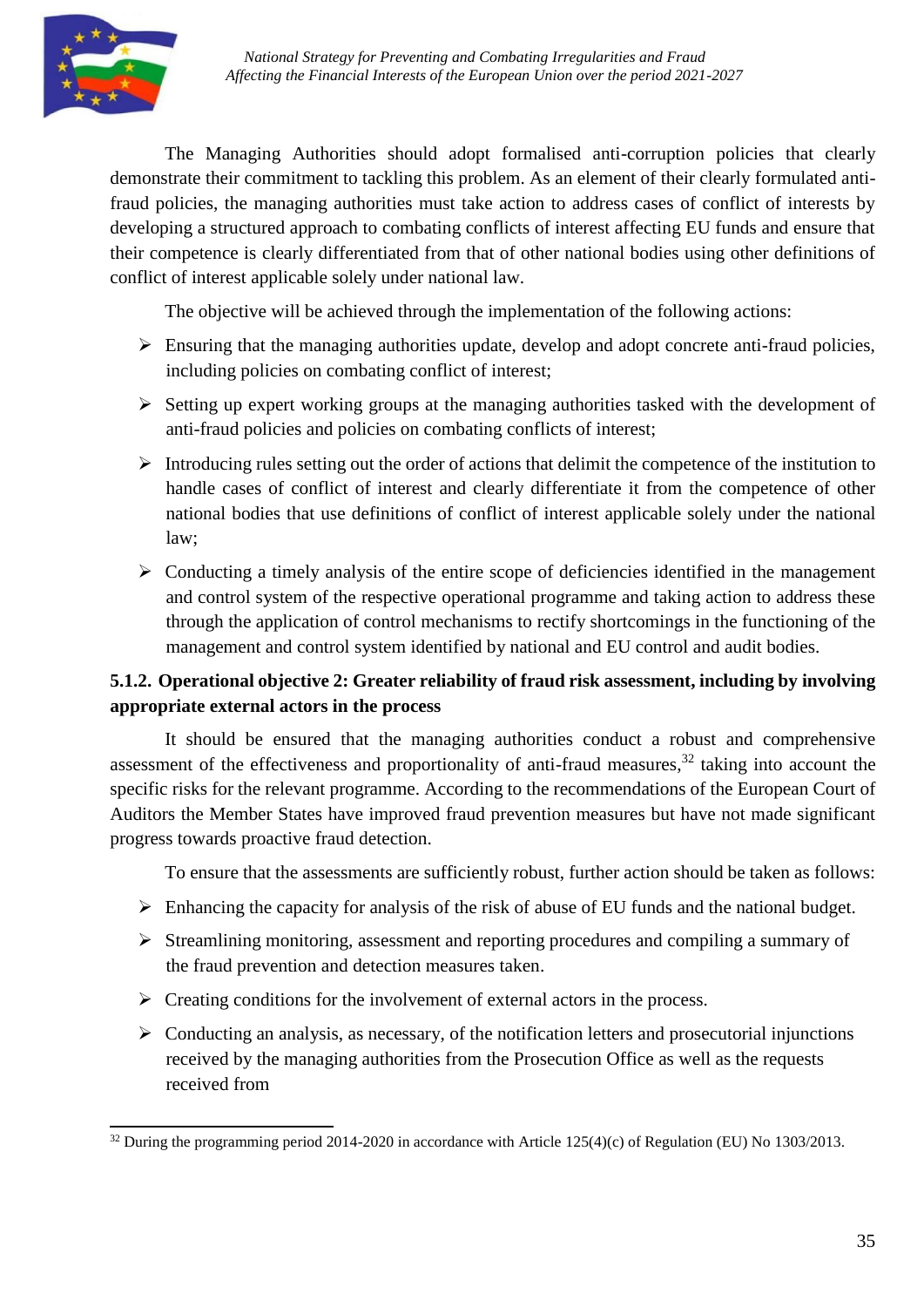

OLAF, the Ministry of Interior and the State Agency for National Security for the purpose of verifying that correct action has been taken in each case and ensuring that follow-up and corrective action is taken, if necessary.

- $\triangleright$  Conducting a timely analysis of the entire scope of deficiencies in the management and control system of the relevant operational programme identified by the national and EU control bodies and audit authorities with a view of taking action to rectify them through the application of improved control mechanisms.
- $\triangleright$  Performing ex-ante controls on procedures for the award of public procurement contracts financed, partially or fully, by EU funds and monitoring the contract performance.

# **5.1.3. Operational objective 3: Expanding AFCOSs' functions with a view to improving the coordination, prevention and detection of fraud and irregularities**

According to Recommendation No 5 set out in Special Report No 6/2019<sup>33</sup>, the European Commission strongly encourages the expansion of the AFCOSs' capacity and powers in all Member States.

Recognising that Member States have flexibility to designate and make arrangements to enable the fight against corruption in line with the principle of subsidiarity, the European Commission, the European Parliament and the Council of the European Union are currently working to determine a minimum set of functions of the anti-fraud coordination services (AFCOS) of Member States to ensure that they play an effective role in coordination.

The objective will be achieved through the implementation of the following actions:

- $\triangleright$  Proactive involvement of the AFCOS Directorate in legislative policy and the development of legislative initiatives affecting the EU's financial interests.
- $\triangleright$  Raising the visibility and expanding the functions of the AFCOS Directorate, in particular with regard to its coordination and control role and activities, especially in high-profile cases and offenses that have resulted in significant damage.
- $\triangleright$  Closer cooperation with the managing authorities and the revenue administration in cases of concurrent competence.

## **5.1.4. Operational objective 4: Strengthening of administrative capacity**

Sound administrative capacity in terms of the number and competence of staff is key to achieving the strategic aim of improving prevention. During the period 2021-2027, the implementation of measures to enhance the capacity and overall effectiveness of the bodies concerned with prevention should continue by further strengthening the capacity built in the period 2014-2020. This is particularly relevant to the capacity of existing units at the institutions represented in the Council. Dedicated efforts should be made to enhance the expert capacity of the staff through training for the development of key competencies. In order to address staff turnover, measures should be taken to ensure that newly recruited staff members are properly trained and also to enhance

 $33$  Recommendation 5 — Support the expansion of the AFCOSs' function to improve coordination.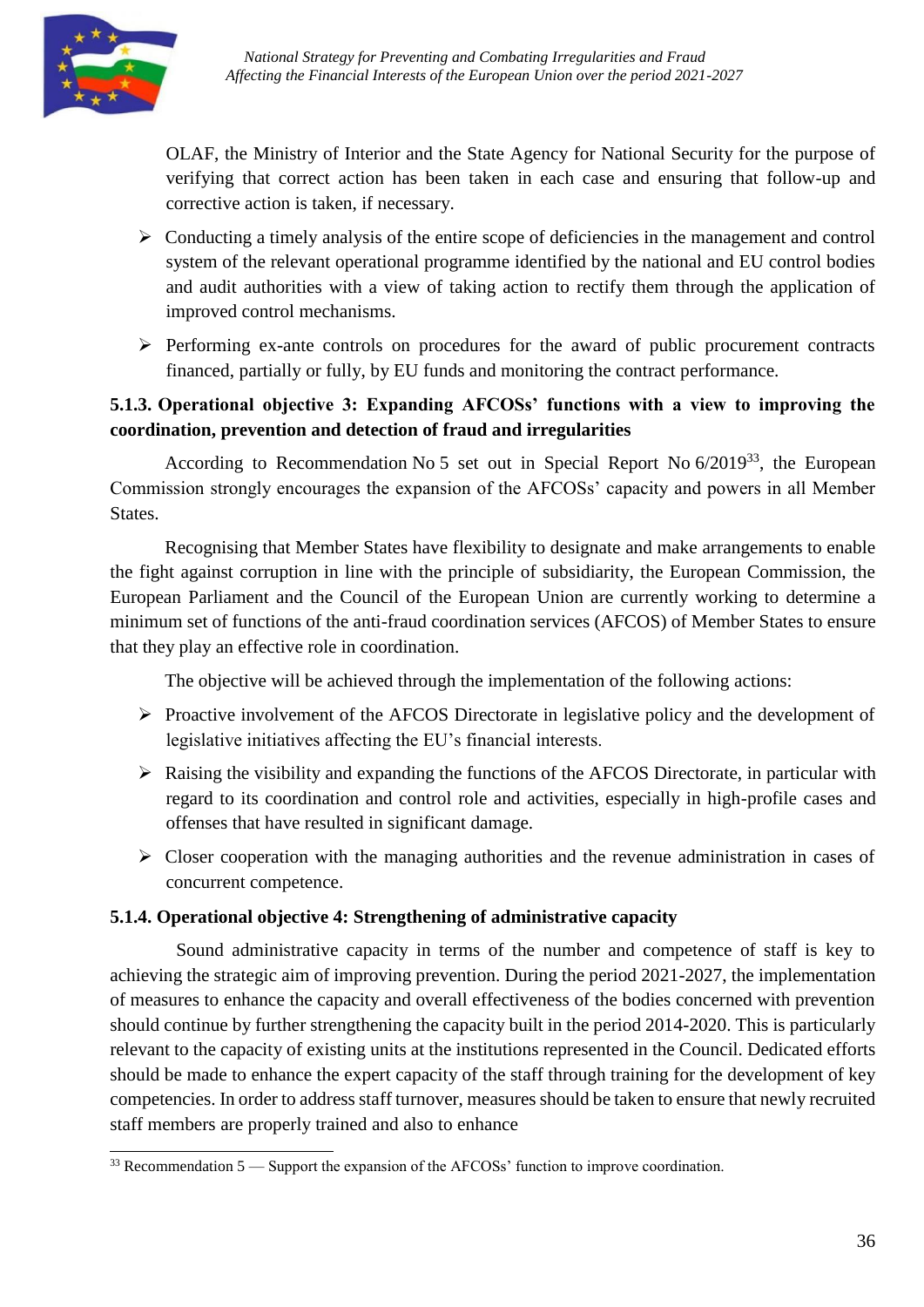

the motivation of the staff working in this field, including through training aimed at awareness raising, know-how building and improving the skills and knowledge.

The objective will be achieved through the implementation of the following actions:

- $\triangleright$  Recruiting properly trained officials in the administration with sound knowledge of the functioning of the European Union.
- $\triangleright$  Improving the organisational structure of the existing units and streamlining their activities to enable the implementation of prevention measures.
- $\triangleright$  Increasing the number of staff or modifying the establishment plan at the discretion of the managing authorities with a view to appointing or delegating responsibility to officials for the use of analytic tools and systems, including ARACHNE.
- $\triangleright$  Ensuring that at least two 'irregularity officers', who are interchangeable in terms of competence, are appointed at each competent institution.
- $\triangleright$  Updating the functions and tasks of irregularity officers as an element of the management and control system and raising the profile of irregularity officers at the managing authorities, including through better opportunities for career development.
- $\triangleright$  Arranging specialist training for the heads of the organisations referred to in Article 2(2)(6) of the ZFUKPS and the authorities under the ZUSESIF to ensure that their management concept and leadership style are appropriate in light of the requirement for countering irregularities and fraud.
- $\triangleright$  Familiarising the newly recruited staff with the internal rules of procedures and the Ordinance laying down the procedures for the administration of irregularities under funds, instruments and programmes co-financed by the European Union and the Ordinance on the administration of irregularities under the European Structural and Investment Funds. Staff training in Bulgaria, other countries and via electronic means in the area of EU and national law laying down the rules and requirements for the programming period 2021-2027, including the requirements for risk management and countering irregularities and fraud.
- $\triangleright$  Organising refresher training for the officials responsible for the award of and the controls performed on public procurement contracts and the disbursement of project expenditure to ensure that they are familiar with the findings and recommendations of the EU auditors and the national audit authority and therefore able to follow the approach outlined by the relevant findings in their work. Organising refresher training for staff in order to familiarise them with the case-law of the national courts and the Court of Justice of the European Union.
- $\triangleright$  Making use of mechanisms for presenting and discussing the most commonly encountered errors and reinforcing good practices in the administration of irregularities.
- $\triangleright$  Making use of the training opportunities available from the European Union Agency for Law Enforcement Training (CEPOL).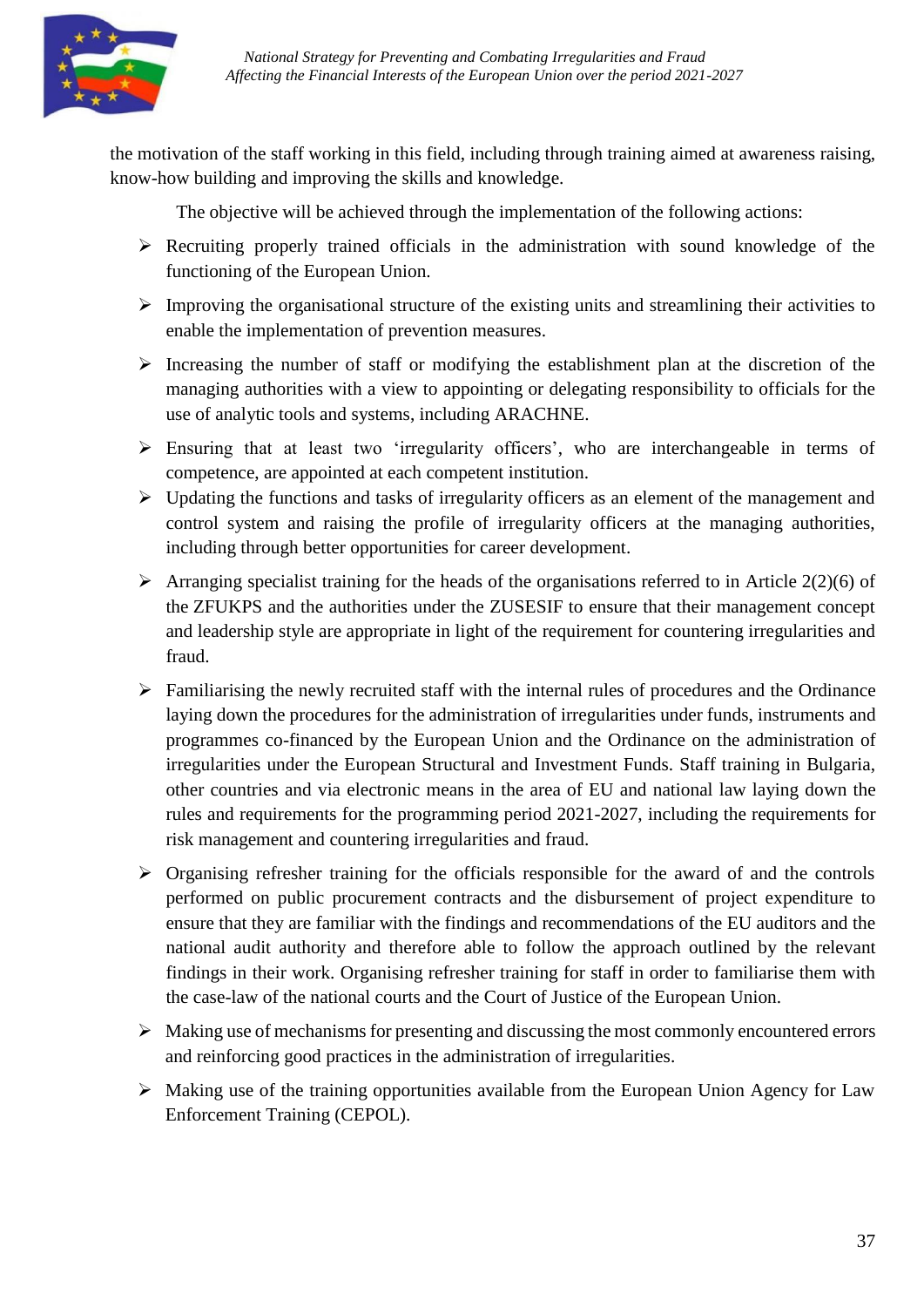

- $\triangleright$  Providing opportunities for exchange of experience by inviting officials with a wealth of experience as trainers at thematic workshops in Bulgaria and other countries.
- $\triangleright$  Encouraging and supporting members of staff who wish to improve their professional qualifications and career development prospects, including by providing access to specialised literature, participation in international networks and initiatives, research projects, further education, etc.

# **5.1.5 Operational objective 5: Enhancing transparency and improving public access to information**

In order to increase public trust and satisfaction with the work of the institutions tasked with the fight against irregularities and fraud, it is necessary to ensure transparency in the actions of institutions and introduce a set of monitoring and control instruments, including for the prevention of fraud and corruption.

The aim of improving prevention seeks to ensure greater transparency and better public access to information about the disbursement and utilisation of the EU funds, including matters relating to irregularities and fraud affecting the EU's financial interests. Making information available online is an important tool for enhancing transparency in the work of the civil service, particularly on matters that could potentially be of public interest and are therefore covered by the Access to Public Information Act (ZDOI). The information should be published on the websites of the relevant institutions in a searchable and easy-to-read format to enable public scrutiny in various forms. Transparency should further ensure that individual facts, specific acts and documents relating to conducted checks or other activities in this field are easily verifiable. This will expand the possibilities available to the general public to submit reports and keep track of the follow-up actions taken. The measures to be taken in order to achieve this objective are in line with those set out in the Integrated Strategy for Preventing and Combating Corruption and Organised Crime.

The objective will be achieved through the implementation of the following actions:

- $\triangleright$  Conducting information campaigns, organising public forums, press conferences, workshops, etc., intended for the general public, on matters relating to the fight against irregularities and fraud affecting the EU's financial interests.
- $\triangleright$  Organising joint training events for the beneficiaries and the bodies responsible for the management and control of EU funds in connection with the implementation of projects under the operational programmes on topics, such as prevention of errors and irregularities, including application of corresponding public procurement legislation.
- $\triangleright$  Publishing information about the disbursement of EU funds in respect of which enquiries can be submitted under the ZDOI at the discretion of the bodies concerned with the management and control of EU funds.
- $\triangleright$  Maintaining e-mails, hotlines and other channels enabling the reporting of irregularities and fraud affecting the EU's financial interests.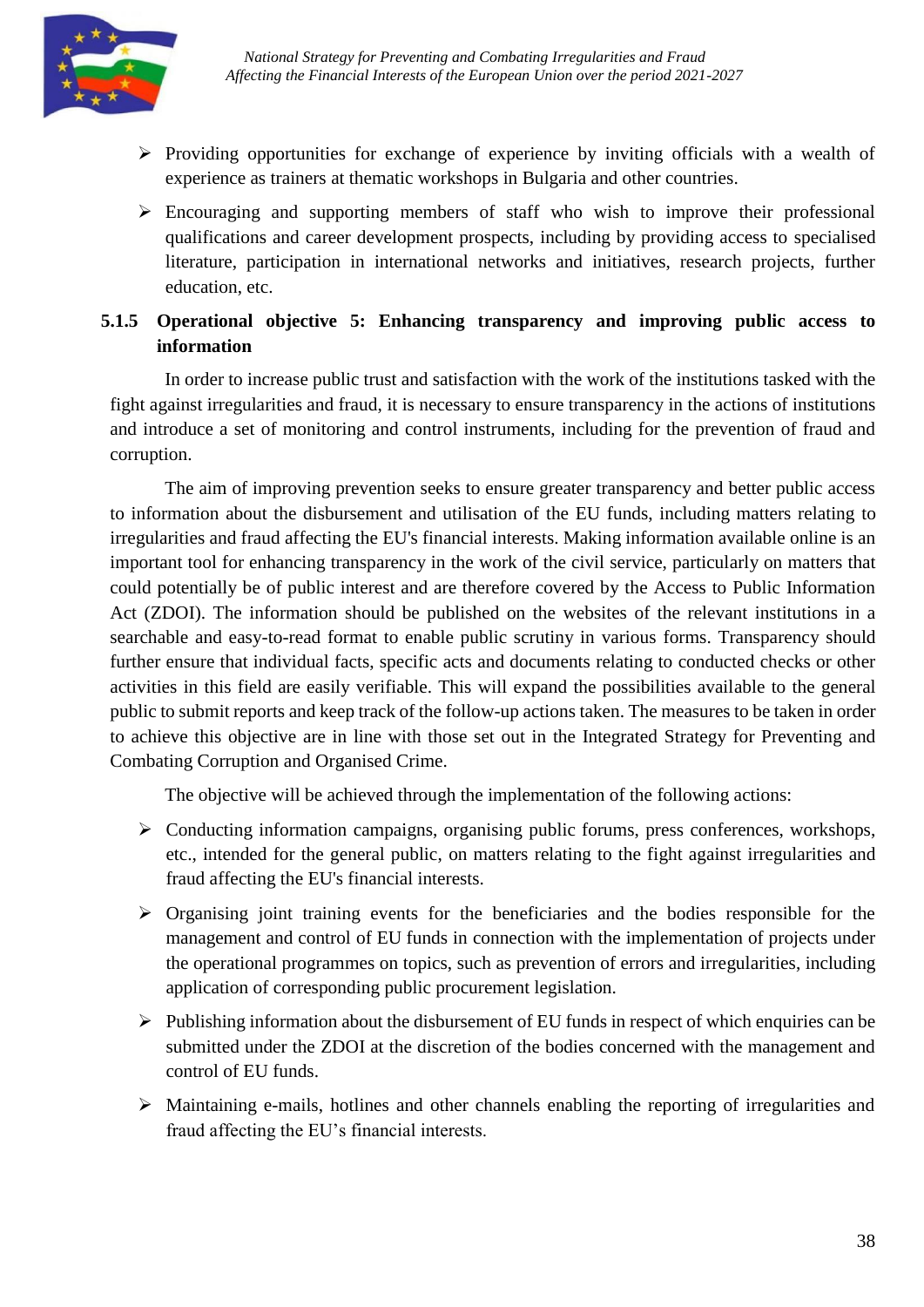

- $\triangleright$  Raising public awareness of the existing channels for reporting irregularities; providing clarifications and raising awareness of the terms 'irregularity', 'suspected fraud' and 'conflict of interest'; and creating conditions for proactive involvement of citizens with a view to detecting and effectively countering irregularities and fraud affecting the EU's financial interests.
- $\triangleright$  Introducing procedures and mechanisms for the protection of the persons who report the infringements affecting the EU's financial interests referred to in Article 325 of the TFEU and further specified in the relevant Union measures in accordance with Directive (EU) 2019/1937 of the European Parliament and of the Council of 23 October 2019.
- $\triangleright$  Publishing information about the reports received and the nature of the follow-up actions taken on the websites of the relevant agencies in accordance with Article 13 of the Directive.
- $\triangleright$  Updating the information published online about the implementation of programmes financed by EU funds in a timely manner;
- $\triangleright$  Assessing the need to improve the functionalities of the Information System for Management and Monitoring of EU Funds in Bulgaria (ISMM) and develop new functionalities, as necessary, in order to improve public access to information following consultation with the working group on ISMM development.
- $\triangleright$  Publishing information on the relevant websites about the contracts concluded, financial assistance paid and established irregularities affecting EU funds and making use of, developing and promoting the Centralised Automated e-Procurement Information System, which provides access of the general public to the buyers' profiles of all contracting authorities, respectively information about open procedures for the award of public procurement contracts, contracts awarded in the past, details about the contract performance, the amounts disbursed under awarded contracts, etc.

# **5.1.6. Operational objective 6: Integrated databases and systems enabling exchange of information and reporting**

Achieving a high level of awareness of detected irregularities and fraud affecting the EU's financial interests among all actors involved in the process is an important condition for prevention. Alongside the adoption of the new legislative framework for reporting irregularities, it is important to ensure that practical steps are taken to ensure that the integrated databases and information exchange systems put in place in the programming period 2014-2020 are maintained and further developed.

During the period 2021-2027 Bulgaria will continue to use the ISMM and modify it, as necessary, to ensure that it complies with existing requirements and any new requirements that may be adopted. During the programming period 2021-2027 the interface enabling electronic data exchange between the ISMM and the IACS will be maintained and further developed and ISMM functionalities will be expanded with the possibility to generate reports for the purpose of preventing and combating fraud, including checks for double financing, monitoring, analysis and evaluation.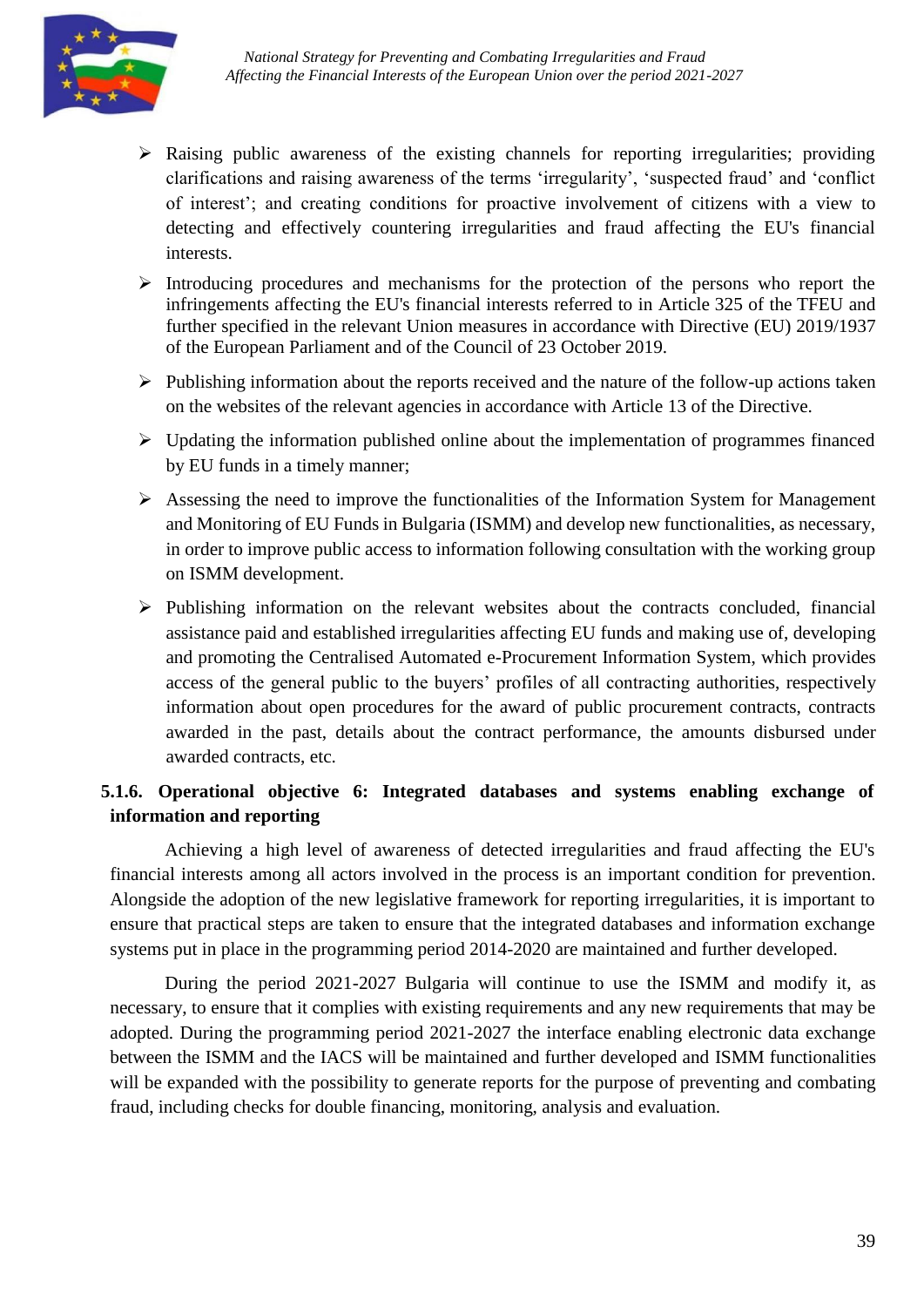

The objective will be achieved through the implementation of the following actions:

- $\triangleright$  Keeping uniform registers of irregularities affecting the EU's financial interests (reported and established during the course of the checks performed by the relevant administrations).
- $\triangleright$  Ensuring that the relevant administrations communicate registered cases of irregularities and fraud to the AFCOS Directorate.
- $\triangleright$  Ensuring that the AFCOS Directorate maintains and updates its database of irregularities affecting funds, instruments and programmes co-financed by the EU.
- $\triangleright$  Ensuring that the AFCOS Directorate performs controls on the quality of the information entered into the Irregularity Management System (IMS).
- $\triangleright$  Ensuring that the AFCOS Directorate reports registered irregularities to the European Commission within the time periods and in accordance with the requirements laid down by law.
- $\triangleright$  Ensuring that administrative checks and controls are performed to verify compliance with the procedures for the administration of reported and established irregularities and that appropriate action is taken by the relevant administrative units responsible for the management and/or control of EU funds, including by the responsible officials within the remit of their competence.
- $\triangleright$  Exchange of information about detected cases of irregularities and fraud with the authorities responsible for the management and control of EU funds, the European Anti-Fraud Office and the European Public Prosecutor's Office.
- $\triangleright$  Putting in place a system, establishing rules and designating competent authorities responsible for the statistics on reported breaches of Union law affecting the EU's financial interests to be provided to the European Commission on an annual basis in accordance with Article 27 of the Directive on the protection of persons who report breaches of Union law.
- $\triangleright$  Ensuring that all competent authorities make full and meaningful use of REGIX, the interinstitutional register exchange environment.
- $\triangleright$  Ensuring that the authorities concerned with the management and control of EU funds at national level proactively participate in international networks and initiatives for information exchange and analysis.

Results expected to be achieved under strategic goal 1:

- Concrete and clearly formulated anti-fraud policies, including a policy on combating conflict of interest, to be adopted or updated by all managing authorities.
- Enhanced control mechanisms at all stages of the EU funds management cycle.
- More robust fraud risk assessment, including by involving appropriate external actors in the process.
- Improved functionality of the ISMM, including to ensure that information is made available to the general public.
- Enhanced AFCOS functions with a view to improving the coordination, prevention and detection of fraud and irregularities.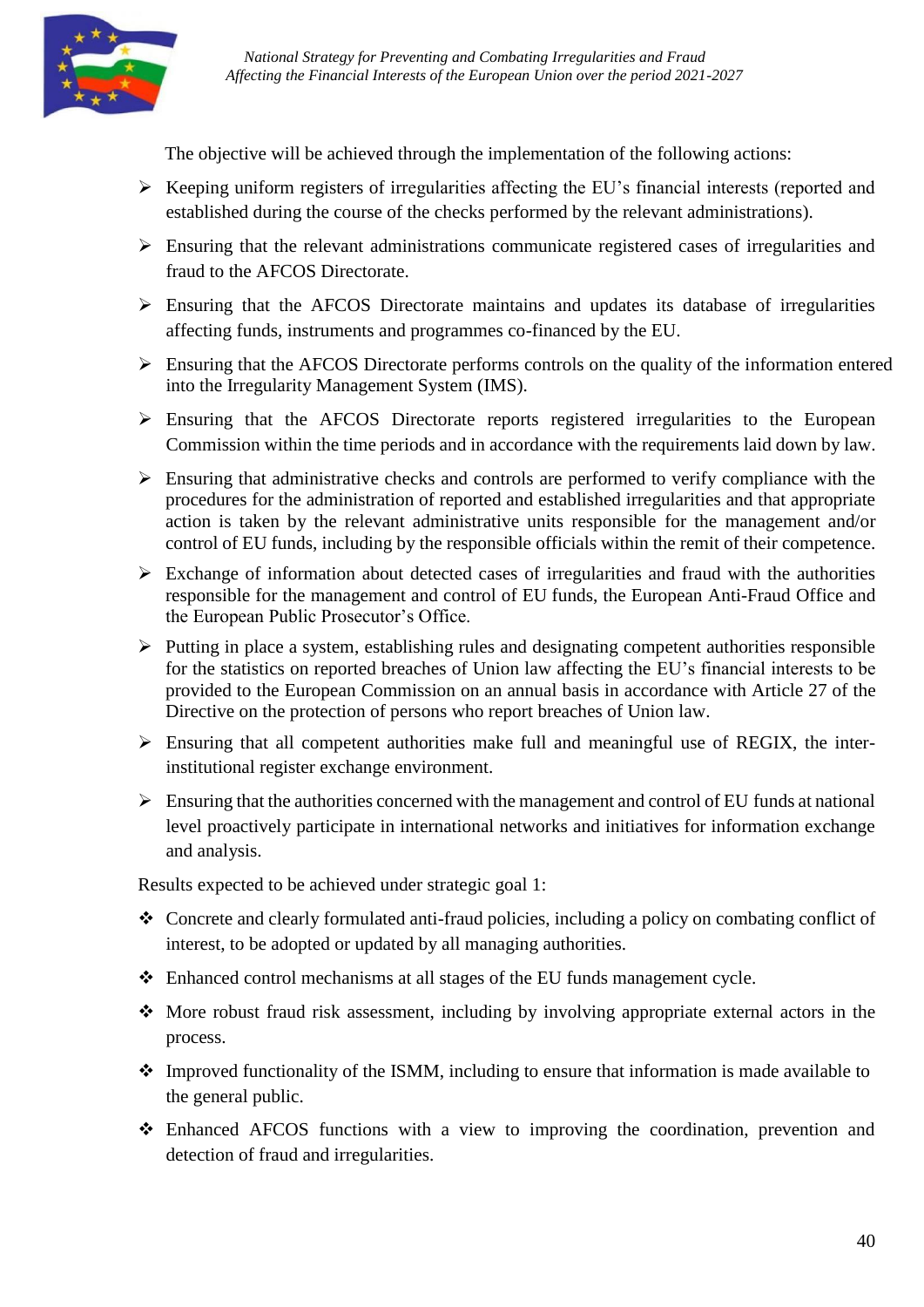

- Published information on the disbursement of EU funds which may be of interest to other institutions and the civil society in Bulgaria.
- Enhanced administrative capacity through training to improve the functional competence of the staff and optimise the functional units of the institutions represented in the Council.
- $\triangle$  Implemented initiatives to raise public awareness.
- Officials with sound knowledge of the functioning of the European Union appointed in the national administrations.
- Channels and methods for reporting breaches developed and controls put in place.
- Ensuring that the process of reporting irregularities to the EU conforms to a high standard in accordance with the applicable law.
- Ensuring compliance with the obligation to submit statistics to the European Commission on the reports received in respect of infringements affecting the EU's financial interests as referred to in Article 325 of the TFEU and further specified in the relevant Union measures.
- Lowering the number of irregularities and fraud as a result of the implementation of prevention measures.

#### <span id="page-40-0"></span>**5.2. Strategic goal 2: Greater effectiveness in detecting and countering irregularities and fraud**

#### **5.2.1. Operational objective 1: Improving fraud detection measures by generalising the use of data analytics tools and promoting the use of other 'proactive' fraud detection methods**

All institutions concerned with the management and control of EU funds must be sufficiently proactive and technologically advances in order to be able to take appropriate anti-fraud measures and implement the recommendations of the European Court of Auditors. The scope of such measures must be sufficiently broad and extend to the officials tasked with the award and the controls exercised on public procurement contracts. The Central Coordination Unit within the Council of Ministers administration transmits information to the risk assessment system ARACHNE in a timely manner. A single methodology for the use of the risk assessment system ARACHNE should be adopted at national level to ensure uniform use of the functionalities of the system, taking into account the specificities of each operational programme.

The following actions will be taken in order to achieve this objective:

- Introducing information and technological systems which facilitate the managing authorities in conducting risk assessments and handling information.
- Ensuring that information is systematically transmitted to ARACHNE and that the functionalities of the risk assessment system are used.
- $\triangleright$  Widening access to ARACHNE.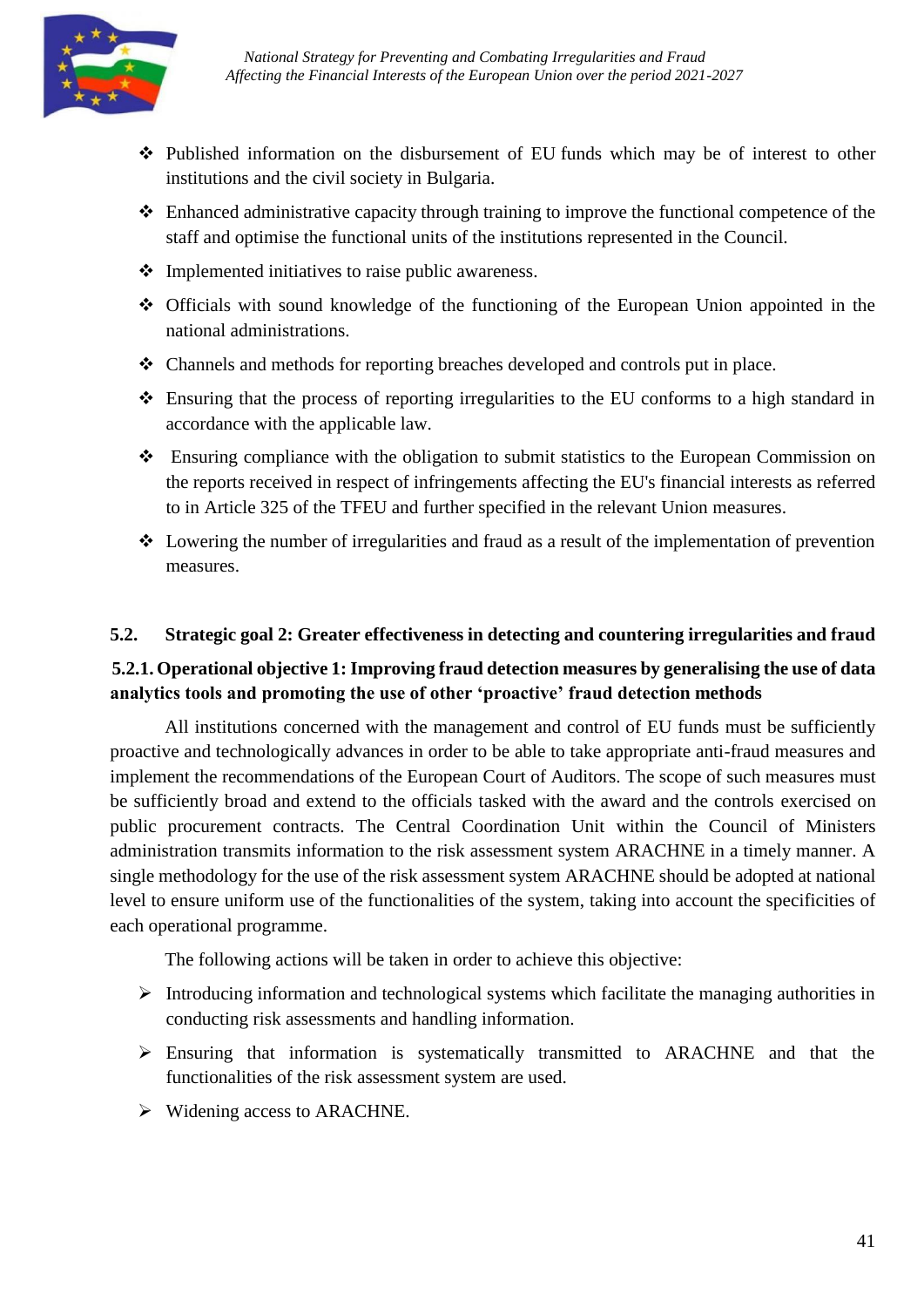

- $\triangleright$  Developing a single methodology for using ARACHNE.
- $\triangleright$  Ensuring the proactive use of data analytics to detect potentially high-risk situations, identify red flags and refine the aim of the measures to combat fraud. Ensuring that data analytics are used as a systematic part of project selection, management verifications and audits.
- $\triangleright$  Conducting checks to verify the effectiveness of the anti-fraud measures implemented by the managing authorities. Ensuring that anti-fraud systems are evaluated in terms of their actual results.<sup>34</sup>
- $\triangleright$  Ensuring wider use by the competent authorities of the Union's IT systems and platforms for analysis and exchange of information relevant to the revenue and expenditure sides of the budget and necessary for the detection of irregularities and fraud, including joint operations.
- $\triangleright$  Encouraging the proactive participation of representatives of the competent national authorities in the teams performing joint administrative checks in respect of potential irregularities and fraud involving EU funds, including cross-border VAT fraud schemes.

# **5.2.2. Operational objective 2: Better protection of persons who report breaches of Union law affecting the EU's financial interests**

The reports and public disclosures by persons who report irregularities provide the national and Union law enforcement systems with information leading to the effective detection, investigation and prosecution of breaches of Union law thereby strengthening transparency and accountability. In certain policy areas, breaches of Union law, regardless of whether categorised as administrative, criminal or other types of infringements/offences under national law, may seriously harm public interest, in that they create significant risks for the welfare of society.

Bulgaria will have to meet the requirements of Directive (EU) 2019/1937 by introducing common minimum standards ensuring that whistle-blowers are protected effectively with regard to the acts and policy areas where a need to strengthen enforcement has been identified and the procedures to provide all relevant information to the Commission as required by Article 27 of the Directive.

This objective will be achieved through the implementation of the following actions:

- $\triangleright$  Transposing Directive (EC) 2019/1937 into the national law.
- $\triangleright$  Introducing procedures and mechanisms for the protection of persons who report infringements affecting the EU's financial interests referred to in Article 325 of the TFEU and further specified in the relevant Union measures in accordance with Directive (EU) 2019/1937 of the European Parliament and of the Council of 23 October 2019.

 $34$  of Special Report No 6/2019 of the European Court of Auditors, paragraph 41.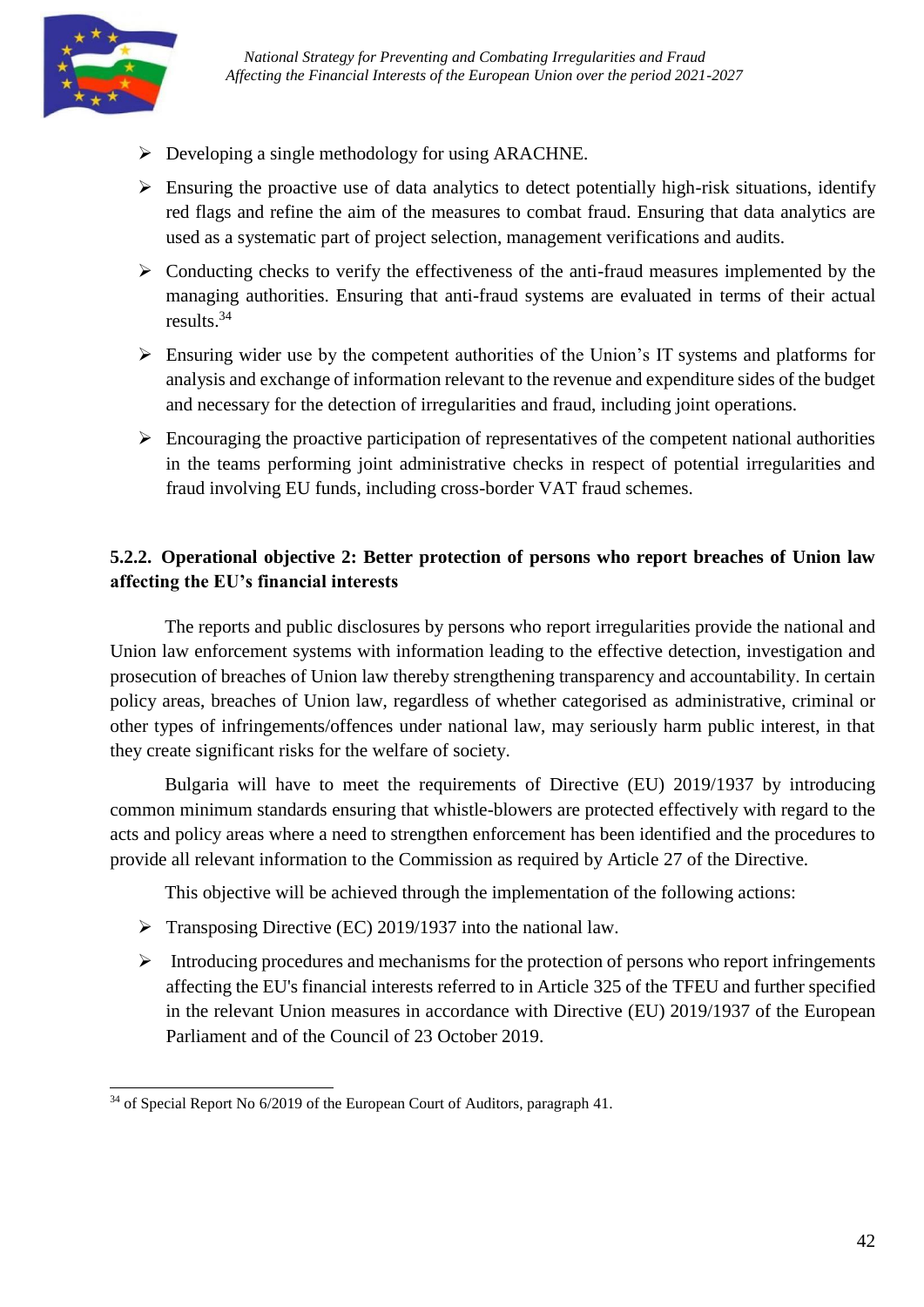

Establishing common minimum standards for the protection of persons who report breaches of Union law.

- $\triangleright$  Putting in place internal and external reporting channels in accordance with Articles 7 and 10 of the Directive.
- $\triangleright$  Putting in place a procedure for annual reporting to the European Commission in accordance with Article 27 of the Directive.
- $\triangleright$  Designating one or several national bodies responsible for conducting checks to verify reported circumstances and ensuring compliance with the obligation to provide information to the European Commission.
- $\triangleright$  Publishing information about the reports received and the nature of the follow-up actions taken on the websites of the relevant agencies in accordance with Article 13 of the Directive.
- $\triangleright$  Putting in place a mechanism for review and assessment of the procedures for receiving reports at least once every three years.

#### **5.2.3. Operational objective 3: Review and update of cooperation agreements**

In order to enhance effectiveness in detecting and countering irregularities and fraud, better coordination and stronger cooperation between institutions are needed. In connection with the amendments to legislation and the changes in the institutional environment in the programming period 2021-2027, existing agreements will be updated, or new agreements will be drawn up and signed. The same applies to instructions on institutional interaction, working programmes, memoranda of understanding between the competent institutions participating in the national coordination mechanism and other government bodies and acts on coordination and cooperation with the relevant European services.

# **5.2.4. Operational objective 4: Enhancing cooperation and interaction with revenue agencies and implementation of customs control strategies in the area of cross-border e-commerce, particularly as regards the potential abuse of low-value consignments reliefs (LVCR)**

In connection with the Commission's recommendation, in the period 2021-2027 a greater emphasis should be placed on improving the work of revenue agencies, particularly as regards the control of high-risk goods. Support will be provided to enhance the capacity of the relevant agencies to perform risk-based controls using appropriate IT tools, compile clear risk profiles and focus efforts and resources in the areas where the likelihood of non-compliance is the highest. Steps will be taken to strengthen cooperation and interaction between revenue and law enforcement agencies in the detection and combating irregularities and fraud.

The objective will be achieved through the implementation of the following actions:

 $\triangleright$  Ensuring that the Customs Information System for Import (CISI) is used to perform automated controls on low value goods for the purpose of import duty and VAT reliefs on an ongoing basis to preclude the automatic clearance of goods with a declared intrinsic value of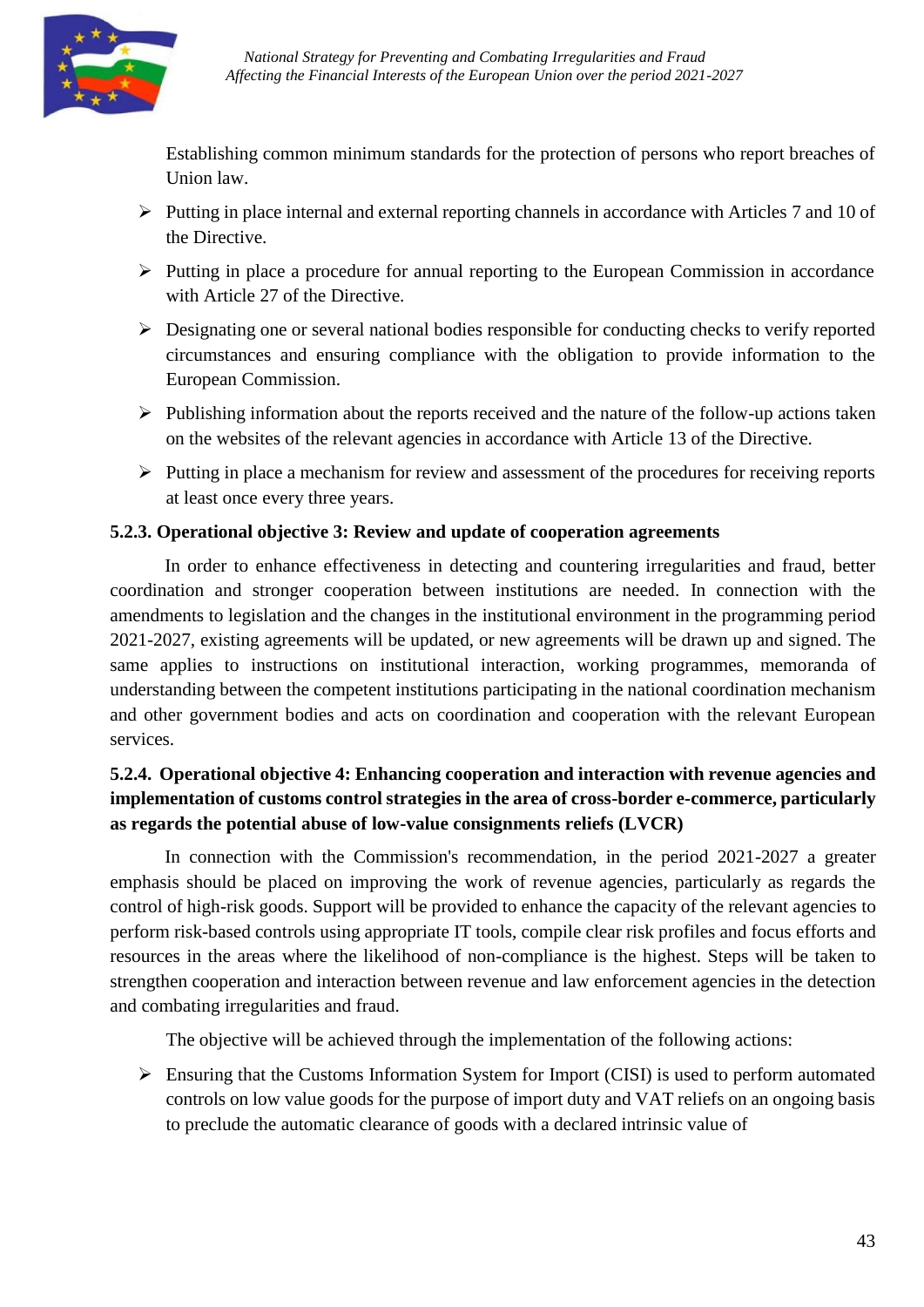

more than EUR 150 and consignments dispatched by one natural person to another with an intrinsic value of more than EUR 45.

- $\triangleright$  Modifying the relevant CISI functionality in line with the amendments to the VAT legislation on the levying of VAT in e-commerce.
- $\triangleright$  Performing controls on the process of artificial separation of consignments to benefit from customs reliefs.
- $\triangleright$  Performing ex-post controls on economic operators who declare low value goods for release for free circulation by verifying the invoice details and the corresponding entries in the accounts.
- $\triangleright$  Performing audits on the internal control systems of couriers and the holders of approved economic operator (AEO) authorisations as an element of the prevention and detection of unlawful or illegal operations, including potential irregularities in the declaration of low value goods for release for free circulation.
- Making arrangements for joint controls to be performed by the National Revenue Agency and the Customs Agency in sectors and on economic operators registered for VAT considered to present high risk by both institutions.
- $\triangleright$  Conducting checks and audits on taxable persons potentially involved in organised fraud schemes with an adverse impact on the republican budget.
- $\triangleright$  Taking steps to ensure the prosecution of the perpetrators of tax and insurance fraud by notifying the Bulgarian Prosecution Office.
- $\triangleright$  Conducting checks and audits on taxable persons at the request of the Bulgarian Prosecution Office.
- $\triangleright$  Conducting joint operations within the framework of cooperation with the Customs Agency and the relevant units of the MVR under the Plan for joint operations with Directorate-General National Police (GDNP), Directorate-General Border Police (GDGP), the district directorates of the Ministry of Interior and the Customs Agency with a view to countering smuggling, and infringements and crimes related to VAT and the intra-Community acquisition of goods.
- Prosecuting persons involved in VAT evasion or unlawful VAT refunds.
- $\triangleright$  Overview and familiarisation of the competent officials with customs control strategies in the area of cross-border e-commerce, particularly as regards the potential abuse of low-value consignments reliefs, and the efforts to ensure proper TOR collection.

**5.2.5. Operational objective 5: Enhancing internal control and interaction between government institutions and private sector actors, non-governmental organisations and the civil society**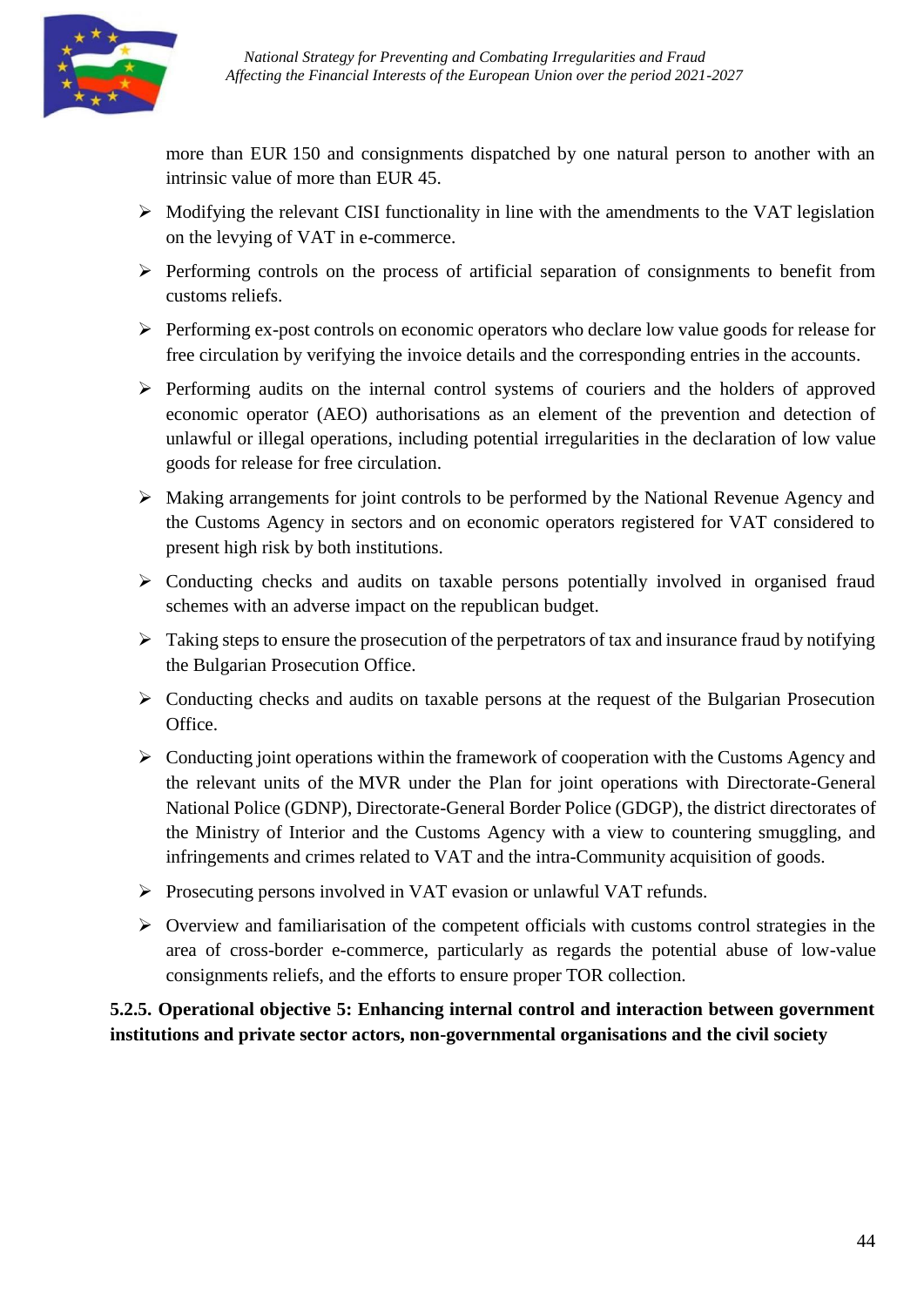

Enhancing effectiveness in detecting and countering irregularities and fraud by strengthening internal control at all management levels and creating conditions that enable the detection of suspicious operations or operators through the use of specific indicators (red flags).

The Strategy on the fight against irregularities is not intended to alter the current architecture of the control system by creating additional layers of controls. However, it is necessary to ensure that the control systems already in place cover the risk of fraud in an appropriate manner. This requires coordination and interaction between the control bodies in conducting ex-ante, in-process and ex-post controls.

It is essential to ensure good communication between government institutions and private sector entities, non-governmental organisations and civil society in the detection and combating of irregularities and fraud affecting the EU's financial interests.

In order to achieve this objective, the following actions will be implemented:

- $\triangleright$  Conducting an annual analysis of the irregularities detected during system audits and audits of operations under the operational programmes co-financed by the EU funds.
- $\triangleright$  Drawing up and submitting preliminary and final reports on conducted audits under the operational programmes co-financed by the ESIF to the authority responsible for the accounting function.
- $\triangleright$  Providing information to the European Anti-Fraud Office on current and concluded investigations on a 'need to know' basis.
- Notifying the AFCOS Directorate of the outcome of checks conducted by OLAF at the respective administration and the administrative and criminal proceedings initiated as a result.
- $\triangleright$  Making arrangements for the exchange of information, experience and good practices between government institutions, private sector actors and non-governmental organisations on matters relating to the prevention, detection and combating of fraud involving EU funds.
- $\triangleright$  Making arrangements for the exchange of experience and good practices on the administration of the irregularities within the Permanent Working Group on the Irregularities to the Council. Discussing specific cases and issues within the working group.
- $\triangleright$  Ensuring that the bodies concerned with the management and control of EU funds respond to cases of irregularities and fraud involving EU funds reported in the media and conduct the necessary checks on their own initiative.

# **5.2.6. Operational objective 6: Targeted training for the specialised bodies engaged in the investigation, prosecution and conviction of the perpetrators of irregularities and fraud involving EU funds.**

High professional competence and expert knowledge are an essential prerequisite for the effectiveness of specialised bodies in detecting and countering irregularities and fraud. There is a need to further enhance the capacity of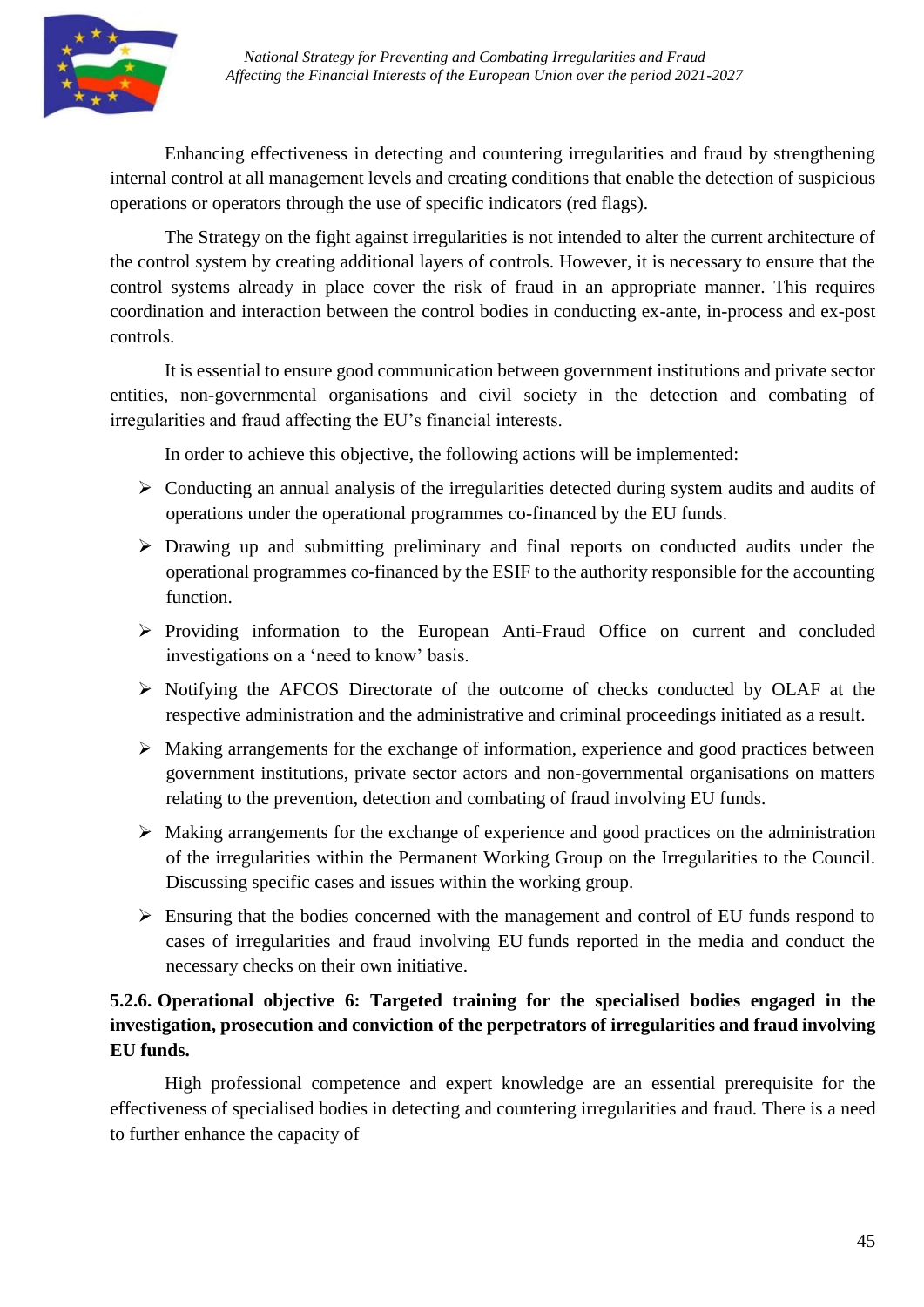

law enforcement authorities and judicial bodies to investigate organised crime. In addition to ensuring the continued operation and further development of specialised training centres, there is a need for the training programmes of the Public Administration Institute and the National Institute of Justice to be more closely aligned with practical problems encountered in the fight against corruption. A special emphasis will be placed on expanding the programmes related to the fight against fraud involving EU funds and to investigation and law administration practices. Efforts will be made to expand the scope and improve the quality of the training on the Criminal Procedure Code provided to the investigating bodies and other actors facilitating the trial phase of proceedings.

This objective will be achieved by implementing the following actions:

- $\triangleright$  Conducting specialised training and organising information and training campaigns for the specialised bodies responsible for detecting and countering irregularities and fraud, including prosecutors and investigation officers.
- Arranging training for judges, prosecutors, investigating magistrates and police officers, investigating customs officials and officers of the State Agency for National Security specialising in crimes against the EU's financial interests.
- $\triangleright$  Ensuring that opportunities are available for the exchange of experience and good practices in the detection and combating of irregularities and fraud between the bodies engaged in the investigation, prosecution and conviction of the perpetrators of irregularities and fraud involving EU funds.
- $\triangleright$  Ensuring the participation of specialised bodies in training events and workshops conducted by national and international organisations on the prevention and combating of irregularities and fraud affecting the EU's financial interests, with a special focus on detecting and establishing irregularities.

Results expected to be achieved under strategic goal 2:

- Improved fraud detection measures and generalised use of data analytics tools and promoting the use of other 'proactive' fraud detection methods.
	- **Better protection of persons who report infringements affecting the EU's financial interests**
- Adopted minimum standards for the protection of persons who report infringements affecting the EU's financial interests
- Application of the customs control strategies in the area of cross-border e-commerce, particularly as regards the potential abuse of low-value consignments reliefs, and ensuring proper TOR collection.
- $\cdot$  Improved bilateral and multilateral cooperation between the institutions participating in the national anti-fraud coordination mechanism.
- Improved revenue collection rates as a result of joint actions of the competent authorities and reducing the size of the informal economy.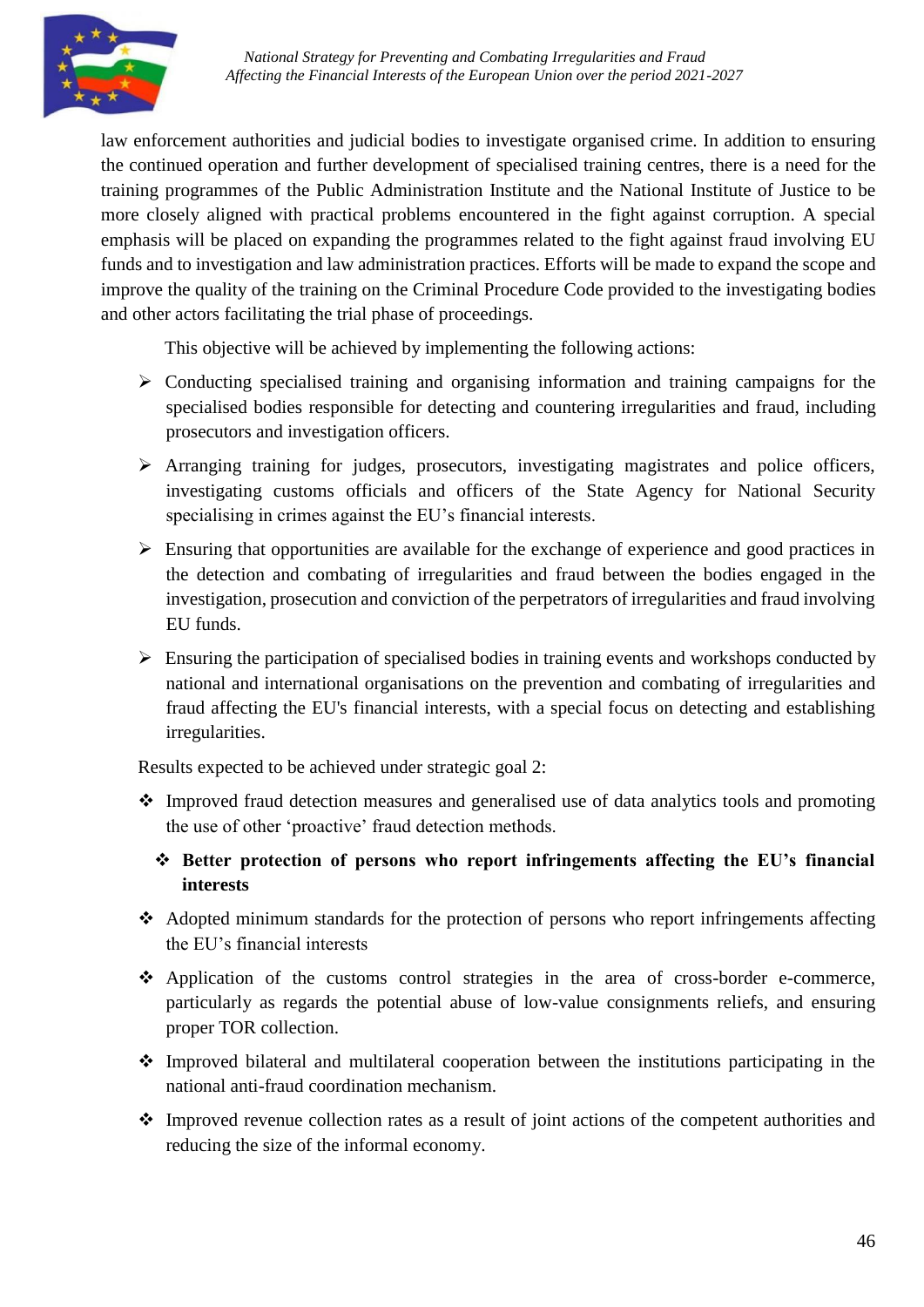

- Effective risk management and assessment system put in place at all bodies with control and regulatory functions. Effective ex-ante, in-process and ex-ante control.
- Better interaction and cooperation between government institutions and private sector actors, non-governmental organisations and civil society in the detection and combating of irregularities and fraud affecting the EU's financial interests.
- Enhanced professional competence and expert knowledge gained by the staff of the specialised bodies.

## <span id="page-46-0"></span>**5.3. Strategic aim 3: More effective investigations, recovery and sanctions**

# **5.3.1. Operational objective 1: Effective coordination of legislative, administrative and operational action at institutional level**

The achievement of greater effectiveness and efficiency in the detection, recovery and imposition of sanctions in cases of irregularities and fraud affecting the EU's financial interests requires effective coordination in terms of the legislative, administrative and operational actions of the competent bodies and institutions at national level. More specifically, efforts to improve coordination between judicial authorities and the bodies of the executive branch of government are necessary to secure better results. Enhanced capacity for more effective investigation at the pre-trial phase should reduce the length of criminal proceedings in line with the Commission's recommendation to shorten the time for investigation and prosecution.

The offenses against the EU's financial interests have a strongly detrimental impact on the Union budget and jeopardise the implementation of the EU policies. Bulgaria supports the need for common Union action against fraud and other illegal activities affecting the EU's financial interests, which means that it must ensure that its national legal framework is better geared to the task.

This objective will be achieved through the implementation of the following actions:

- $\triangleright$  Discussing practical problems relating to the application of the Criminal Code, the Criminal Procedure Code, the Tax and Insurance Code and other statutory acts relevant to the fight against offenses against the EU's financial interests and drawing up proposals to address them by amending and supplementing the relevant statutory acts and implementing regulations or adopting new legislation.
- $\triangleright$  Taking steps, as necessary, to act on the conclusions from the Commission's assessment of the correct transposition of Directive (EU) 2017/1371 of the European Parliament and of the Council of 5 July 2017 on the fight against fraud to the Union's financial interests by means of criminal law.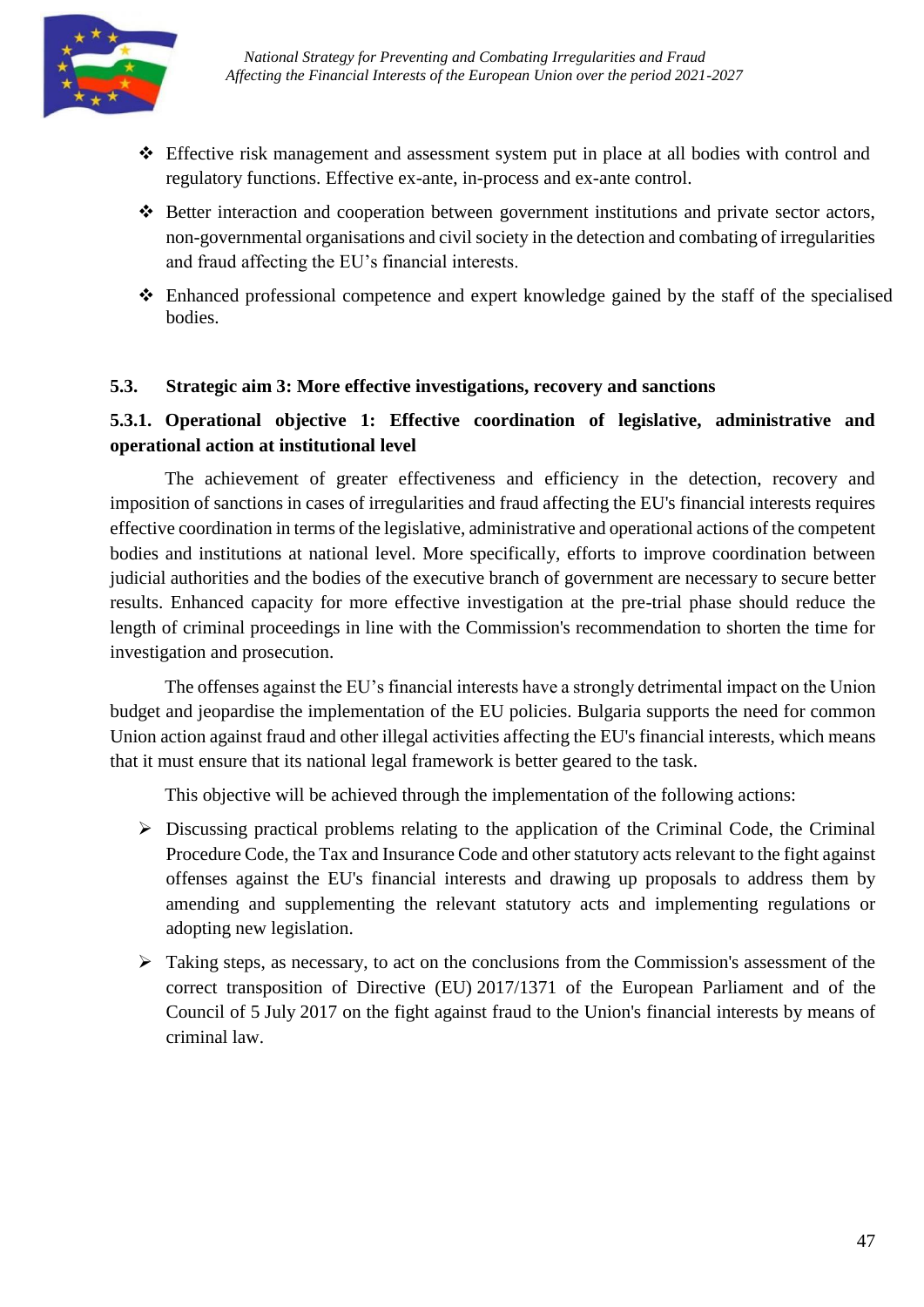

# **5.3.2. Operational objective 2: Streamlining national rules on sanctions**

There is a need to streamline the national rules for the application of financial and/or administrative sanctions as well as for taking effective actions to deter irregularities and fraud to the Union's financial interests, including through exclusion from EU financing. In order to enhance the deterrent effect of disciplinary sanctions, the outcome of disciplinary proceedings should be made public while respecting the fundamental rights of the persons concerned, including data protection rules.

The following action will be taken to achieve this objective:

- $\triangleright$  Conducting an analysis of the application of the national rules for imposing administrative and/or financial sanctions (established infringements, sanctions imposed and their effect).
- $\triangleright$  Drawing up proposals to amend and supplement the national rules for the application of financial and/or administrative sanctions and taking effective action to deter irregularities and fraud to the Union's financial interests, including through exclusion from EU financing.
- $\triangleright$  Creating and maintaining an effective early warning database with a view to enhancing the monitoring and control of the applicants in the calls for EU grant assistance considered to pose a high risk.

## **5.3.3. Operational objective 3: Establishing shorter and clear recovery procedures**

Where the EU's financial interests have been adversely affected, the Member States must recover the unduly paid amounts in the same way in which they do when protecting their own financial interests. Recovery must be effected by means of administrative, civil or criminal proceedings.

In line with its commitments arising from the Commission's Anti-Fraud Strategy 2019 to achieve a higher level of protection of the EU's financial interests and the goals and objectives set out herein, Bulgaria will take steps to optimise the process and establish shorter and clear procedures for the recovery of unduly paid funds, including through follow-up actions following OLAF investigations.

This objective will be achieved through the implementation of the following actions:

 Taking actions to recover amounts due to executive agencies and managing authorities in connection with incorrectly used or unduly paid EU funds following the ascertainment of irregularities and fraud affecting the EU's financial interests.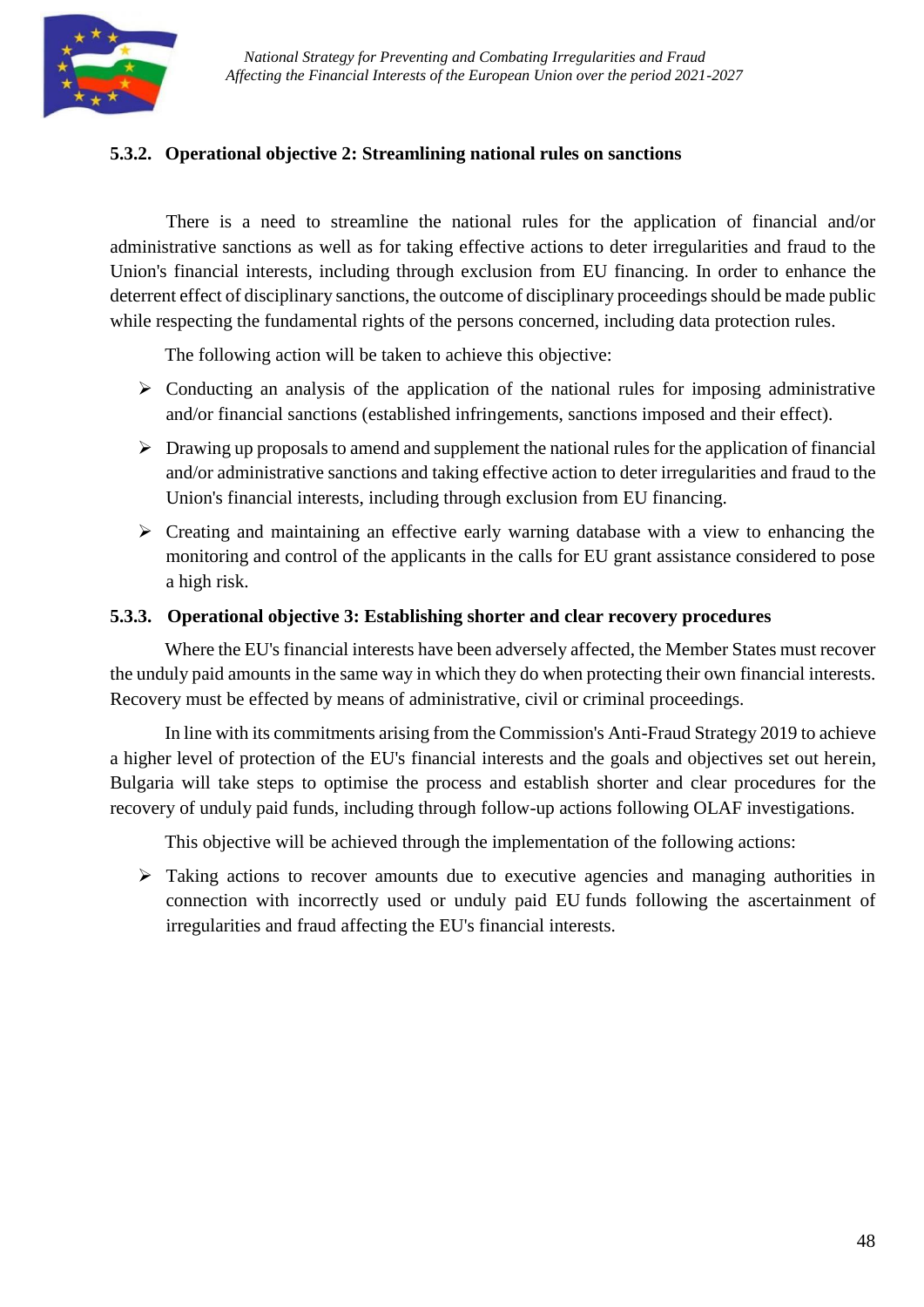

- $\triangleright$  Making arrangements for the priority recovery of amounts constituting traditional own resources and forming part of Bulgaria's contribution to the general budget of the European Union.
- $\triangleright$  Making arrangements that are conducive to the timely detection and launch of recovery procedures.
- $\triangleright$  Establishing simplified procedures for interaction between the managing authorities and the National Revenue Agency with a view to enabling the recovery of amounts due after expiry of the voluntary repayment period. Providing feedback on recovery to the relevant contracting authority with a view to rendering assistance and enabling the update of reports on irregularities.

#### **5.3.4. Operational objective 4: More effective administrative and criminal proceedings**

The actions to be implemented in order to achieve the individual objectives for each strategic goal ultimately seek to enhance the effectiveness and efficiency of administrative and criminal proceedings. This outcome, both at national and EU level, is reflected in the Annual Report from the European Commission to the European Parliament and the Council on the protection of the EU's financial interests and in the Annual report of the European Anti-Fraud Office.

In the Judicial Monitoring section of its annual activity report, OLAF provides a summary of the completed investigations in which fraud affecting the EU's financial interests is suspected, which have been referred to the national law enforcement and judicial authorities with recommendations for followup action to be taken within their respective area of competence. In accordance with Article 11 of Regulation (EU, Euratom) No 883/2013 the national law enforcement and judicial authorities send to OLAF information on the action taken on the basis of the recommendations received. OLAF subsequently conducts an analysis and assessment to establish the number of cases in which the national authorities acted on the recommendations given and achieved a conviction. This requires continued efforts to raise the effectiveness of the administrative and criminal proceedings with a focus on achieving convictions. It also entails a need for continued efforts to enhance the effectiveness of the administrative and criminal proceedings related to the investigation of irregularities and fraud in order to ensure that timely and adequate sanctions are imposed on the perpetrators.

Both administrative and criminal proceedings must be effective and efficient. This requires sound linkages between them and good coordination with the national Prosecution Office.

This objective will be achieved by implementing the following actions:

 $\triangleright$  Ensuring that the institutions represented in the Council perform controls on the process of recovery of unduly paid amounts from the beneficiaries following the establishment of irregularities.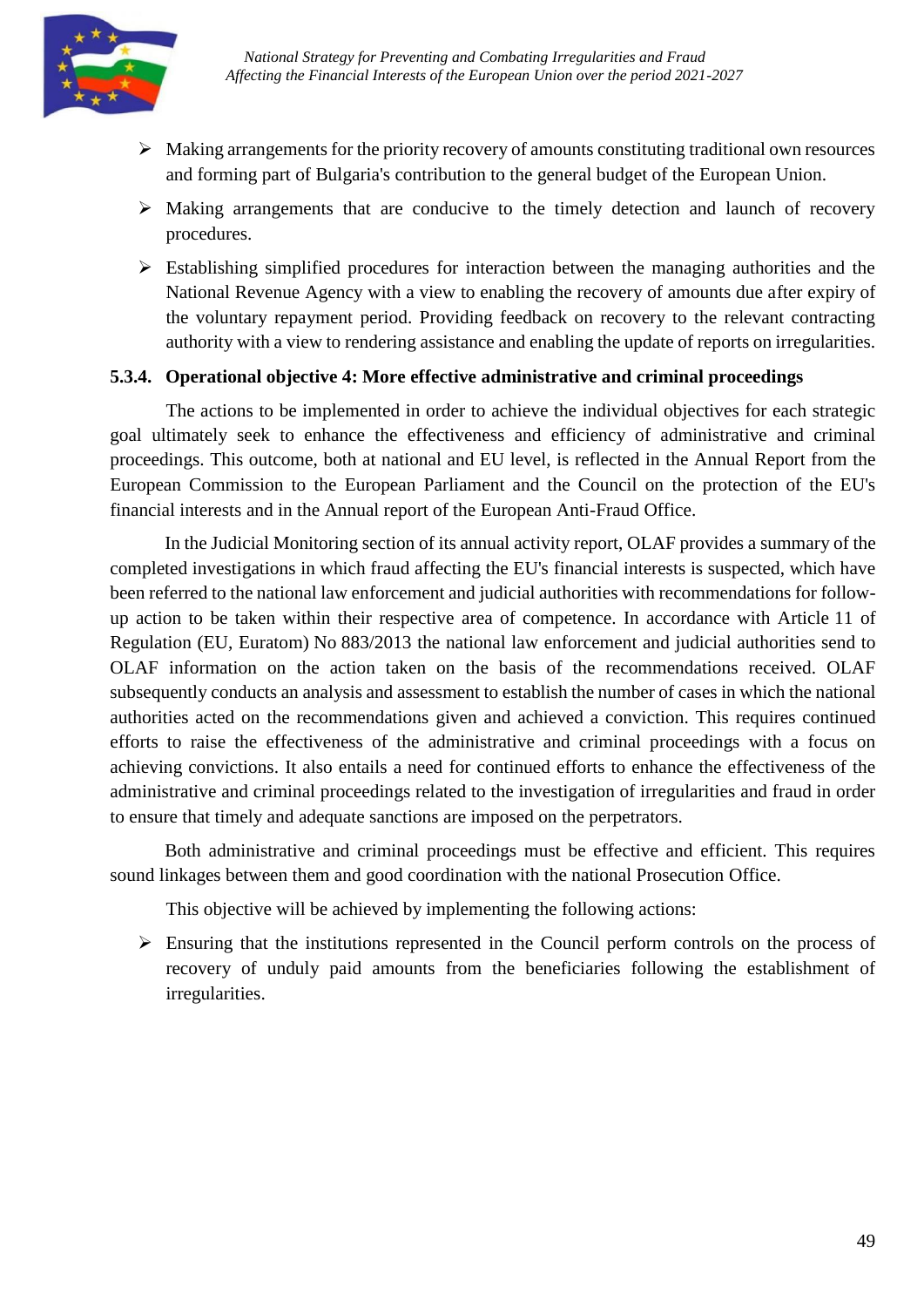

- $\triangleright$  Ensuring that internal rules for the programming period 2021-2027 are drawn up or that existing rules are updated by all managing authorities in connection with the requirement for the recovery of unduly paid amounts from the beneficiaries under the respective operational programmes.
- $\triangleright$  Administrative investigations conducted by the AFCOS Directorate, acting on its own initiative or at OLAF's request, to identify irregularities and fraud affecting the EU's financial interests.
- $\triangleright$  Opening, conducting and completing [investigations] with a decision, court judgment or conviction in the cases investigated and prosecuted by the competent law enforcement authorities.
- $\triangleright$  Increasing the rate of conducted investigations and the number of persons on whom sanctions/penalties are imposed.
- $\triangleright$  Ensuring that the national Prosecution Office provides summary information necessary for the statistical, coordination and control activities of the EU institutions in accordance with the applicable law and with the assistance of the Bulgarian Anti-Fraud Coordination Service.

Results expected to be achieved under strategic goal 3:

- Adopted, amended and supplemented/new statutory acts governing the administrative/criminal proceedings for the protection of the EU's financial interests.
- $\bullet$  Updating the provisions of the Criminal Code on crimes against the EU's financial interests in the case of reasonable necessity. Shorter recovery procedures put in place.
- $\mathbf{\hat{P}}$  More effective administrative and criminal proceedings.
- \* Accurate information provided to the EU institutions on the national proceedings conducted in order to protect the Union's financial interests.

## <span id="page-49-0"></span>**5.4. Strategic goal 4: Enhancing cooperation with OLAF and EU institutions, Member States and other countries and active involvement in the development of the EU policies**

## **5.4.1. Operational objective 1: Active involvement in the development of strategic documents and policies**

The European Commission, and more specifically OLAF, will continue to exchange good practices, assist and cooperate with the EU institutions, national institutions and other international organisations and expert bodies in the development of policies on the fight against fraud and corruption. Policy development actions will be aligned with the EU anti-corruption reporting mechanism. Expanded and enhanced cooperation between the Bulgarian institutions and OLAF, other EU institutions and agencies and the competent authorities of other Member States in the development of strategic documents and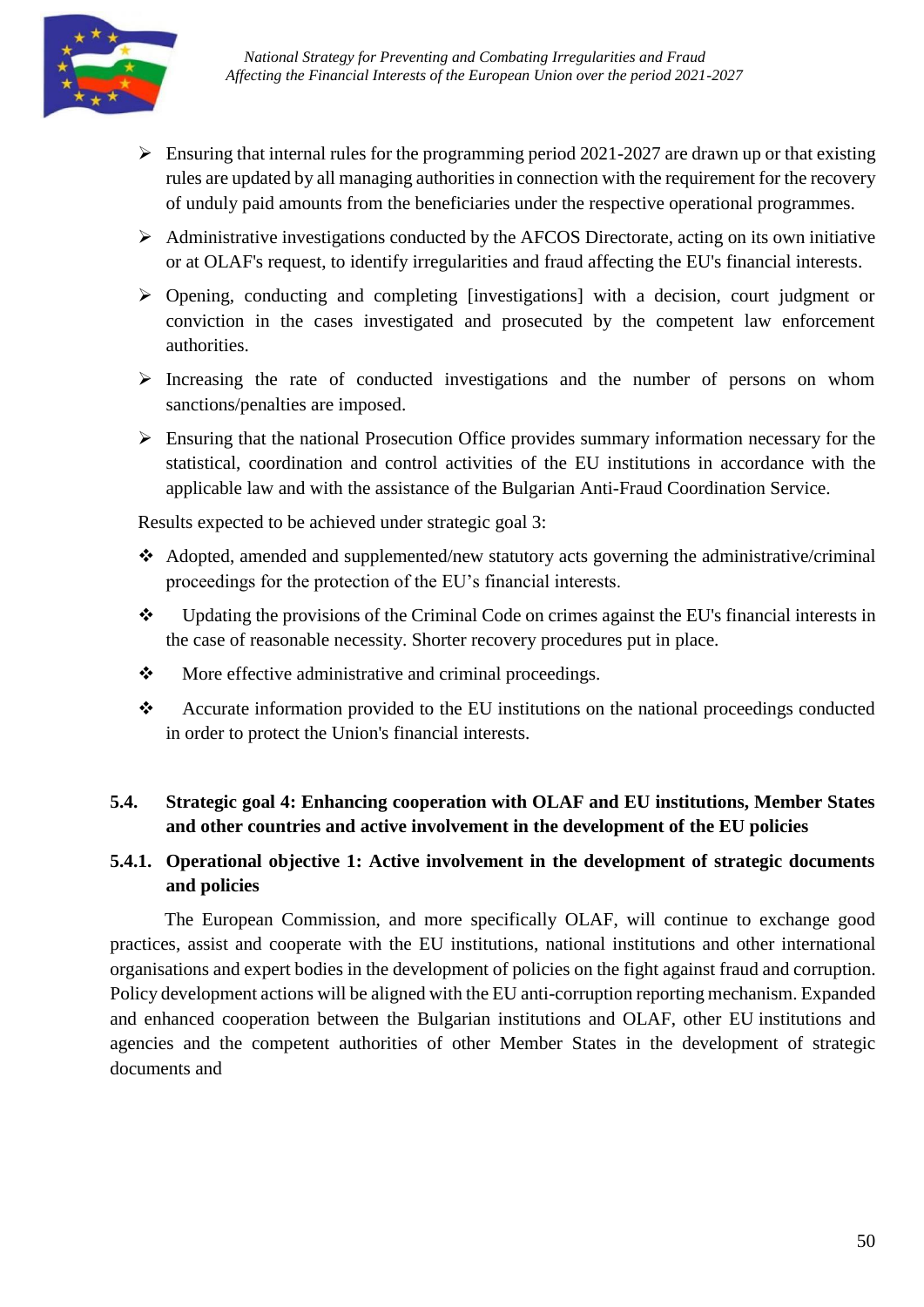

policy discussions in this field is essential for the effective fight against fraud. Bulgarian institutions must be a proactive participant in the discussions at European level and capable of defending the national positions and initiatives at all stages of the policy planning, decision-making and application of the relevant legislation.

The objective will be achieved through the implementation of the following actions:

- $\triangleright$  Participating in meetings, conferences, workshops and forums in the development of strategic documents and policy discussions in the field of protection of the EU's financial interests.
- $\triangleright$  Presenting and defending Bulgaria's position in the meetings of the Anti-Fraud Coordination Council and its subgroups and those of the Anti-Fraud Working Group of the EU Council.
- Making arrangements for the preparation of Bulgaria's contribution to annual reports of the European Commission on the protection of the EU's financial interests in accordance with Article 325 of the TFEU.
- $\triangleright$  Presenting Bulgaria's experience at international events, and in particular the annual workshops of AFCOS units, improving interaction and replicating good practices.
- $\triangleright$  Making organisational arrangements, drawing up a national situation report and participating in the annual conferences of the Cigarettes Working Group organised by the European Anti-Fraud Office.

## **5.4.2. Operational objective 2: Expanding operational cooperation**

In terms of concrete practical benefits, the proactive position of the competent national institutions is expected to expand operational cooperation with OLAF and the competent authorities of other Member States and third countries. Bulgaria should aim to engage in an active exchange of information, taking concrete actions and participating in joint operations to detect and counter irregularities and fraud affecting the EU's financial interests.

This objective will be achieved by implementing the following actions:

- $\triangleright$  Participation of the competent national institutions in joint anti-fraud operations organised and supported by OLAF and other EU institutions, services and agencies at European and regional level.
- $\triangleright$  Support for international projects financed under the Hercules Programme and the EU Anti-Fraud Programme for the period 2021-2027<sup>35</sup>.
- $\triangleright$  Participation in joint bilateral and multilateral investigating teams working on cases affecting the EU's financial interests.

<sup>35</sup> [https://www.europarl.europa.eu/RegData/etudes/BRIE/2019/633182/EPRS\\_BRI\(2019\)633182\\_EN.pdf](https://www.europarl.europa.eu/RegData/etudes/BRIE/2019/633182/EPRS_BRI(2019)633182_EN.pdf)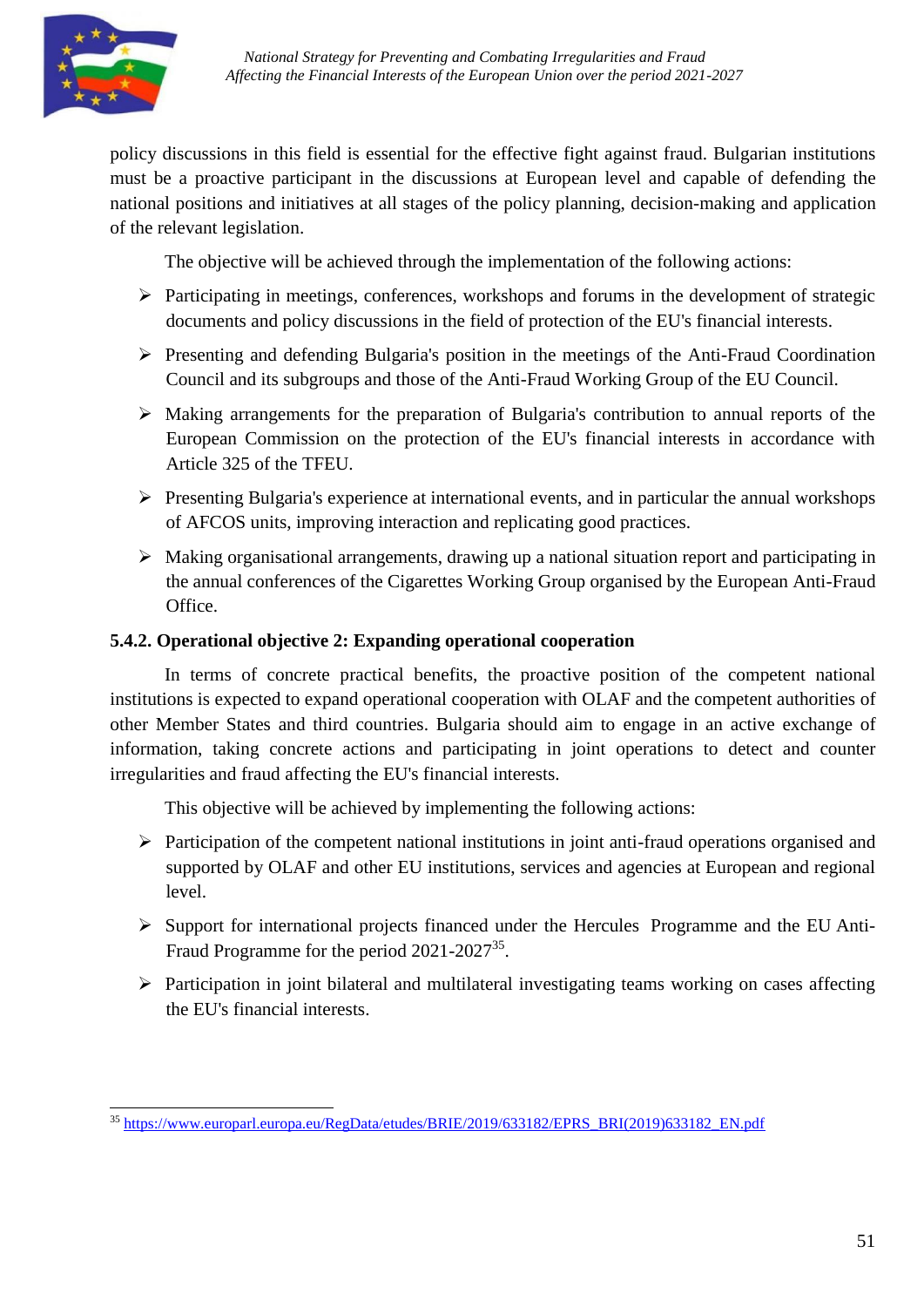

- $\triangleright$  Providing assistance to OLAF when requests are received for information and documents relating to investigations conducted in the context of detecting and combating irregularities and fraud affecting the EU's financial interests.
- $\triangleright$  Providing assistance and making arrangements for the participation of the AFCOS officials in on-the-spot checks conducted by OLAF in accordance with the applicable Union and national law.
- $\triangleright$  Providing timely assistance to the European Commission inspectors in obtaining access to premises and documents necessary to perform on-the-spot checks in accordance with Chapter 3a of the Public Financial Inspection Act.
- $\triangleright$  Improved operational cooperation between the Council members in the context of OLAF investigations conducted in Bulgaria.
- Establishing active cooperation and operational interaction with the AFCOS services of other Member States and candidate countries.
- $\triangleright$  Expanding operational cooperation with EU institutions and the competent authorities of other Member States with a view to the effective detection and combating of irregularities and fraud.

## **5.4.3. Operational objective 3: Participation in trainings and exchange of experience**

The European Anti-Fraud Office promotes best practices and shares its operational experience in the protection of the EU's financial interests with the Member States. OLAF supports the actions taken by the Member States to counter fraud. At the same time, the Member States notify OLAF of detected cases of fraud at an early stage within the framework of the procedure for reporting irregularities and provide updates when follow-up actions are taken in accordance with the applicable law. The information provided is analysed and assessed as regards new types of fraud. It is therefore necessary to develop a more proactive approach to the participation in training events and exchange of experience at international level. It is also necessary to expand the forms of on-the-spot training through participation in cooperation and partnership networks and internships at EU institutions to acquire specific expert knowledge, including through making extensive use of the training opportunities offered by the European Union Agency for Law Enforcement Training (CEPOL). The training of trainers should also be enhanced to create more opportunities for sharing of experience and dissemination and replication of good practices at national level. It is also necessary to organise specialised training within OLAF for the staff with competencies to conduct administrative checks for the purpose of identifying irregularities and fraud affecting the EU's financial interests (administrative investigations). The interaction between the competent national authorities and institutions with a similar mandate in other Member States must be enhanced.

The objective will be achieved through the implementation of the following actions: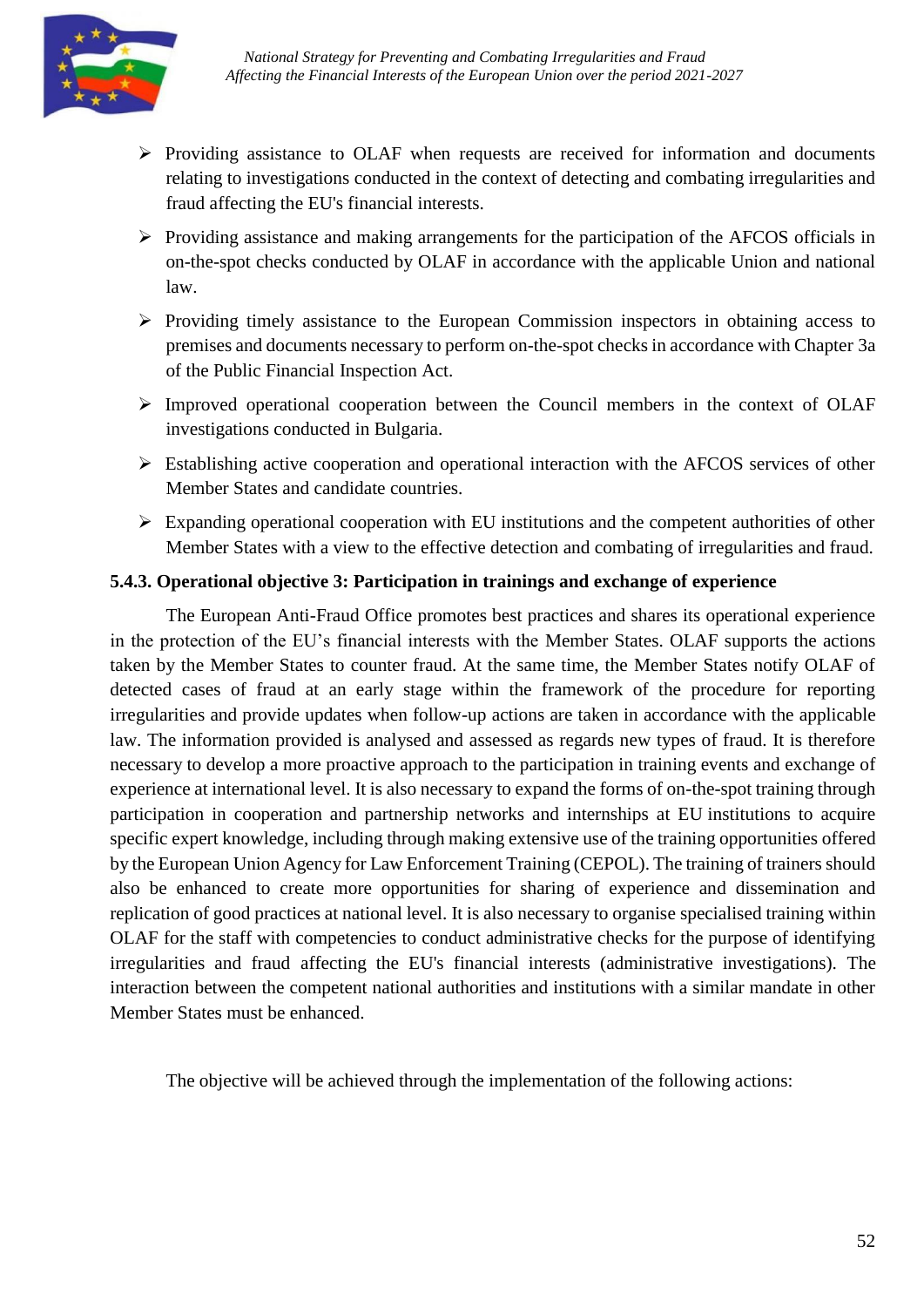

- $\triangleright$  Participation in trainings on the reporting of irregularities, conducting administrative investigations, the use of new instruments in the fight against irregularities and fraud affecting the EU's financial interests and exchange of experience and good practices, with a possibility for involvement of the institutions represented in the AFCOS Council.
- Arranging training for the bodies investigating offenses at the pre-trial stage on the use of the instruments, available with regard to the international legal cooperation in criminal matters aimed at improving detection and ensuring the recognition of the evidence in the investigations of offenses affecting the EU's financial interests.
- Arranging internships for AFCOS officials in OLAF for the purposes of exchange of experience in the opening, conducting and completion of administrative investigations.
- Organising study visits for officials from the AFCOS Directorate to the AFCOS units of other Member States for the purposes of exchange of experience in the fight against irregularities and fraud affecting the EU's financial interests.
- $\triangleright$  Participating in conferences financed by the Hercules Programme and the EU Anti-Fraud Programme for the period 2021-2027.

Results expected to be achieved under strategic aim 3:

- Better cooperation between the institutions participating in the mechanism for fight against irregularities and fraud at national and EU level in the area of policy development and decisionmaking.
- Effectively conducted joint operations against smuggling and counterfeit cigarettes and the detection of fraud affecting the expenditure side of the budget.
- $\triangle$  Dissemination of the experience gained through training events on the reporting of irregularities and the investigation of fraud for the purposes of exchange of experience with OLAF and the competent institutions in other Member States.
- Successfully implemented projects financed by the Hercules Programme and the EU Anti-Fraud Programme for the period 2021-2027.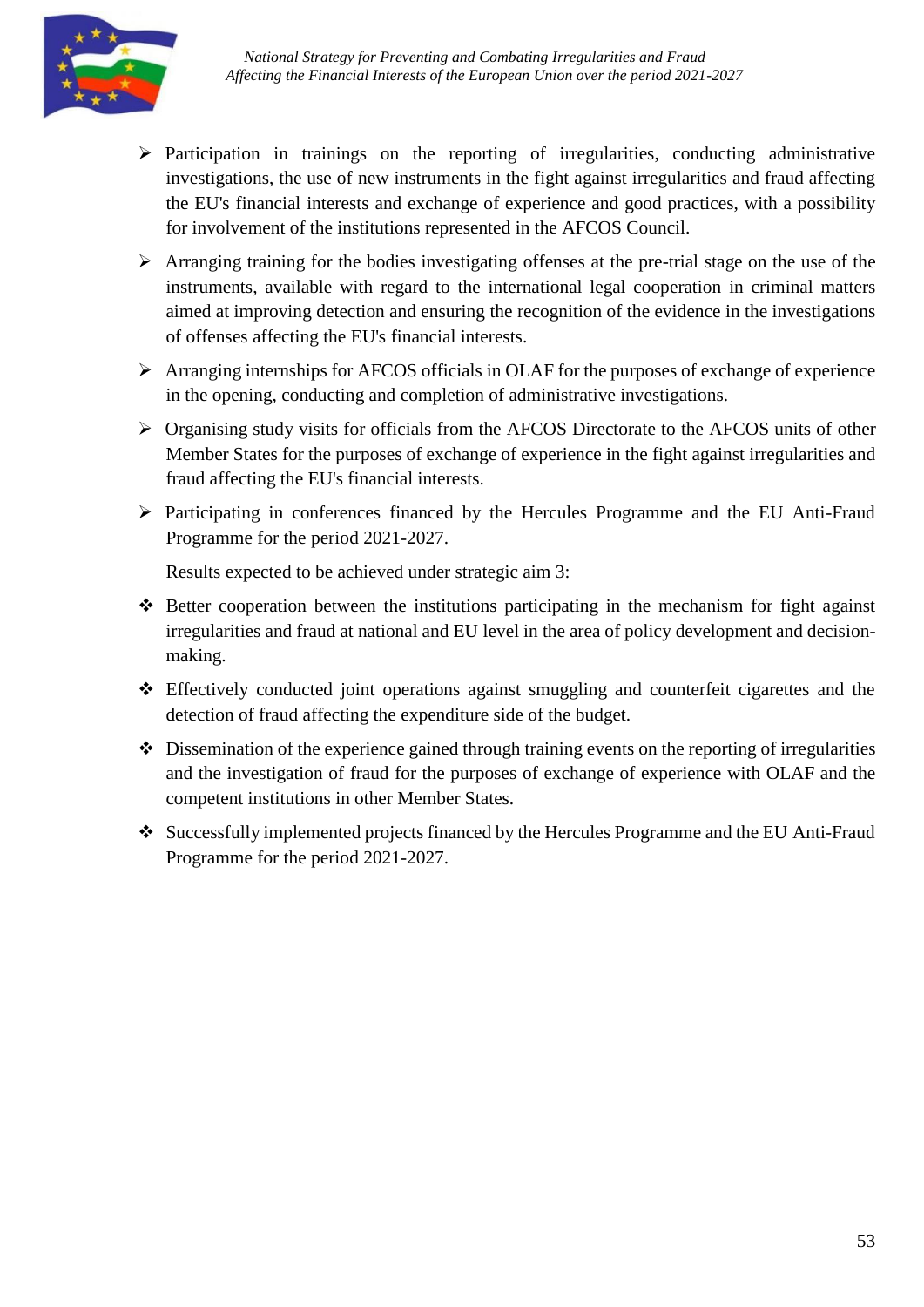

#### <span id="page-53-0"></span>**6. COORDINATION, MONITORING AND REPORTING ON THE STRATEGY IMPLEMENTATION**

#### <span id="page-53-1"></span>**6.1. Reporting and implementation**

In accordance with Article 63 of the Public Administration Act, at the beginning of each year the ministries, commissions, government and executive agencies as well as the local administrations report to the Council of Ministers on the implementation of their strategic objectives in the previous year. The implementation of the National Strategy for Preventing and Combating Irregularities and Fraud over the period 2021-2027 must therefore fit in with the existing strategic planning and programming cycle in Bulgaria, which comprises a full set of planning, monitoring and reporting mechanisms.

The National Strategy and the Action Plan for its implementation are drawn up by the AFCOS Directorate on the basis of the proposals received from the members of the Council and the Bulgarian Prosecution Office. After summaries are compiled and a consultation among Council members is conducted, the documents are adopted at a meeting of the Council. The AFCOS Directorate coordinates, monitors and reports on the implementation of the strategies and plans adopted by the Council of Ministers. The Directorate draws up a draft annual report on the activity of the Council in the previous year on the basis of information received from Council members and the Bulgarian Prosecution Office on the actions taken to achieve the strategic goals set in the National Strategy for Preventing and Combating Irregularities and Fraud affecting the EU's financial interests.

In the last year of implementation, the AFCOS Directorate, with the assistance of the Council members, draws up a joint report on the implementation of the National Strategy on the basis of the implementation of the annual action plans.

#### <span id="page-53-2"></span>**6.2. Action Plan**

The Action Plan to the National Strategy sets out the objectives, activities, responsible institutions, time periods as well as the performance indicators relevant to the achievement of the strategic goals and operational objectives. The plan is approved by the Council of Ministers.

In order to ensure that the National Strategy for Preventing and Combating Irregularities and Fraud Affecting the EU's Financial Interests is effectively implemented and that the strategic goals and operational objectives set out therein are achieved, the Council members make arrangements for the implementation of activities for the protection of EU's financial interests at their respective institutions.

Acting on a recommendation to eliminate quarterly reporting by replacing it with semi-annual monitoring, respectively reporting on the implementation of the plan in order to lower the administrative burden, the following arrangements have been made:

#### **Implementation period:** 1 year

**Reporting interval:** 6 months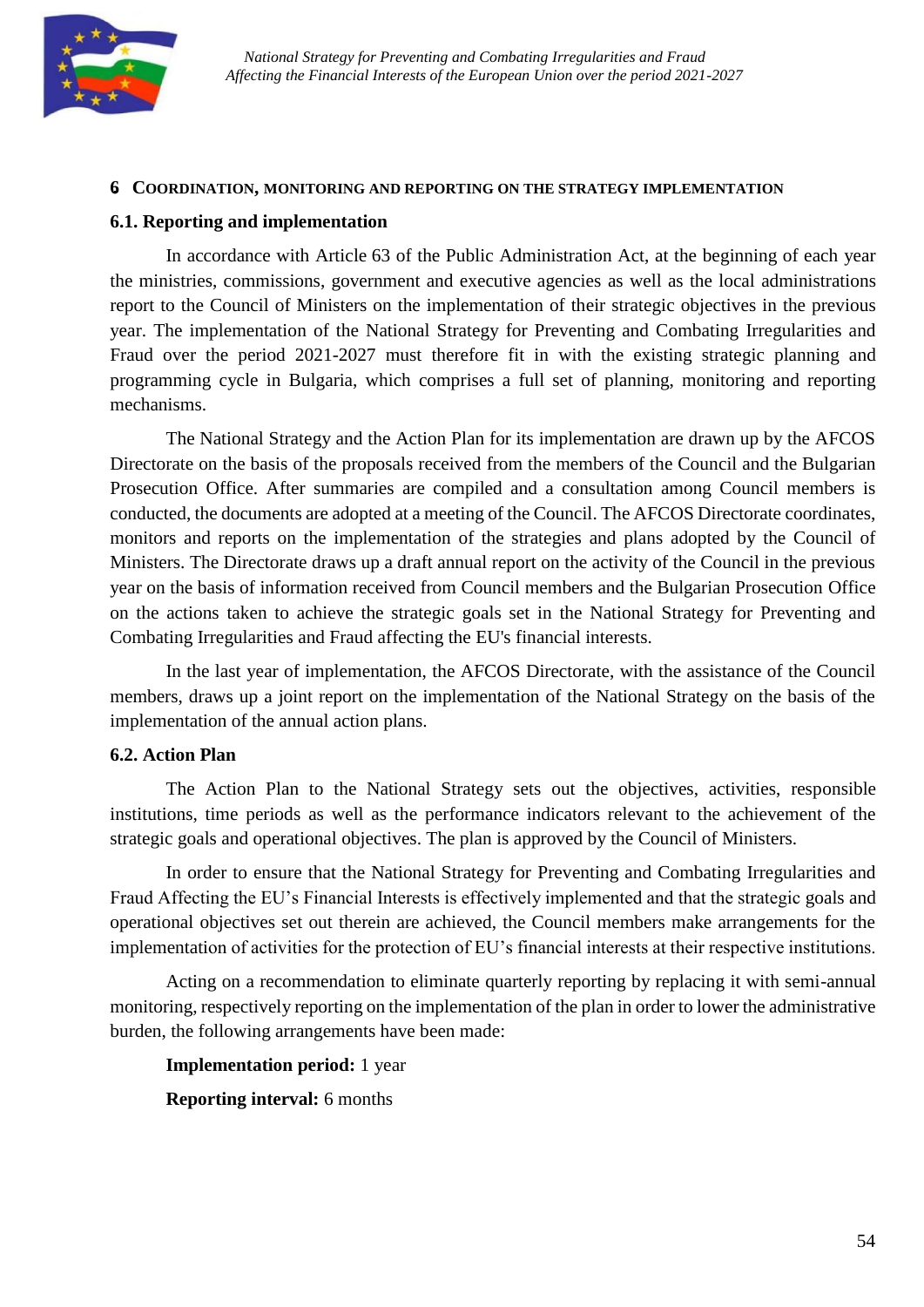

#### <span id="page-54-0"></span>**6.3. Strategy communication and publicity plan**

The Council of Ministers has adopted the Strategy as a public document. The Strategy has addressed all the private actors, the national institutions responsible for the prevention, management and control of EU funds and the European Union institutions, including OLAF and the European Public Prosecutor's Office.

The Communication and Publicity Plan to the Strategy seeks to raise the awareness of the target groups of the vision, goals, priorities and the main measures set out in the Strategy.

#### **Main goal**

The goal of the Communication and Publicity Plan is to enhance the effectiveness of the institutional framework for protection of the EU's financial interests in Bulgaria and raise public awareness of the National Strategy for Preventing and Combating Irregularities and Fraud Affecting the EU's Financial Interests over the period 2021-2027, ensure coordination between institutions in line with the recommendation of the European Court of Auditors and transparency and openness in the Strategy implementation.

#### **Communication channels**

The main communication channels to be used in the course of implementation are as follows:

- Electronic media;
- $\triangleright$  Printed media:
- $\triangleright$  Online media;

The National Strategy should be translated into English and appropriately published online.

#### **The minimum set of communication methods of the Strategy include:**

 $\triangleright$  Publishing a communication from the Council of Ministers to the mass media;

 $\triangleright$  Publishing information on the strategic planning portal (strategy.bg), along with the complete set of accompanying documents;

 Ensuring that information is published by the Ministry of Interior in its capacity of the responsible body pursuant to Article 33(1)(8) of the Ministry of Interior Act (ZMVR);

 Ensuring that information is published on the website of the "Protection of the Financial Interests of the European Union" Directorate (AFCOS) of the Ministry of Interior;

 $\triangleright$  Providing information to stakeholders — institutions, the academic community, nongovernmental organisations, etc.

#### <span id="page-54-1"></span>**6.4. Financing of the Strategy**

The National Strategy for Preventing and Combating Irregularities and Fraud Affecting the Financial Interests of the European Union over the period 2021-2027 is financed by